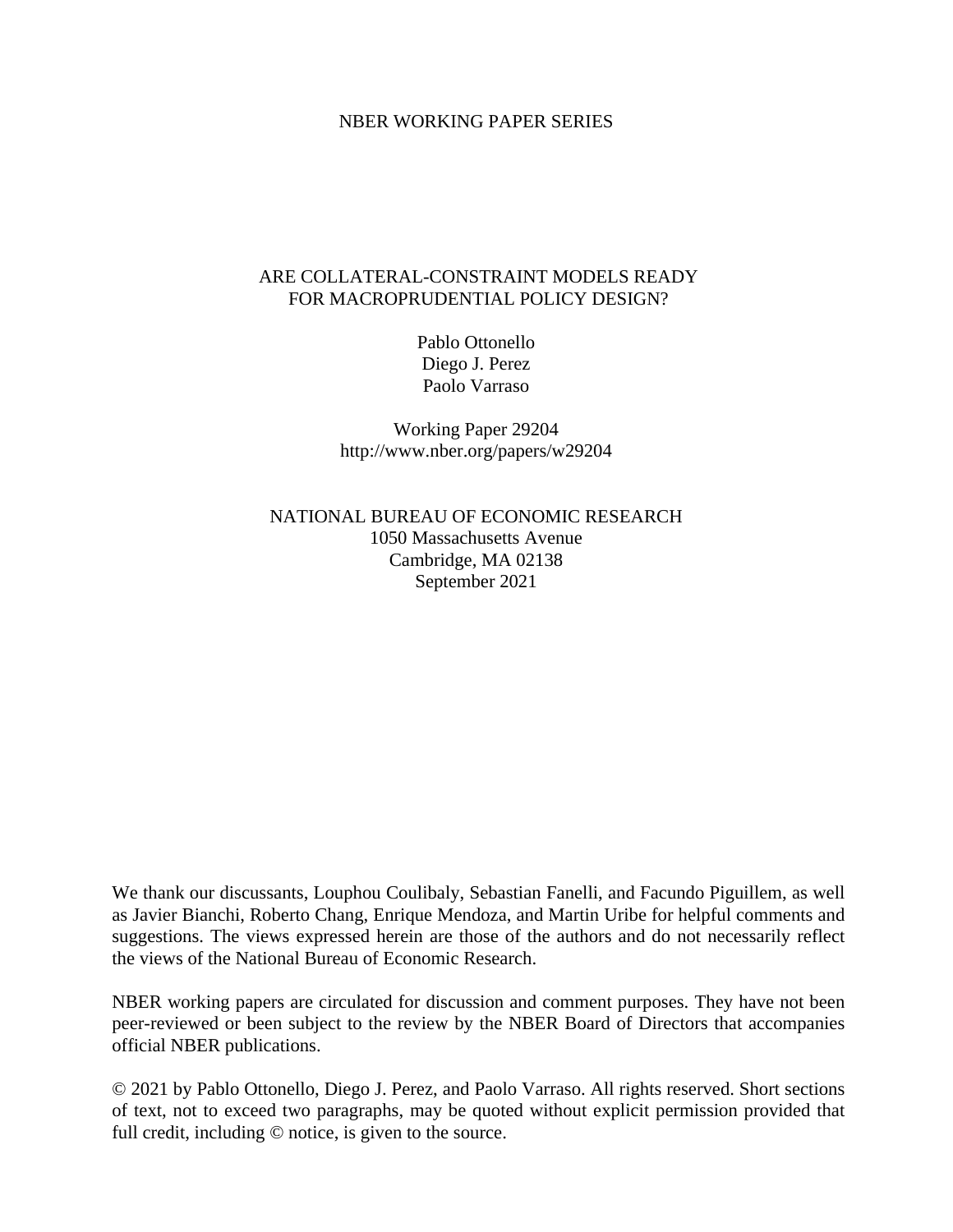Are Collateral-Constraint Models Ready for Macroprudential Policy Design? Pablo Ottonello, Diego J. Perez, and Paolo Varraso NBER Working Paper No. 29204 September 2021 JEL No. E32,E44,F32,F36,F38,G01

### **ABSTRACT**

We study the design of macroprudential policies based on quantitative collateral-constraint models. We show that the desirability of macroprudential policies critically depends on the specific form of collateral used in debt contracts: While inefficiencies arise when current prices affect collateral---a frequent benchmark used to guide policies---they do not when only future prices affect collateral. Since the microfoundations and quantitative predictions of models with future-price collateral constraints do not appear less plausible than those using current prices, we conclude that additional empirical work is essential for the use of these models in macroprudential policy design.

Pablo Ottonello Department of Economics University of Michigan 611 Tappan Street Ann Arbor, MI 48109 and NBER pottonel@umich.edu

Paolo Varraso pv773@nyu.edu

Diego J. Perez Department of Economics New York University 19 West 4th Street New York, NY 10012 and NBER diego.perez@nyu.edu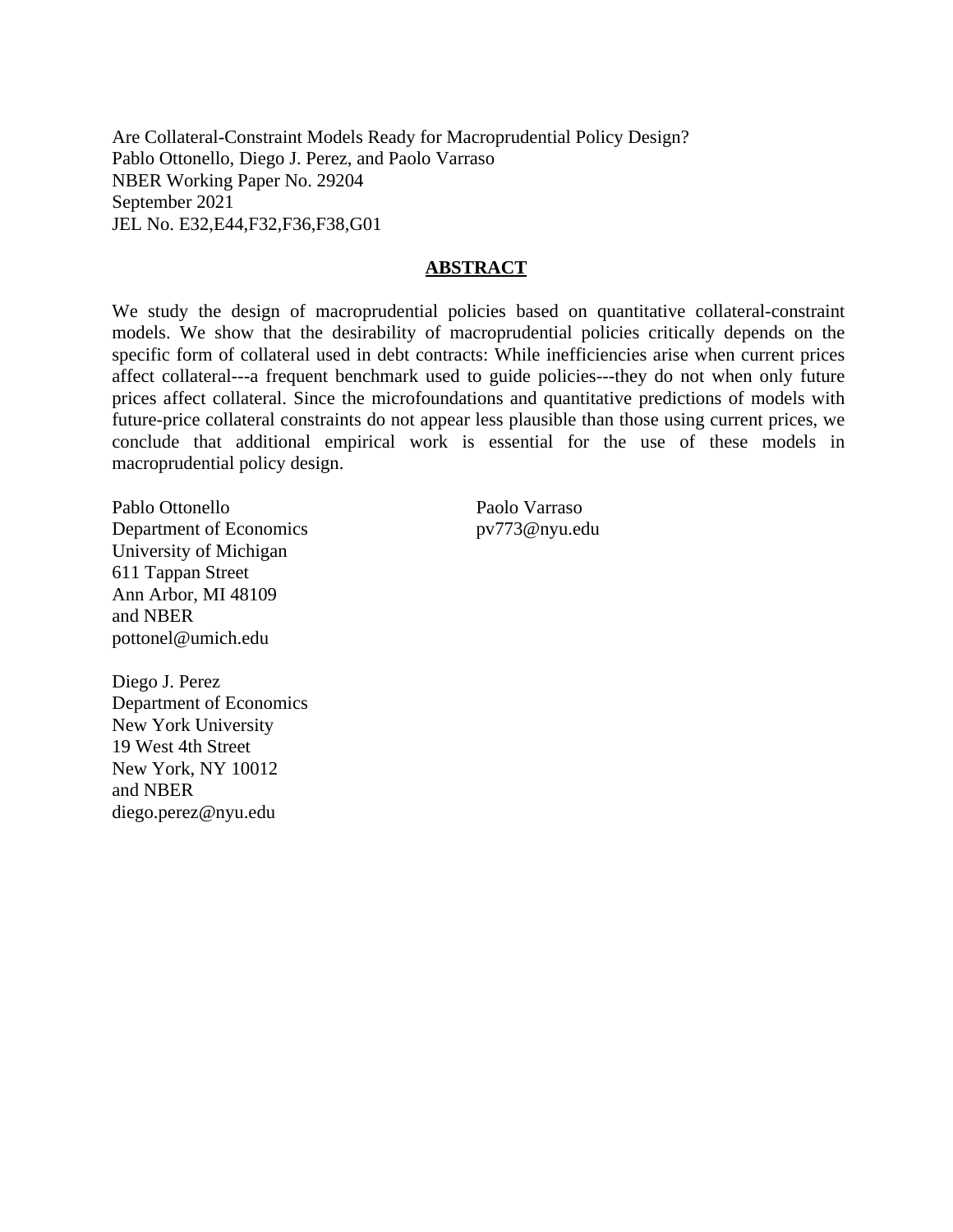## <span id="page-2-0"></span>1. Introduction

The last decade experienced a paradigm shift with respect to capital-control policies. Central policy institutions, such as the International Monetary Fund and the World Bank, shifted toward an open approach to the implementation of capital controls, especially when these are aimed at preventing excessive borrowing and financial instability, also known as "macroprudential policies."[1](#page--1-0) Currently, capital-control policies are part of the standard toolkit used by emerging-market policymakers worldwide (see, for example, Fernández et  $al.$ , [2016\)](#page-27-0). This is in sharp contrast to the conventional post-Bretton Woods opinion prior to the global financial crisis, which viewed these policies as impediments to the flow of capital to where it was most needed.

At the core of this change in paradigm was the large body of academic research linked to financial-friction-driven inefficient borrowing. The first building block of this literature was theoretical. Important contributions include [Geanakoplos and Polemarchakis](#page-27-1) [\(1986\)](#page-27-1); [Kehoe](#page-28-0) [and Levine](#page-28-0)  $(2001)$ ; and [Lorenzoni](#page-28-1)  $(2008)<sup>2</sup>$  $(2008)<sup>2</sup>$  $(2008)<sup>2</sup>$  $(2008)<sup>2</sup>$  The second building block was the set of quantitative models with collateral constraints, which show that by implementing state-contingent capital-control taxes, economies can significantly reduce the probability of financial crises and improve welfare [\(Bianchi](#page-27-2) [\(2011\)](#page-27-2); [Benigno](#page-27-3) et al. [\(2013\)](#page-27-3); [Bianchi and Mendoza](#page-27-4) [\(2018\)](#page-27-4)).

In this paper, we ask to what extent is the current generation of quantitative collateralconstraint models ready to be used in the design of macroprudential policies. Starting from a incomplete-markets model with a general specification of collateral constraints, we show that the desirability of macroprudential policies critically depends on the specific form of collateral used in debt contracts: Whereas inefficiencies arise when current prices affect collateral, they do not when only future prices affect collateral. We show that the microfoundations and quantitative predictions of collateral-constraint models linked to future prices do not appear less plausible than those using current prices. This leads us to conclude that a third building

<sup>&</sup>lt;sup>1</sup>See [Arora](#page-27-5) *et al.* [\(2013\)](#page-27-5) for a recent discussion of the IMF's view on capital controls and macroprudential policies.

<sup>2</sup>Other literature associates borrowing inefficiencies with nominal rigidities. See, for example, [Farhi and](#page-27-6) [Werning](#page-27-6) [\(2016\)](#page-28-2) and Schmitt-Grohé and Uribe (2016). These models are outside the focus of this paper.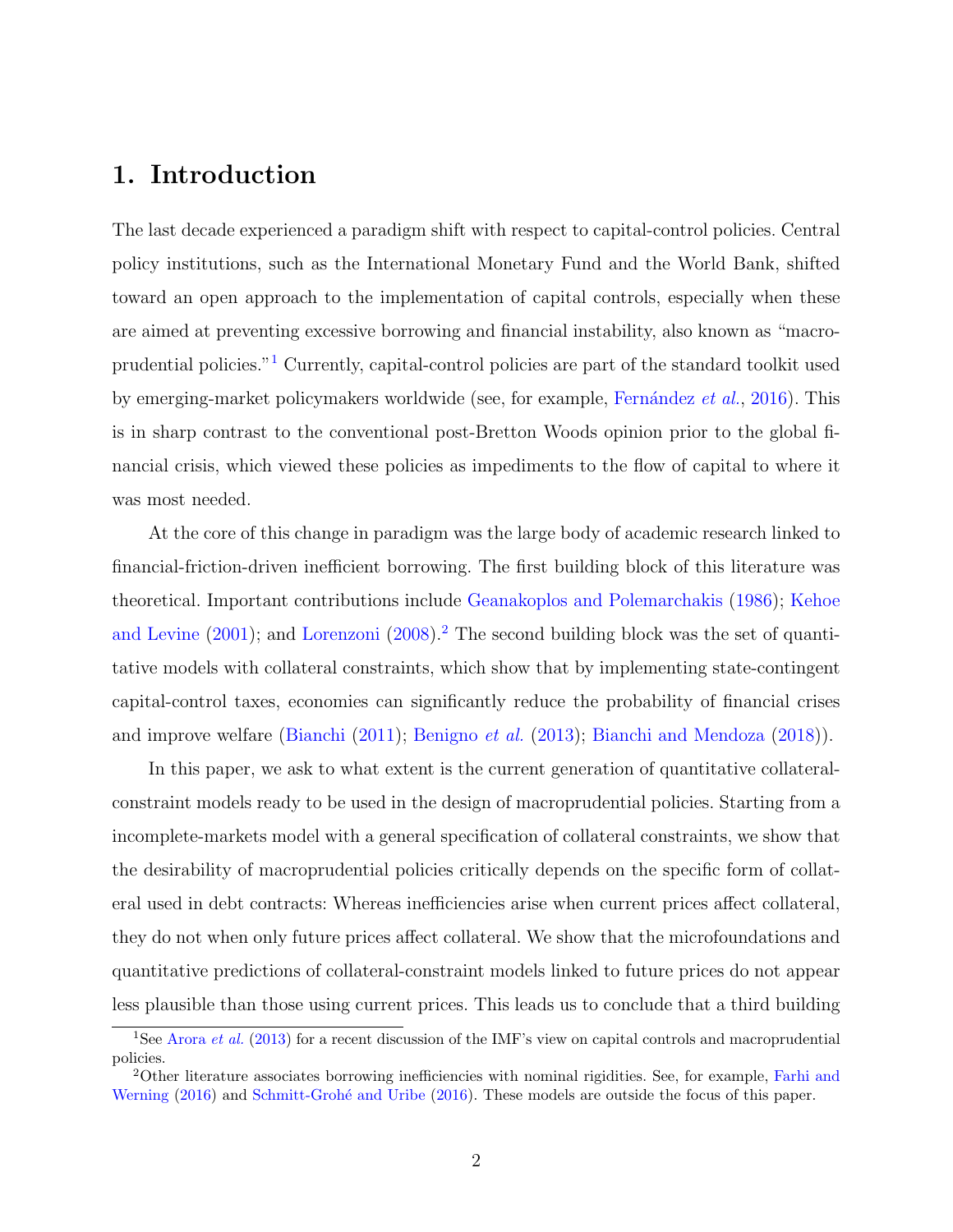block in this literature is necessary for the use of capital-control models for macroprudential policy design: direct empirical evidence on the policy transmission featured in these models, which helps determine the extent to which capital controls affect collateral values and, therefore, possible inefficiencies.

The paper begins by laying out a canonical small open economy with tradable and nontradable goods and external borrowing subject to collateral constraints. We consider a general formulation of borrowing constraints [\(Farhi and Werning,](#page-27-6) [2016\)](#page-27-6) that nests forms used frequently in the literature. One of these is borrowing linked to current income. As shown in [Bianchi](#page-27-2) [\(2011\)](#page-27-2), these economies generally feature inefficient borrowing. Another important form is borrowing linked to future income (similar to [Kiyotaki and Moore,](#page-28-3) [1997,](#page-28-3) but with income instead of capital as collateral). In this case, we show that a policymaker with access to capital-control taxes that lacks commitment cannot improve welfare relative to the competitive-equilibrium allocation. Moreover, we show that any borrowing constraint that features only future prices as collateral is constrained efficient. We show that this result also holds in a model in which capital is used as collateral.

We then discuss the challenges of distinguishing between borrowing constraints with current or future income as collateral. We begin by discussing their theoretical microfoundations. On the one hand, collateral constraints that use future income emerge from a standard environment in which borrowers lack commitment to repay their debts akin to that studied by [Eaton and Gersovitz](#page-27-7) [\(1981\)](#page-27-7); lenders can seize a fraction of their income if borrowers default, and are only willing to offer risk-free debt contracts. On the other hand, collateral constraints that use current income requires the assumption that borrowers can run away in the period in which they borrow (but not in the repayment period); lenders can seize a fraction of their income in that state, and are only willing to offer risk-free debt contracts. From the perspective of microfoundations, it is therefore hard to rule out that future income is the main source of collateral in debt contracts.

We then study the quantitative properties of both models—current and future income as collateral—and show that both predict similar aggregate dynamics. In particular, both models deliver business-cycle predictions aligned with the patterns observed in emerging mar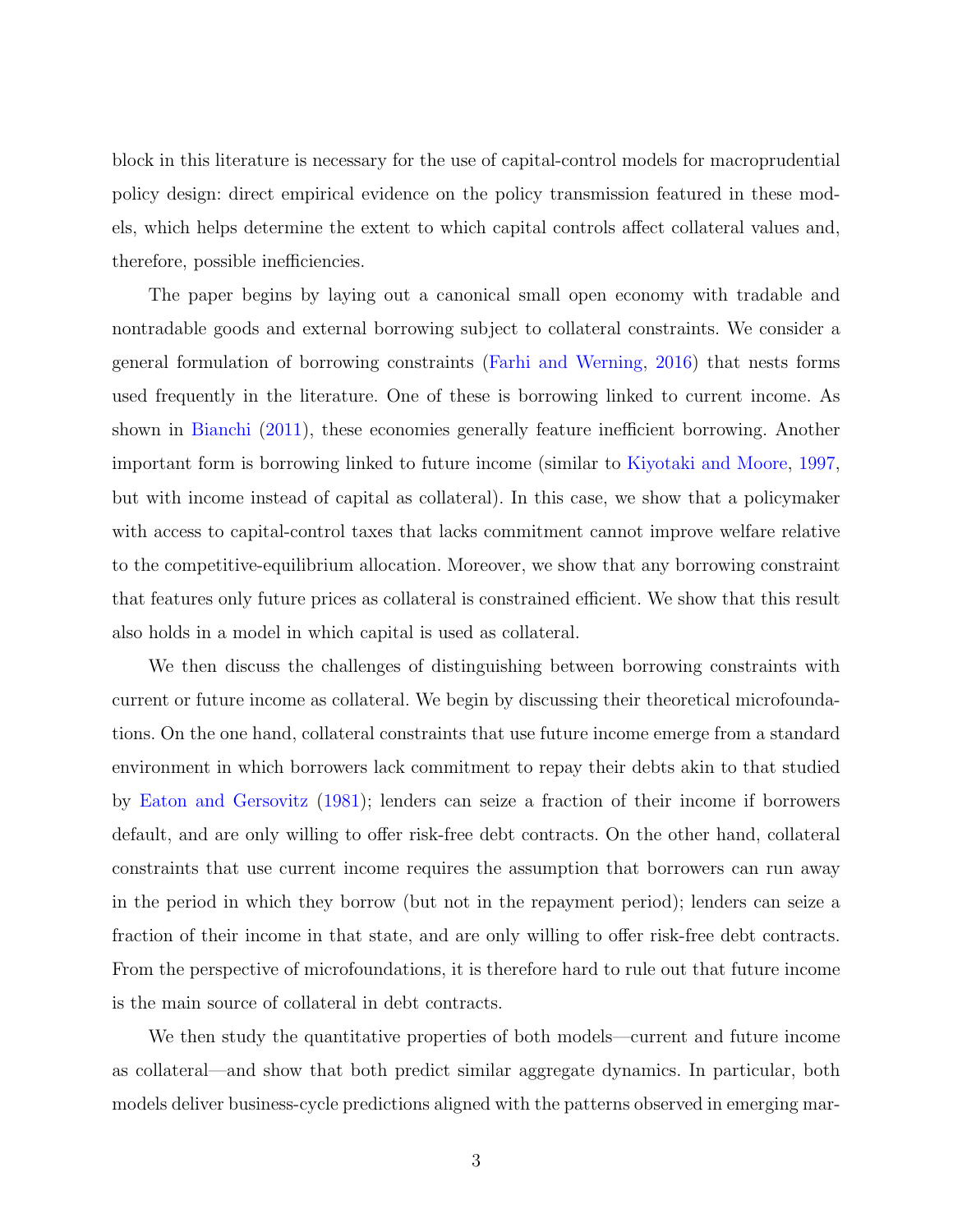ket economies, including excess volatility of consumption over income, countercyclical trade balance, and episodes of sudden stops. In the model with current-income collateral, these properties emerge due to the Fisherian debt-deflation amplification mechanism, by which tightenings in collateral constraints lead to consumption contractions, price adjustments, and further tightening of the collateral constraint (see [Korinek and Mendoza,](#page-28-4) [2014,](#page-28-4) for a survey of models that feature this mechanism). In the model with future-income collateral, these properties arise from shocks to the pledgeability of collateral, which is a frequent source of shock in macro-finance models (see, for example, [Khan and Thomas,](#page-28-5) [2013;](#page-28-5) [Guerrieri and](#page-27-8) [Lorenzoni,](#page-27-8) [2017;](#page-27-8) [Bianchi and Mendoza,](#page-27-4) [2018\)](#page-27-4). The similarity of these models' predictions implies that it is hard to distinguish them without direct empirical evidence of the borrowing constraint's specific form.

We then ask whether the distinction between these classes of models matters for welfare. For this, we study the welfare costs of model misspecification in policy design. First, we show that not implementing macroprudential policies in an inefficient economy with currentincome collateral entails large welfare costs. Second, we analyze the welfare consequences of designing macroprudential policies that assume that the economy has current-income borrowing constraints, but in fact it has future-price borrowing constraints. We show that capital controls still reduce external borrowing and the incidence of crises, but they also reduce households' welfare by around 0.01% on average. These welfare losses are smaller than those of not implementing policies in an inefficient economy. Yet the welfare results show that there are large potential gains from identifying the form of financial frictions in more detail.

Finally, we stress that the absence of macroprudential policies in models with future income as collateral extends to an environment in which the government can commit to its future policies. In this case, although the competitive equilibrium is no longer efficient, the government does not find it optimal to tax household borrowing prior to a crisis. Instead, the optimal policy features a forward-guidance component once the crisis hits, which involve promised debt subsidies during the recovery.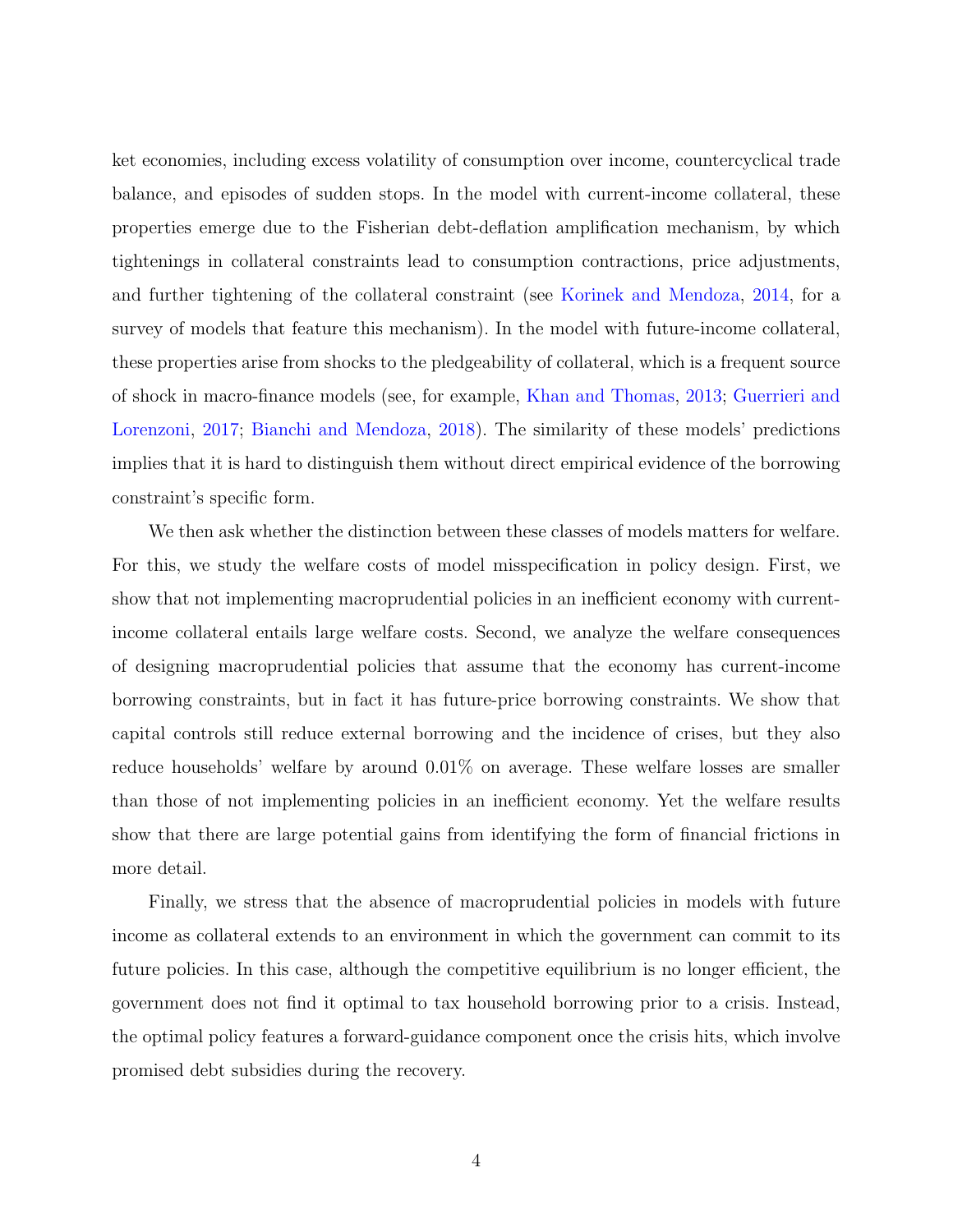Layout The rest of the paper is organized as follows. Section [2](#page-5-0) presents the general framework. Section [3](#page-8-0) discusses the efficiency of different specific collateral-constraint forms in this framework. Section [4](#page-11-0) discusses microfoundations and quantitative predictions of alternative models, as well as quantifies the welfare costs of model misspecification in policy design. Section [5](#page-20-0) studies the extensions with commitment and capital used as collateral, and Section [6](#page-26-0) concludes.

## <span id="page-5-0"></span>2. Theoretical Framework

We consider a canonical, dynamic, small open economy with risk-averse households that consume tradable and nontradable goods, receive a stochastic income, and borrow from the rest of the world in non-state-contingent debt securities subject to collateral constraints. The model nests alternative forms of collateral constraints considered in the literature.

Time is discrete and infinite. Each period  $t \geq 0$ , a stochastic event,  $s_t \in S$ , is realized, where S is a compact set. We assume  $s_t$  follows a Markov process with transition probability function  $\Gamma_s(s_{t+1}, s_t)$ . Let  $s^t = [s_0, s_1, \ldots, s_t]$  denote the history of events until time t. The domestic economy is populated by a representative household with preferences over consumption described by the lifetime utility function

<span id="page-5-1"></span>
$$
\mathbb{E}_0 \sum_{t=0}^{\infty} \beta^t u\left(c_t(s^t)\right),\tag{1}
$$

where  $c_t(s^t)$  denotes consumption in period t and state history  $s^t$ ;  $u : \mathbb{R}_+ \to \mathbb{R}$  is a differentiable, increasing, and concave function;  $\beta \in (0,1)$  denotes the subjective discount factor; and  $\mathbb{E}_t$  denotes the expectation conditional on the information set available in state  $s^t$ . The consumption good is a composite of tradable and nontradable goods,  $c_t(s^t) = A\left(c_t^{\mathrm{T}}(s^t), c_t^{\mathrm{N}}(s^t)\right)$ , where  $c_t^{\text{T}}(s^t)$  and  $c_t^{\text{N}}(s^t)$  denote tradable and nontradable consumption, and  $A: \mathbb{R}_+^2 \to \mathbb{R}_+$  is a differentiable function, increasing in both arguments, concave, and homogeneous of degree one.

Households are endowed each period with a stochastic endowment of tradable and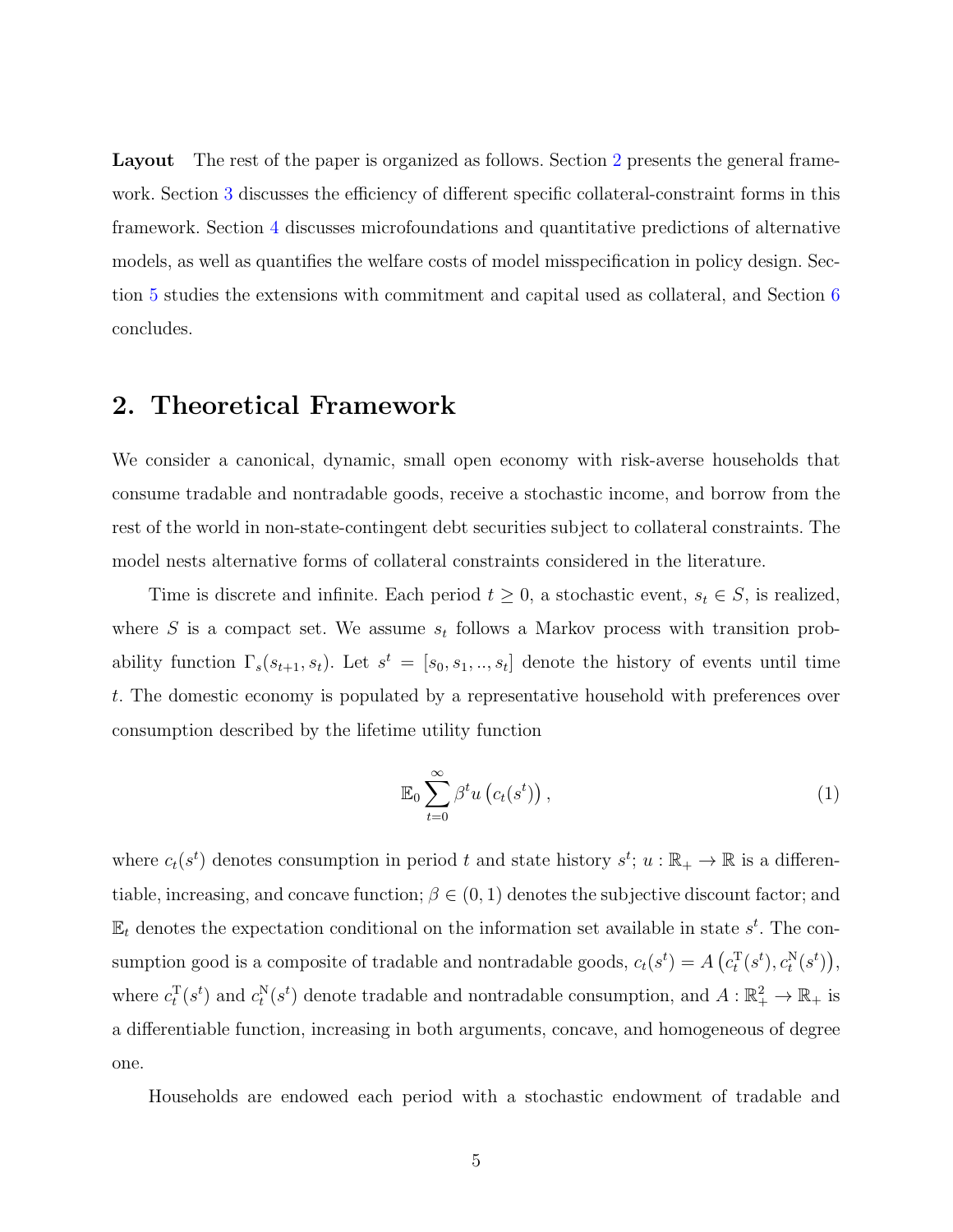nontradable goods,  $y_t^{\mathrm{T}}(s^t)$  and  $y_t^{\mathrm{N}}(s^t)$ . Households have access to one-period, non-statecontingent bonds denominated in foreign currency that can be traded internationally and pay a borrowing rate R, which is taken as given by agents in the small open economy. Households' sequential budget constraint, expressed in units of tradables, is then given by

$$
c_t^{\mathrm{T}}(s^t) + p_t(s^t)c_t^{\mathrm{N}}(s^t) + Rd_t(s^{t-1}) = d_{t+1}(s^t) + y_t^{\mathrm{T}}(s^t) + p_t(s^t)y_t^{\mathrm{N}}(s^t),
$$

where  $d_{t+1}(s^t)$  denotes the level of debt issued in period t and due in period  $t+1$  and  $p_t(s^t)$ denotes the relative price between nontradable and tradable goods.

When borrowing, households face a collateral constraint:

<span id="page-6-0"></span>
$$
d_{t+1}(s^t) \le \overline{d}(\{p_{t+h}(s^{t+h}), s^{t+h}\}_{h=0, s^{t+h} \in S^{t+h}}),
$$
\n(2)

for H arbitrarily large; where  $S^{t+h} = \{s^t, s_{t+1}, s_{t+2}, \ldots, s_{t+h}\}_{s_{t+j} \in S, j \in [0,1,\ldots,h]}$  denotes the set of all possible histories that contain  $s^t$  and  $\{p_{t+h}(s^{t+h}), s^{t+h}\}_{h=0, s^{t+h}\in S^{t+h}}$  denotes the vector of prices and exogenous states. This general form of borrowing constraint follows [Farhi and](#page-27-6) [Werning](#page-27-6) [\(2016\)](#page-27-6) and encompasses some forms of borrowing constraints frequently used in the literature. For instance, it nests two special cases of particular interest:

i. Current income as collateral

<span id="page-6-1"></span>
$$
\overline{d}(\{p_{t+h}(s^{t+h}), s^{t+h}\}_{h=0, s^{t+h}\in S^{t+h}}) = \kappa(s^t) \left(y_t^{\mathrm{T}}(s^t) + p_t(s^t) y_t^{\mathrm{N}}(s^t)\right)
$$
(3)

This is a form of collateral constraint frequently used in the literature, introduced by [Mendoza](#page-28-6) [\(2002\)](#page-28-6) to study the role of currency mismatch in emerging-market fluctuations and in [Bianchi](#page-27-2) [\(2011\)](#page-27-2) to study capital-control policies. We refer to this as the currentincome constraint.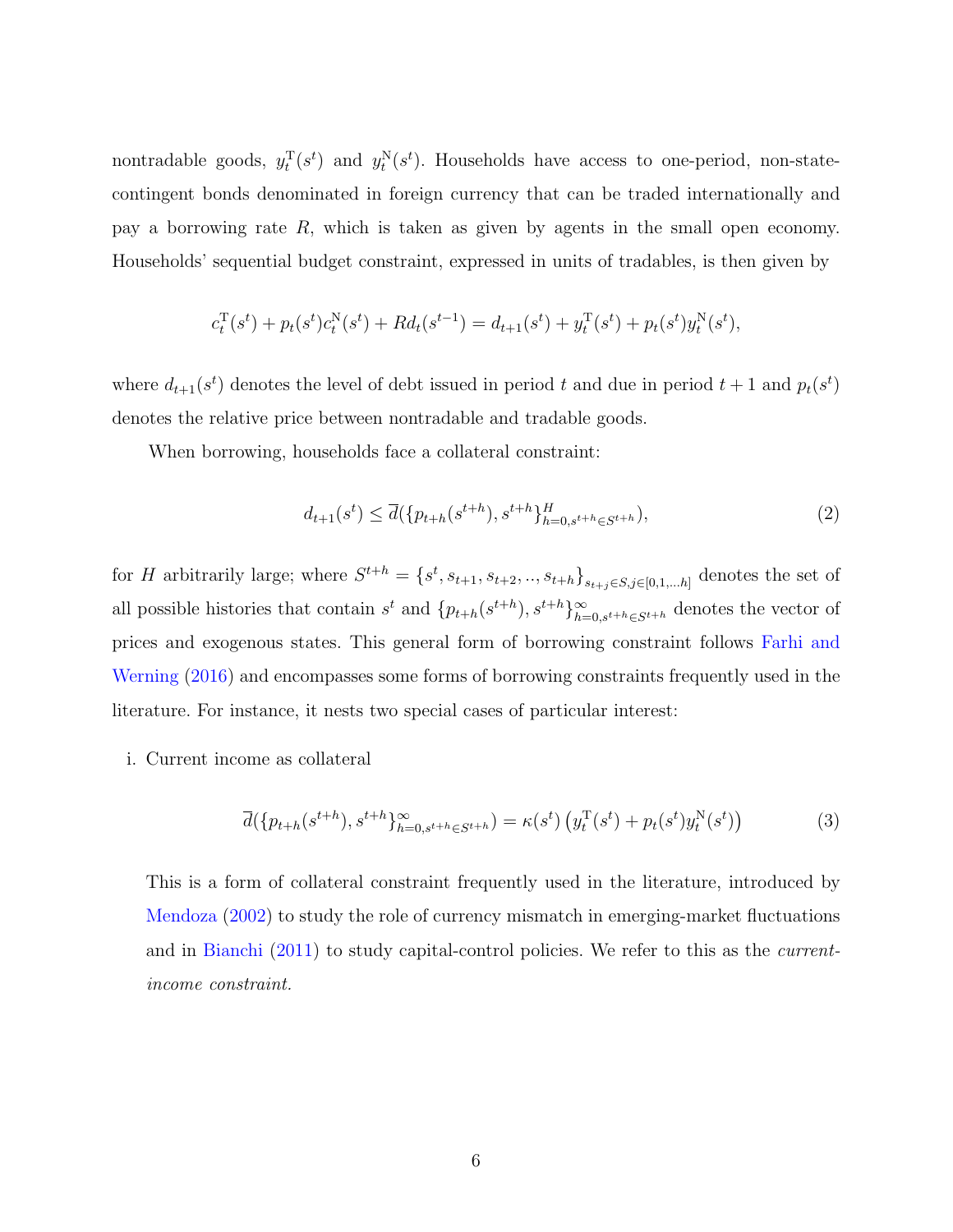#### ii. Next-period income as collateral

<span id="page-7-1"></span>
$$
\overline{d}(\{p_{t+h}(s^{t+h}), s^{t+h}\}_{h=0, s^{t+h}\in S^{t+h}}^{\infty}) = \min_{\{y_{t+1}^{\mathrm{T}}(s^{t+1}), y_{t+1}^{\mathrm{N}}(s^{t+1}), \atop p_{t+1}(s^{t+1})\}\mid s^{t}\}}^{\min} \kappa(s^{t}) \left(y_{t+1}^{\mathrm{T}}(s^{t+1}) + p_{t+1}(s^{t+1})y_{t}^{\mathrm{N}}(s^{t+1})\right)
$$
\n
$$
(4)
$$

This case corresponds to a similar constraint considered by [Kiyotaki and Moore](#page-28-3) [\(1997\)](#page-28-3), in which income instead of capital is used as collateral. We refer to this as the futureincome constraint.

As we further discuss in Section [4.1,](#page-11-1) this type of constraint can be microfounded in an environment in which households lack commitment to repay debt and lenders are only willing to offer default-free debt contracts. In this environment the minimum operator ensures debt repayment in every state. Our results also hold for other ways of summarizing the stochastic the value of future income, including expected values as in the work of [Devereux](#page-27-9) et al. [\(2019\)](#page-27-9).

In both cases we allow the parameter  $\kappa(s^t)$  to be stochastic, as in several papers considered in this literature.

We set up the household problem recursively. The aggregate state in the economy is  $\mathbf{s} = (d, D, s)$ , where d is the idiosyncratic household's level of debt, D is the aggregate level of debt, and s is the exogenous state. The household's problem is given by

<span id="page-7-0"></span>
$$
V(\mathbf{s}) = \max_{c^{\mathrm{T}}, c^{\mathrm{N}}, d'} u\left(A\left(c^{\mathrm{T}}, c^{\mathrm{N}}\right)\right) + \beta \mathbb{E}\left[V(\mathbf{s}')\right] \tag{P}
$$
\nsubject to

\n
$$
c^{\mathrm{T}} + p(D, s)c^{\mathrm{N}} + Rd = d' + y^{\mathrm{T}} + p(D, s)y^{\mathrm{N}},
$$
\n
$$
d' \leq \overline{d}(\{p(D^{(h)}, s^{(h)}), s^{(h)}\}_{h=0}^H),
$$
\n
$$
D^{(h)} = \mathcal{D}(D^{(h-1)}, s^{(h-1)}), \quad \Gamma^{(h)}(s^{(h)}, s), \quad \text{for } 1 \leq h \leq H,
$$

where  $p(D, s)$  is the relative price function;  $\mathcal{D}(D, s)$  is the conjecture of aggregate debt;  $D^{(h)}, s^{(h)}$  refer to the aggregate debt and exogenous state h periods ahead; and  $\Gamma^{(h)}(s^{(h)}, s) =$  $\prod_{j=1}^{h} \Gamma(s^{(j)}, s^{(j-1)})$  is a transition probability function from state s to state  $s^{(h)}$ .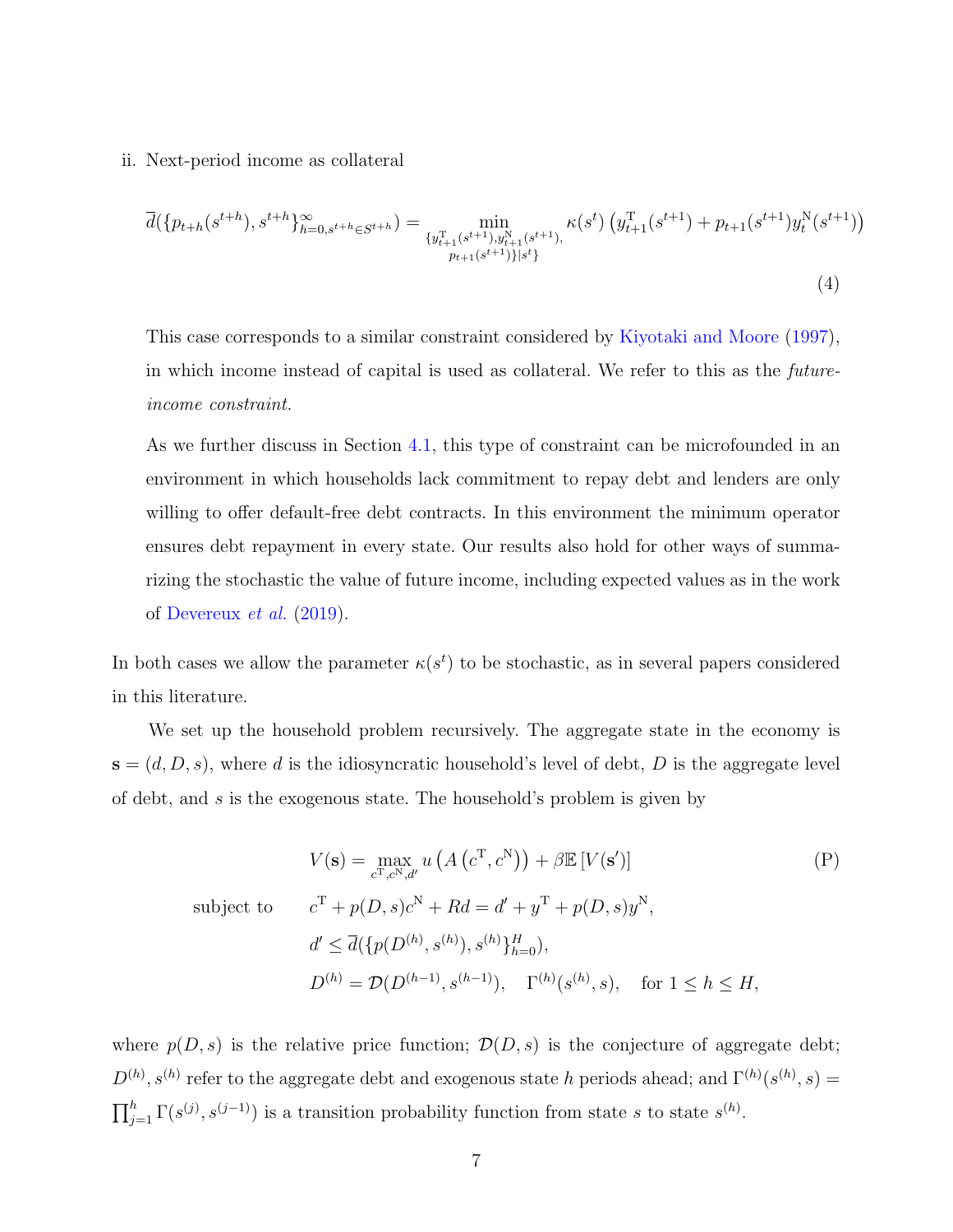Denoting by  $\mu \geq 0$  the Lagrange multiplier associated with collateral constraint [\(2\)](#page-6-0), the first-order conditions of the household's problem are

<span id="page-8-1"></span>
$$
u_{\mathcal{T}}(c^{\mathcal{T}}, c^{\mathcal{N}}) = \beta R \mathbb{E}_t u_{\mathcal{T}}(c^{\mathcal{T}'}, c^{\mathcal{N}'}) + \mu,
$$
\n
$$
\tag{5}
$$

$$
\frac{A_N(c^{\mathrm{T}}, c^{\mathrm{N}})}{A_T(c^{\mathrm{T}}, c^{\mathrm{N}})} = p(D, s),\tag{6}
$$

and the complementary slackness condition is

$$
\mu\left(\overline{d}(\{p(D^{(h)}, s^{(h)}), s^{(h)}\}_{h=0}^H) - d'\right) = 0,\tag{7}
$$

where  $u_X(c^{\mathrm{T}}, c^{\mathrm{N}}) \equiv \frac{\partial u(A(c^{\mathrm{T}}, c^{\mathrm{N}}))}{\partial c^X}$  $\frac{\Delta(a^T, c^N)}{\Delta c_i^X}$  and  $A_X(c^T, c^N) \equiv \frac{\partial A(c^T, c^N)}{\partial c^X}$  for  $X = \{T, N\}.$ 

Equilibrium. A recursive competitive equilibrium is defined as follows.

**Definition 1.** A recursive competitive equilibrium is a set of policy functions  $\mathbf{x}(s) \equiv$  ${c^{\mathrm{T}}(\mathbf{s}), c^{\mathrm{N}}(\mathbf{s}), d'(\mathbf{s})}$ , a price function  $p(D, s)$ , and a conjecture policy  $\mathcal{D}(D, s)$  such that

- 1. Policy functions solve household's problem [\(P\)](#page-7-0).
- 2. The market for nontradable goods clears,  $c^N = y^N$ .
- <span id="page-8-0"></span>3. Conjectures are consistent with the policy functions,  $\mathcal{D}(D, s) = d'(D, s)$ .

## 3. Efficiency

Using the framework of Section [2,](#page-5-0) we now study the efficiency of different types of specific collateral constraints. The next sections discuss the microfoundations and quantitative properties of each of these specific models.

We formulate the optimal policy for a benevolent government that can tax households' borrowing and lacks commitment regarding its policies. We focus on the notion of Markov Perfect Equilibrium in which the actions of the current planner depend on payoff-relevant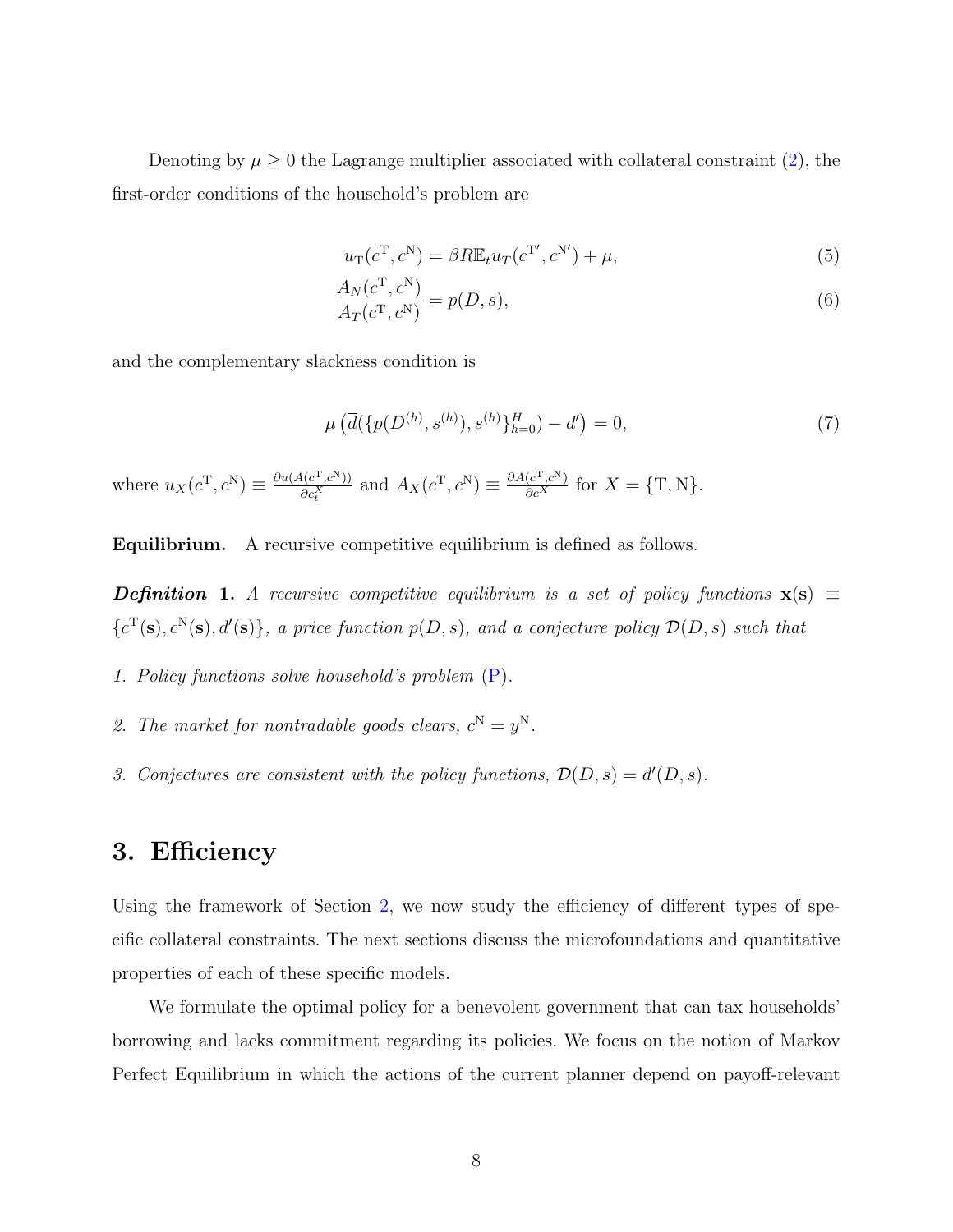states, taking as given the actions of future planners.<sup>[3](#page--1-0)</sup> Thus, the current planner chooses consumption and borrowing to solve the following problem:

$$
W(D,s) = \max_{c^{\mathrm{T}}, c^{\mathrm{N}}, D'} u\left(A\left(c^{\mathrm{T}}, c^{\mathrm{N}}\right)\right) + \beta \mathbb{E}\left[W(D', s')\right] \tag{SP}
$$

subject to

$$
c^{T} = y^{T} + D' - RD, \quad c^{N} = y^{N}
$$
  
\n
$$
D' \leq \overline{d}(\{p^{(h)}(D^{(h)}, s^{(h)}), s^{(h)}\}_{h=0}^{H}),
$$
  
\n
$$
p^{(0)}(D, s) = \frac{A_{N}(c^{T}, c^{N})}{A_{T}(c^{T}, c^{N})},
$$
  
\n
$$
p^{(h)}(D^{(h)}, s^{(h)}) = \mathcal{P}(D^{(h)}, s^{(h)}), D^{(h+1)} = \mathcal{D}(D^{(h)}, s^{(h)}), \Gamma^{(h)}(s^{(h)}, s), \text{ for } 1 \leq h \leq H,
$$

where  $\mathcal{D}(D^{(h)}, s^{(h)})$  and  $\mathcal{P}(D^{(h)}, s^{(h)})$  are the planner's conjectures for future debt and prices.

The first restriction is the resource constraint, obtained by imposing market clearing of non-tradable goods. The second restriction is the borrowing constraint and the third is the implementability condition on the relative price of nontradables. The last constraints state that the current planner takes as given the price and debt policies of future planners. Notice that the planner takes into account the effect of its choice of debt on current prices and on the consumption decisions of future planners that, in turn, feed into the debt limit through future prices.

A constrained-efficient equilibrium is a fixed point between the planner's current and future policies. This notion of constrained efficiency is formalized as follows:

**Definition 2.** A constrained-efficient allocation is a set of policy functions  $\mathbf{x}^{SP}(D,s) \equiv$  ${c}^{T}(D, s), c^{N}(D, s), D'(D, s)$  and conjectured policies  $\mathcal{D}(D, s)$  and  $\mathcal{P}(D, s)$  such that

- 1. Policy functions solve the planner's problem [\(SP\)](#page-32-0).
- 2. Conjectures are consistent with policy functions  $\mathcal{D}(D, s) = D'(D, s)$  and  $p_0(D, s) =$  $\mathcal{P}(D,s)$ .

<sup>3</sup>This formulation rules out reputational-type equilibria; for an analysis of these types of equilibria in policy games with time inconsistency, see [Chari and Kehoe](#page-27-10) [\(1990\)](#page-27-10) and [Chang](#page-27-11) [\(1998\)](#page-27-11). This formulation does not guarantee uniqueness of equilibrium. For an analysis of multiplicity of equilibria in a model in which current prices affect collateral, see Schmitt-Grohé and Uribe [\(2021\)](#page-28-7).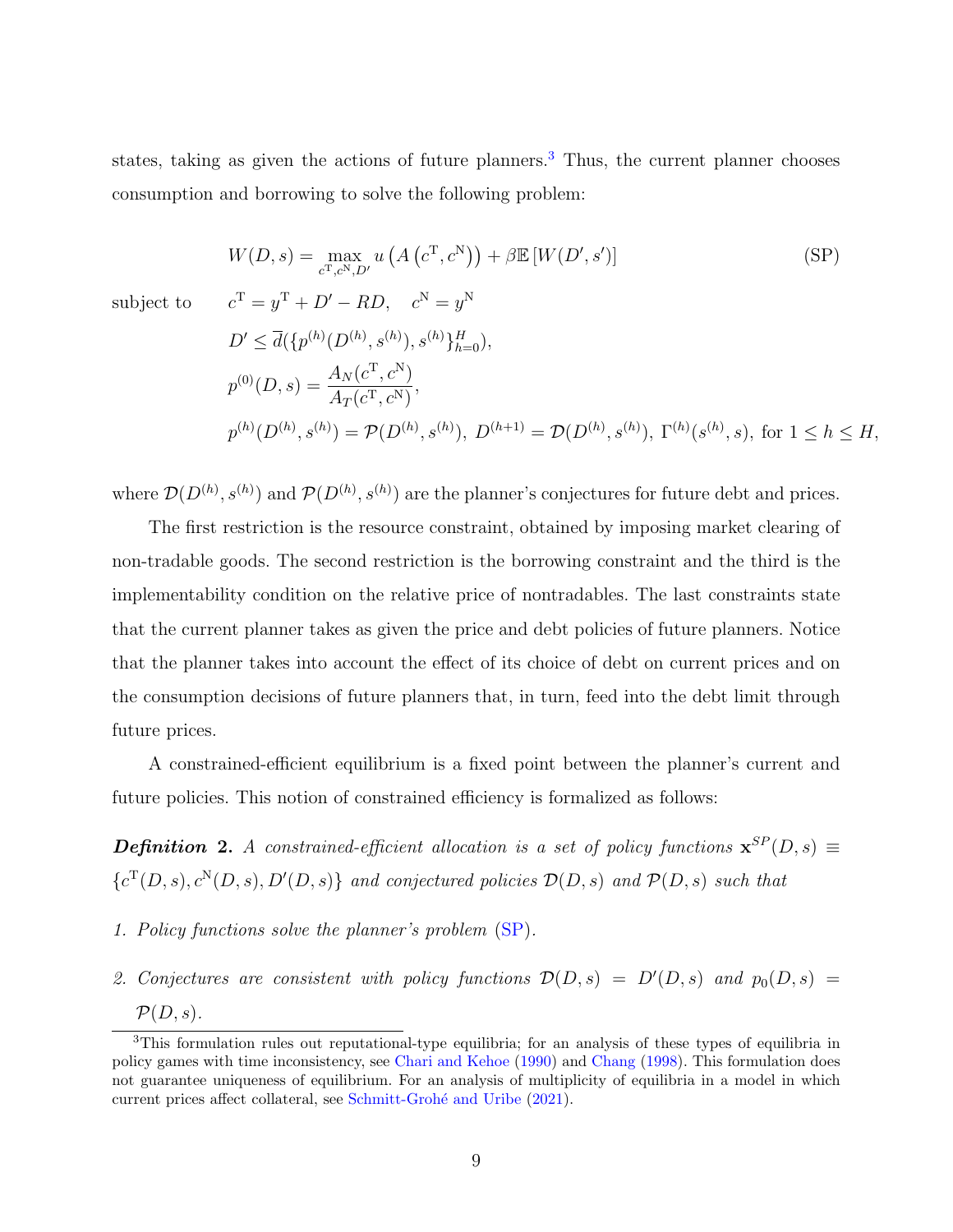Equipped with this definition, the following theorem establishes conditions under which the decentralized equilibrium is constrained efficient.

<span id="page-10-0"></span>**Theorem 1.** Consider a solution of the planner's problem in which the consumption function  $c(D,s)$  is differentiable and non-increasing in debt D. If  $\overline{d}(\{p^{(h)},s^{(h)}\}_{h=0}^H)$  is differentiable and non-decreasing in  $p^{(h)}$  for all  $s^{(h)}$  and  $\frac{\partial \overline{d}(\{p^{(h)}, s^{(h)}\}_{h=0}^H)}{\partial p^{(0)}} = 0$ , the decentralized equilibrium is constrained efficient, i.e.,  $\mathbf{x}(D, D, s) = \mathbf{x}^{SP}(D, s)$ .

Proof. See Appendix [A.](#page-2-0)

The theorem argues that under fairly general conditions, economies that feature borrowing constraints that do not depend on current prices are constrained-efficient. In particular, the two necessary conditions are (i) non-decreasing effects of prices in collateral, and (ii) differentiability of the constraint. Condition (i) holds in the current-income constraint [\(3\)](#page-6-1) and the future-income-constraint [\(4\)](#page-7-1). Condition (ii) is satisfied in constraint [\(3\)](#page-6-1) but not in [\(4\)](#page-7-1). However, we show in Appendix [A](#page-2-0) that the result in Theorem [4](#page-32-1) also holds for constraint  $4.4$  $4.4$ 

To understand the efficiency result, it is useful to consider the Euler equation of the social planner's problem [\(SP\)](#page-32-0) in the future-income-collateral economy, which is given by

$$
u_{\rm T}(c^{\rm T},c^{\rm N}) = \beta R \mathbb{E}\left[u_{T}(c^{\rm T'},c^{\rm N'})\right] + \mu^{SP}\left[1 - \frac{\partial \overline{d}(p^{(1)},s^{(1)})}{\partial p^{(1)}}\frac{\partial \mathcal{P}(D',s')}{\partial D'}\right].
$$

Comparing this condition with the Euler equation [\(5\)](#page-8-1) from the competitive equilibrium, we can construct the following mapping between the Lagrange multipliers of the borrowing constraint in both problems,  $\mu = \mu^{SP} \left[1 - \frac{\partial \bar{d}(p^{(1)}, s^{(1)})}{\partial p^{(1)}}\right]$  $\partial p^{(1)}$  $\partial \mathcal{P}(D',s')$  $\left(\frac{\partial (D', s')}{\partial D'}\right)$ . Since collateral is decreasing in aggregate debt (i.e.,  $\frac{\partial \bar{d}(p^{(1)}, s^{(1)})}{\partial p^{(1)}}$  $\partial p^{(1)}$  $\frac{\partial P(D',s')}{\partial D'}$  < 0, as shown in the proof), this implies that the shadow value of relaxing the borrowing constraint in the social planner problem's is a rescaled version of its competitive equilibrium counterpart.

In the current-income-collateral economy, the social planner's Euler equation is given

 $\Box$ 

<sup>&</sup>lt;sup>4</sup>We show this by expressing constraint  $(4)$  as K differentiable constraints, and also showing that the result extends to the general case with K differentiable constraints.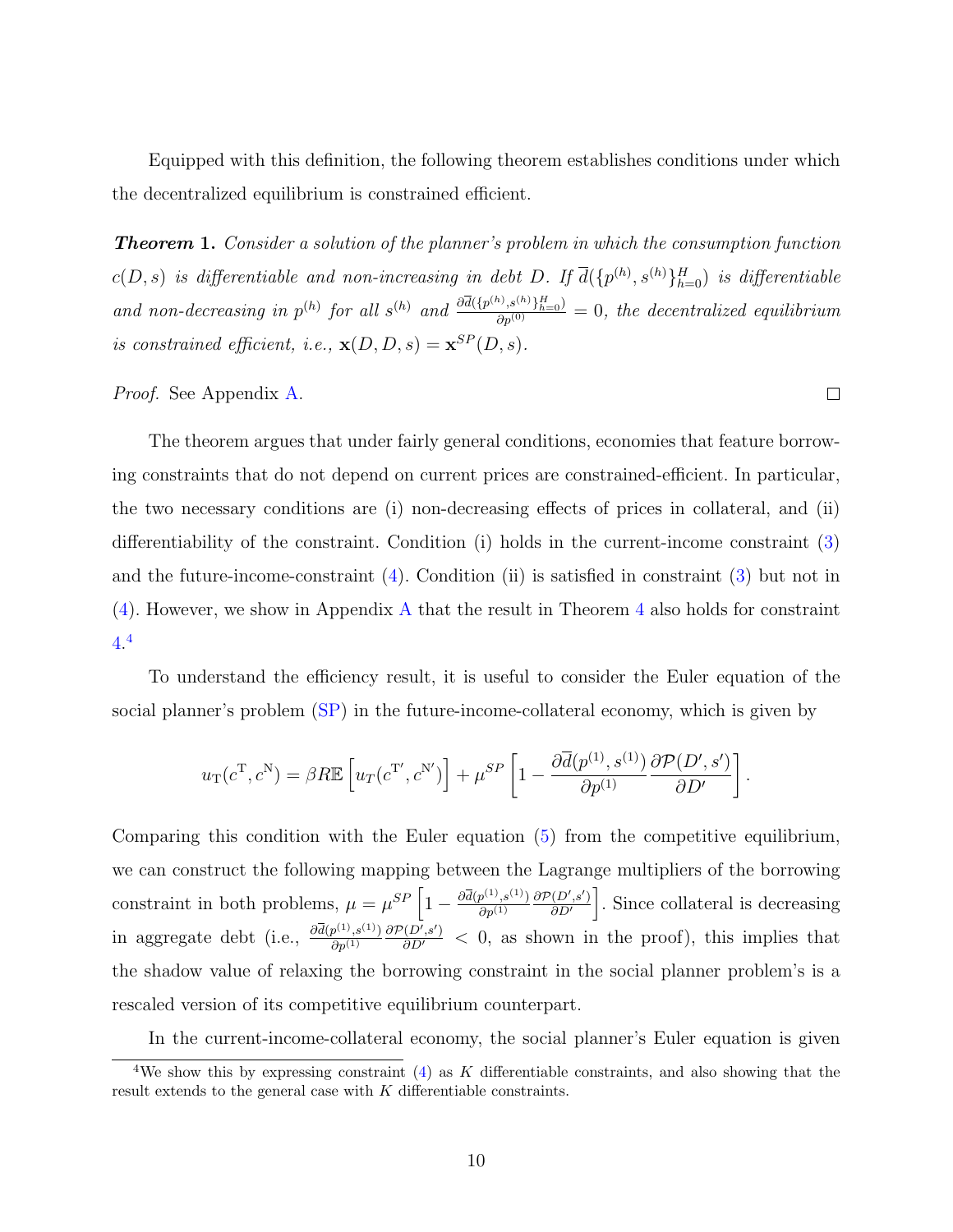$$
u_{\rm T}(c^{\rm T}, c^{\rm N}) = \beta R \mathbb{E}\left[u_{T}(c^{\rm T'}, c^{\rm N'})\right] + \beta R \mathbb{E}\left[\Psi'\mu^{SP'}\right] + \mu^{SP},
$$

where  $\Psi = \frac{\partial \bar{d}(\{p^{(h)}, s^{(h)}\}_{h=0}^H)}{\partial p^{(0)}}$  $\partial p^{(0)}$  $\partial \left( \frac{A_N(c^{\mathrm{T}}, c^{\mathrm{N}})}{4(C^{\mathrm{T}}, N)} \right)$  $A_T(c^{\mathrm{T}}, c^{\mathrm{N}})$  $\setminus$  $\frac{\partial c(t^*, c^{**})}{\partial c^{T}}$ , which implies that there is no scaling of multipliers. In fact, when the current borrowing constraints are slack in both problems (i.e.,  $\mu = \mu^{SP} = 0$ ), the social planner may still want to distort the Euler equation by taxing borrowing, which increases next period's tradable consumption and relaxes the future constraint. In the futureincome-collateral economy, this type of policy is not possible because collateral is decreasing in aggregate borrowing. Relaxing next-period constraint by increasing collateral values would require increasing tradable consumption two periods from now, which in turn, in the absence of commitment, can only be achieved by saving more in the next period. This contradicts the original intention of increasing borrowing in the next period if the constraint binds.

We conclude from this analysis that the source of inefficiency lies in the relationship between aggregate borrowing and collateral values. In the current-income-collateral economy, by borrowing more, the economy increases current consumption and collateral values. In the future-income-collateral economy, higher aggregate borrowing leads to lower future consumption, and thus lower collateral values. Therefore, unless collateral is determined by current prices, the planner cannot exploit this feedback, which is what gives rise to the inefficiency.

## <span id="page-11-0"></span>4. The Challenge of Distinguishing Between Models

<span id="page-11-1"></span>In this section, we discuss why it would be hard for a researcher to determine whether credit markets are characterized by current-income collateral constraints, which lead to inefficiencies, or future-price collateral constraints, which do not lead to inefficiencies. Section [4.1](#page-11-1) compares the microfoundations of these two models and Section [4.2](#page-13-0) discusses their quantitative properties. Finally, Section [4.3](#page-18-0) quantifies the welfare implications of model misspecification.

by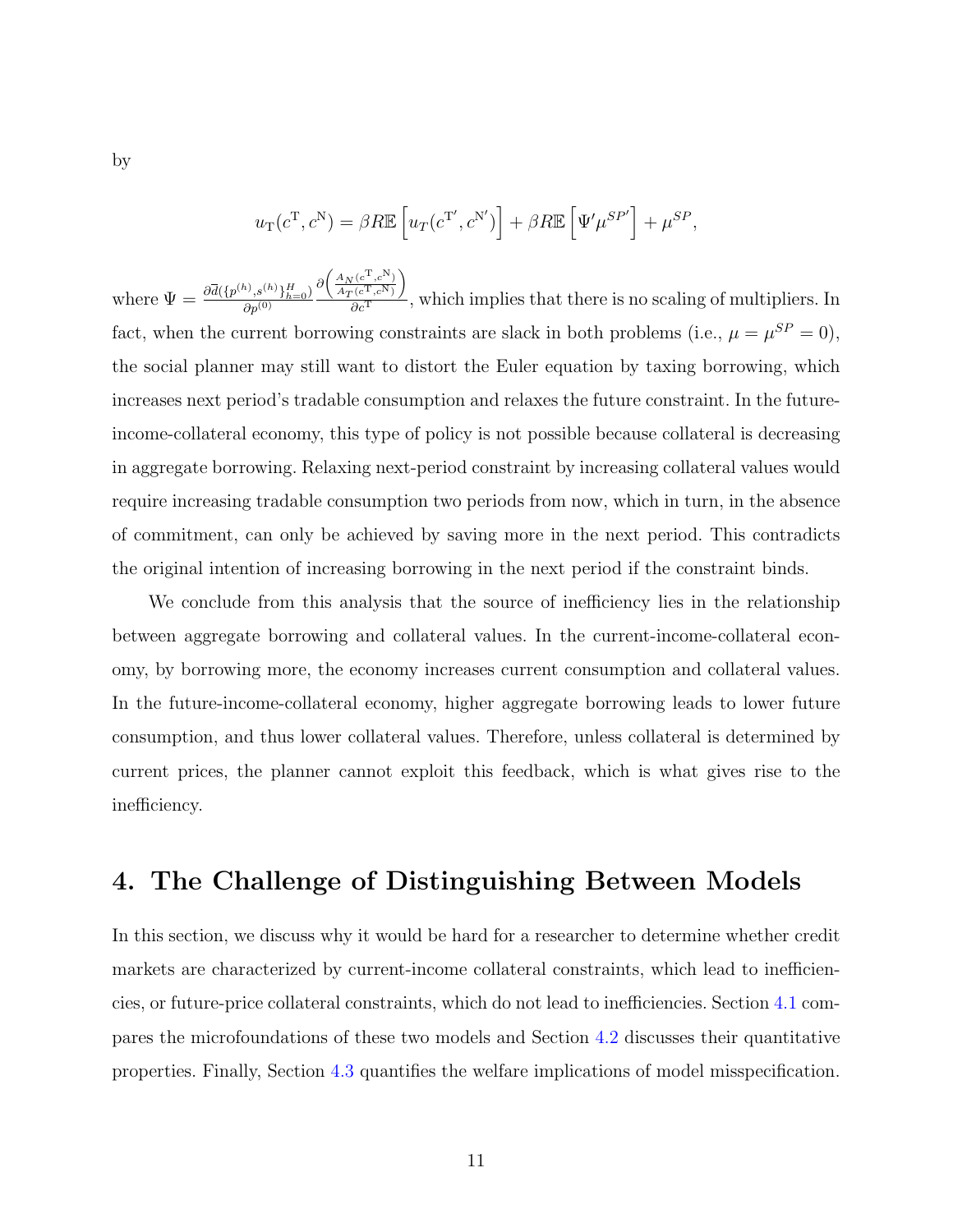### 4.1. Microfoundations

Future-income collateral constraints. The future-income collateral constraint [\(4\)](#page-7-1) can be derived from an environment with the following assumptions.

- i. Borrowers lack commitment and can default in the repayment period.
- ii. If borrowers default, lenders can seize a fraction  $\kappa(s)$  of the borrower's income. Borrowers receive no other punishment from default. (They retain full access to credit markets in the event of default.)
- iii. Lenders are only willing to offer risk-free contracts. (That is, lenders have sufficiently large costs from default.)

This type of commitment friction is similar to that used by [Eaton and Gersovitz](#page-27-7) [\(1981\)](#page-27-7), with the variant that lenders perceive the cost of default and can seize a fraction of income in that event.

<span id="page-12-0"></span>In this setup, the value of repayment for a household,  $V^R(d, D, s)$ , is given by

$$
V^{R}(d, D, s) = \max_{c^{T}, c^{N}, d'} u\left(A(c^{T}, c^{N})\right) + \beta \mathbb{E}\left[\max\{V^{R}(d', D', s'), V^{D}(D', s')\}\right] \tag{8}
$$
  
subject to  $c^{T} + p(D, s)c^{N} + d = q(d', D, s)d' + y^{T} + p(D, s)y^{N}$ ,  

$$
D' = \mathcal{D}(D, s), \quad \Gamma(s', s),
$$

where  $q(d', D, s)$  denotes the debt price schedule, taken as given by the household, and  $V^D(D, s)$  denotes the value of default, given by

<span id="page-12-1"></span>
$$
V^{D}(D, s) = \max_{c^{T}, c^{N}, d'} u\left(A(c^{T}, c^{N})\right) + \beta \mathbb{E}\left[\max\{V^{R}(d', D', s'), V^{D}(D', s')\}\right] \quad (9)
$$
  
subject to  $c^{T} + p(D, s)c^{N} = q(d', D, s)d' + (1 - \kappa) (y^{T} + p(D, s)y^{N}),$   

$$
D' = \mathcal{D}(D, s), \quad \Gamma(s', s).
$$

From  $(8)$  and  $(9)$ , it follows that borrowers repay in a state  $(d, D, s)$  if and only if their level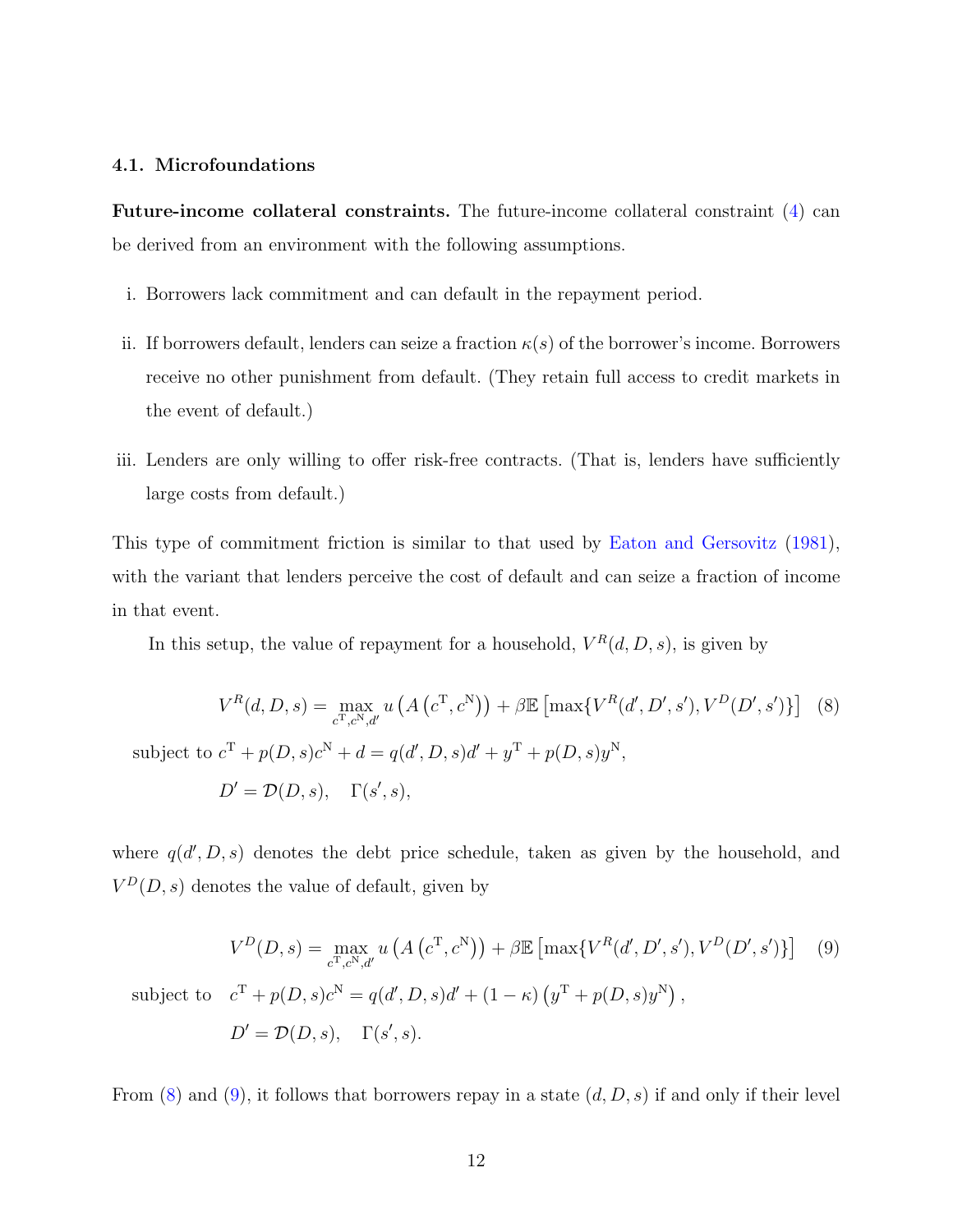of borrowing d does not exceed the level of income seized by lenders:

$$
d \le \kappa(s) \left( y^{\mathrm{T}}(s) + p(D, s) y^{\mathrm{N}}(s) \right).
$$

If lenders are only willing to offer debt contracts in which the borrower does not default, this means that in a given state  $(D, s)$ , lenders will only be willing lend up to a fraction of the lowest possible income level denominated in units of tradables, implying that

$$
q(d', D, s) = \begin{cases} \frac{1}{R} & \text{if } d' \leq \min_{s'|s} \kappa(s) \left( y^{\mathrm{T}}(s') + p(D', s')y^{\mathrm{N}}(s') \right) \\ 0 & \text{if } d' > \min_{s'|s} \kappa(s) \left( y^{\mathrm{T}}(s') + p(D', s')y^{\mathrm{N}}(s') \right), \end{cases}
$$
\nwhich is equivalent to (4).

Current-income collateral constraints. Microfoundations of collateral constraint [\(3\)](#page-6-1) can be found, for instance, in [Bianchi and Mendoza](#page-27-4) [\(2018\)](#page-27-4), with an agency problem similar to the one described above but with the following modifications:

- i. Default by borrowers requires fraud in the borrowing period.
- ii. The fraud can be perfectly observed by lenders. If lenders observe fraud they can seize a fraction  $\kappa(s)$  of current income.

Given this assumed fraud technology and punishments, lenders will be willing to lend up to a fraction of the borrower's current income, as in constraint [\(3\)](#page-6-1).

We conclude from this discussion that, on the grounds of microfoundations, it is hard to argue that an economy features the current-income-collateral agency problem and not that of future-income collateral.

#### <span id="page-13-0"></span>4.2. Quantitative properties

We now show that it would also be hard for a researcher to distinguish between the current and future-income-constraint models based on their quantitative aggregate predictions.

Current-income-constraint model. Our benchmark for the current-income collateralconstraint model is the calibration in [Bianchi](#page-27-2) [\(2011\)](#page-27-2) for Argentina, which shows how this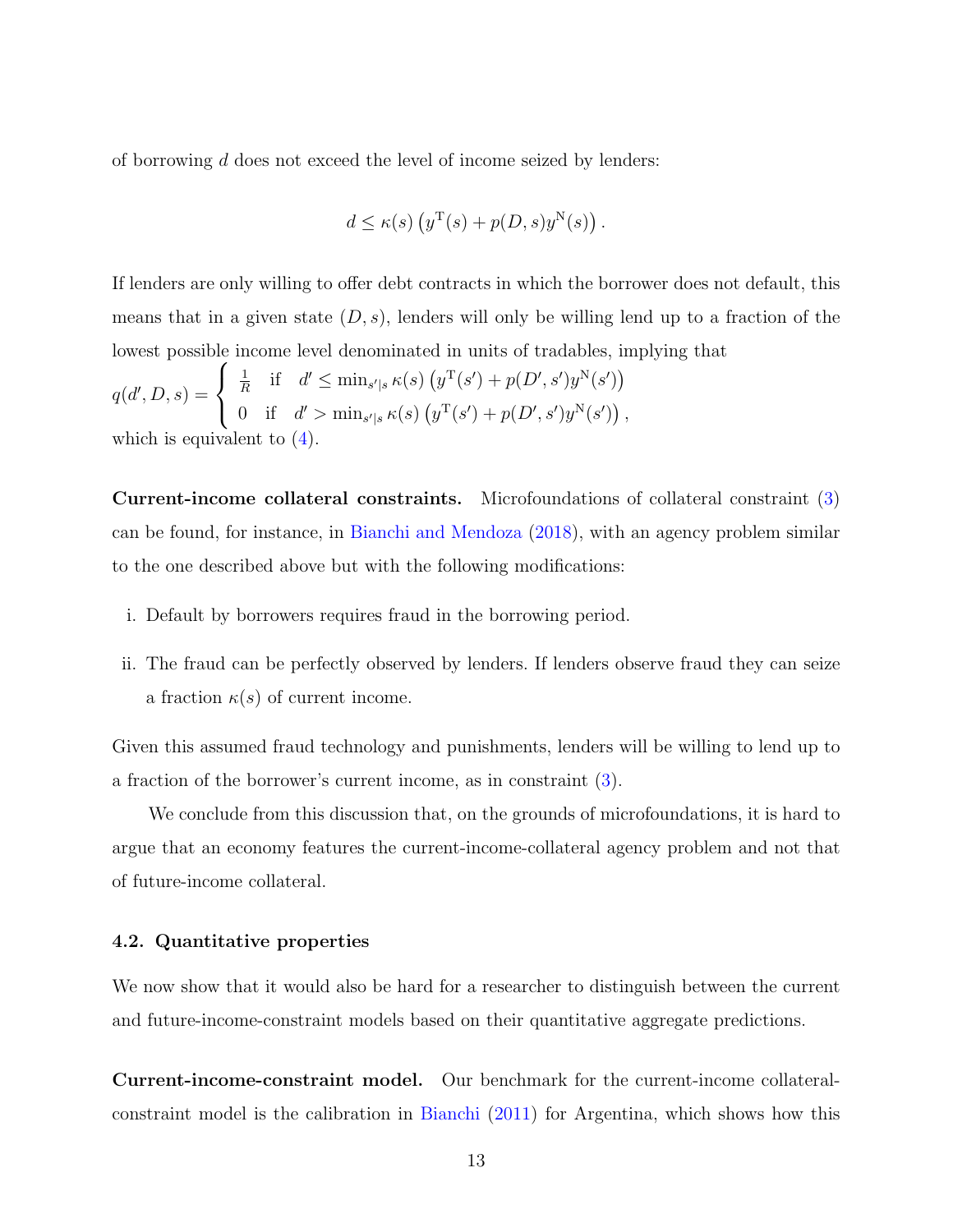<span id="page-14-0"></span>

| Description                                             | Parameter     | Value          |
|---------------------------------------------------------|---------------|----------------|
| (a) Preferences                                         |               |                |
| Interest rate                                           | R.            | 1.04           |
| Coefficient of relative risk aversion                   | $\sigma$      | $\overline{2}$ |
| Intratemporal elasticity of substitution                | ξ             | 0.83           |
| (b) Endowment processes                                 |               |                |
| Standard deviation shocks to tradable endowment         | $\sigma_T$    | 0.047          |
| Standard deviation shocks to nontradable endowment      | $\sigma_N$    | 0.041          |
| Covariance shocks to tradable and nontradable endowment | $\sigma_{TN}$ | 0.842          |
| Autocorrelation of tradable endowment                   | $\rho_T$      | 0.901          |
| Autocorrelation of nontradable endowment                | $\rho_N$      | 0.225          |
| Cross-correlation of tradable endowment                 | $\rho_{TN}$   | 0.495          |
| Cross-correlation of nontradable endowment              | $\rho_{NT}$   | $-0.453$       |

Table 1: Fixed Parameters

Notes: This table shows the subset of parameters that are fixed in the calibration.

model can reproduce key emerging-market business-cycle patterns.

Regarding functional forms, this calibration assumes a constant-relative-risk-aversion utility function,  $u(c) = \frac{c^{1-\sigma}-1}{1-\sigma}$  $\frac{-\sigma-1}{1-\sigma}$ , and a constant-elasticity-of-substitution (CES) aggregation technology for tradable and nontradable goods,  $C(c_t^T, c_t^N) = [a(c_t^T)^{1-\frac{1}{\xi}} + (1-a)(c_t^N)^{1-\frac{1}{\xi}}]^{1-\frac{\xi}{\xi-1}}$ . These functional forms imply that the model features four parameters related to preferences,  $\{\beta, \sigma, \xi, a\}$ . In addition, it is assumed that the endowment processes follow a first-order autoregressive process  $\ln(\boldsymbol{y}_t) = \boldsymbol{\rho} \ln(\boldsymbol{y}_{t-1}) + \boldsymbol{\varepsilon}_t$ , where  $\boldsymbol{y}_t \equiv [y_t^{\mathrm{T}} \; y_t^{\mathrm{N}}]'$ ,  $\boldsymbol{\rho} \equiv$  $\int \rho_{\rm T}$   $\rho_{\rm TN}$  $\rho_{\rm NT}$   $\rho_{\rm N}$ 1 and  $\varepsilon_t \equiv [\varepsilon_t^{\rm T} \varepsilon_t^{\rm N}]' \sim$  i.i.d.  $N(\emptyset, \Omega)$ , with  $\Omega \equiv$  $\begin{bmatrix} \sigma_{\rm T}^2 & \sigma_{\rm TN} \end{bmatrix}$  $\sigma_{\rm TN}$   $\sigma_{\rm N}^2$ 1 .

We calibrate the model to an annual frequency. The parameterization of the model is then conducted in two steps. The first step consists of exogenously fixing the values of 10 parameters, which either have standard values or estimates or can be estimated directly. These parameters are reported in Table [1](#page-14-0) and directly follow [Bianchi](#page-27-2) [\(2011\)](#page-27-2). The inverse of the intertemporal elasticity of substitution is set to  $\sigma = 2$ , the intratemporal elasticity of substitution to  $\xi = 0.83$ , and the risk-free rate to  $R = 1.04$ . For the stochastic processes of tradable and nontradable endowment, the parameters were estimated based on Argentinean data on sectoral value added from WDI for the period 1965 to 2007.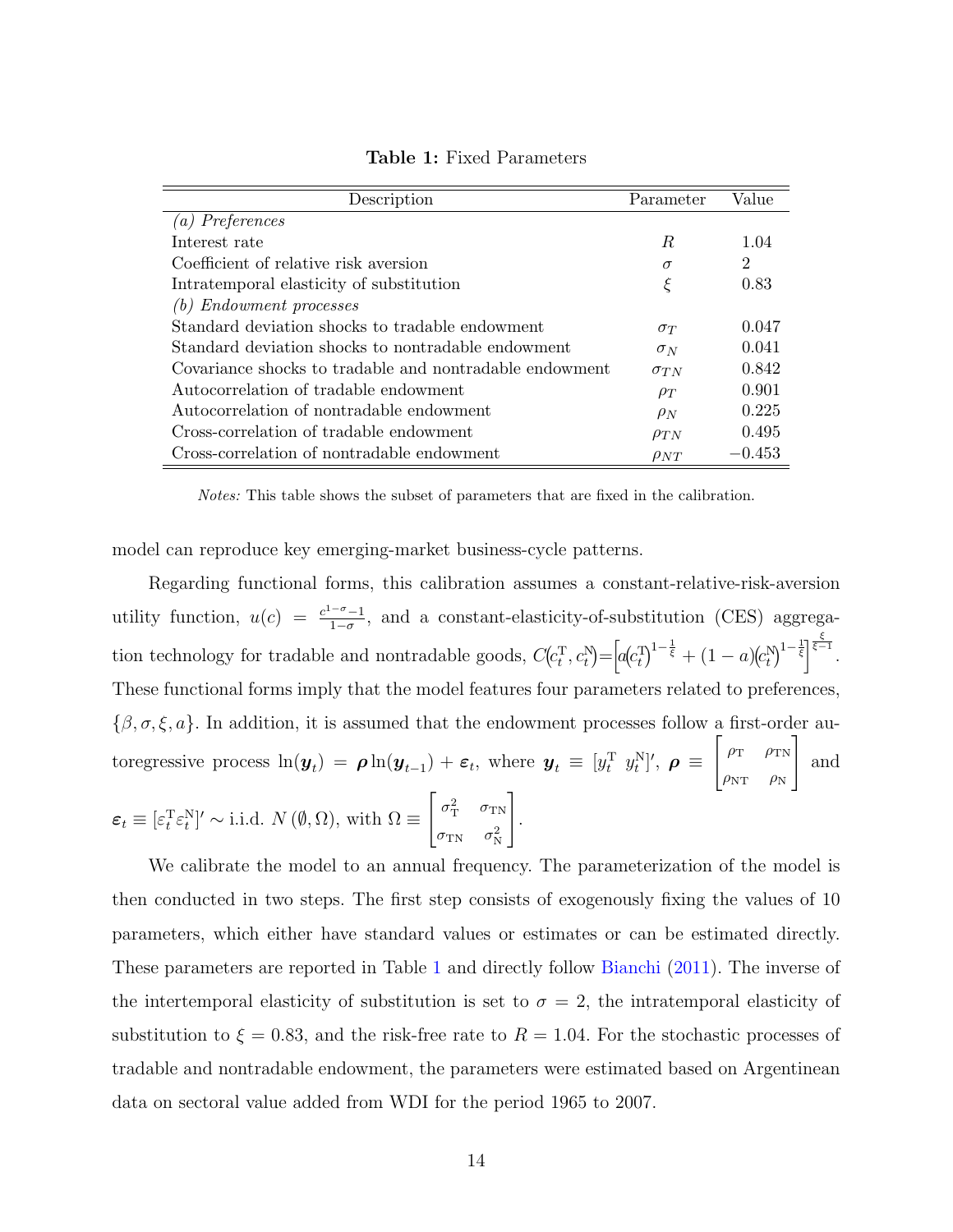<span id="page-15-0"></span>

|                          | Data.    | Current Income Future Income |           |
|--------------------------|----------|------------------------------|-----------|
| Share of tradable output | $0.32\%$ | $0.32\%$                     | $0.32\%$  |
| Average NFA-GDP ratio    | $-29\%$  | $-30.5%$                     | $-29.2\%$ |
| Frequency of crises      | $5.5\%$  | 5.86%                        | 5.65%     |

Table 2: Targeted Moments

Notes: This table shows the model counterparts of three targeted moments. It compares the values implied by the current-income-constraint model with those implied by the future-income-constraint model. The set of targeted moments includes the share of tradable output, the average net financial asset position, and the frequency of crises as defined in the main text.

The second step of the parameterization consists of choosing the model's three remaining parameters,  $\{\beta, \kappa, a\}$ , to match key moments in the ergodic distributions of the model to those observed in historical Argentinean data. The targeted moments are reported in Table [2.](#page-15-0) The first two targeted moments, which are mostly governed by  $\beta$  and  $\kappa$ , are the average debt position (−29% in Argentinean data) and the frequency of sudden stops (5.5% in [Eichengreen](#page-27-12) [et al.](#page-27-12)  $(2008)$  for a sample of emerging economies).<sup>[5](#page--1-0)</sup> The third empirical target is the share of tradable output in GDP (32% in Argentinean data), which is mostly governed by the preference parameter in the CES aggregator between tradable and nontradable goods, a. Table [2](#page-15-0) shows that the calibrated economy closely approximates the empirical targets. Table [3](#page-16-0) shows the value of calibrated parameters.

Table [4](#page-16-1) shows that the model's business-cycle patterns are close to those observed in the data for untargeted moments. In particular, the range of model predictions for the volatility of consumption, the real exchange rate, the current account, and the trade balance are in line with those in the data. In addition, the model predicts a countercyclical trade balance and real exchange rates, which are an important dimension of emerging-market business cycles and are also observed for Argentina (see, for example, [Aguiar and Gopinath](#page-27-13) [\(2007\)](#page-27-13)). Figures [B.1](#page-37-0) and [B.2](#page-38-0) in Appendix [B.1](#page-37-1) depict the equilibrium debt policy functions.

<sup>&</sup>lt;sup>5</sup>The frequency for emerging economies is similar to the frequency for Argentina during this period. Regarding the definition of a sudden stop in the model, we follow [Bianchi](#page-27-2) [\(2011\)](#page-27-2) and define it as an event in which the collateral constraint binds, leading to net capital outflows that exceed one standard deviation.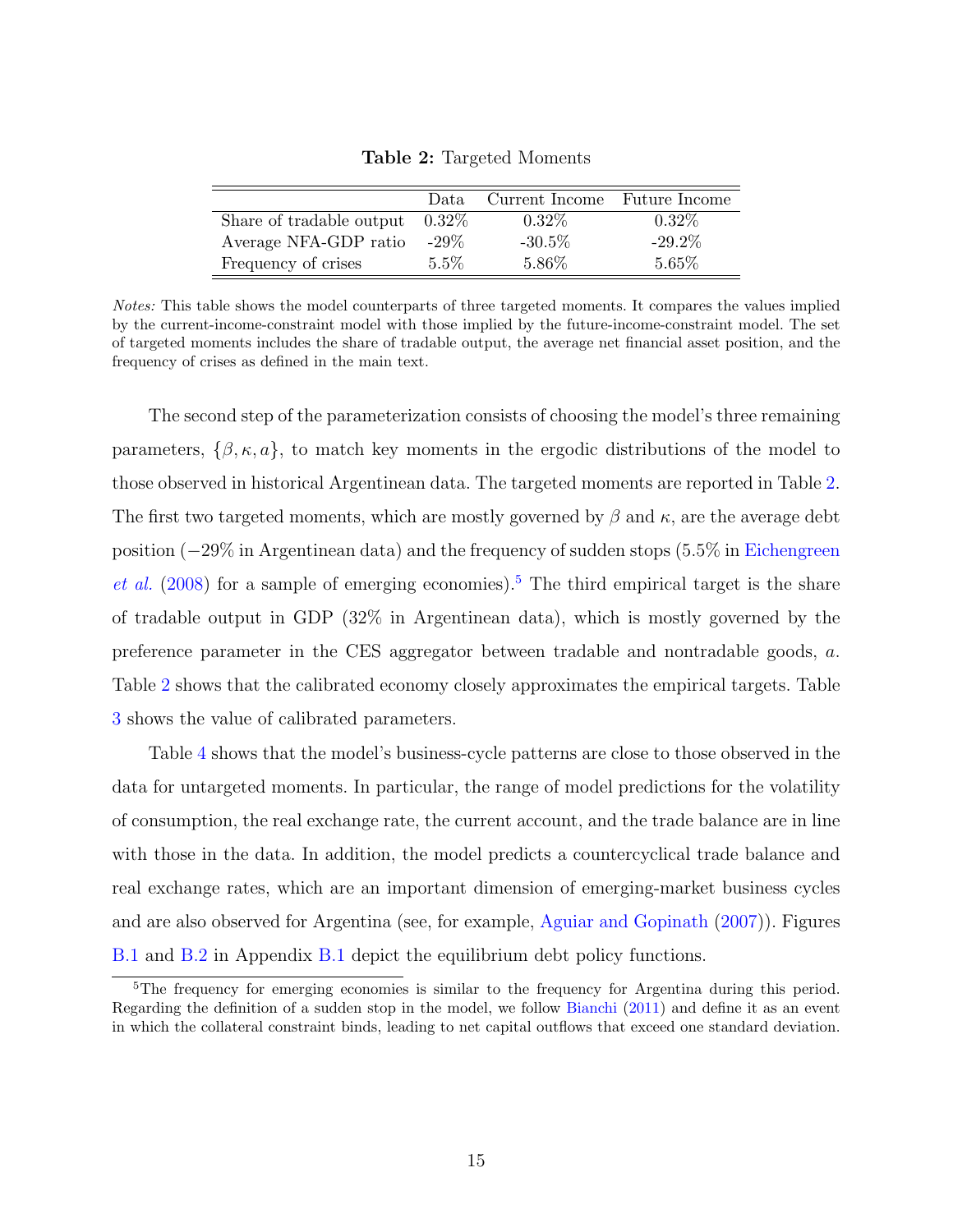<span id="page-16-0"></span>

|                            | Parameter | Current Income Future Income |      |
|----------------------------|-----------|------------------------------|------|
| Weight on Tradables in CES | ω         | 0.31                         | 0.31 |
| Subjective Discount Factor |           | 0.91                         | 0.94 |
| Credit Regime              | к,        | 0.32                         | 0.30 |

Table 3: Calibrated Parameters

Notes: This table shows the subset of parameters calibrated to match targeted moments; see Table [2.](#page-15-0)

<span id="page-16-1"></span>

|                            | Data    | Current Income | <b>Future Income</b> |
|----------------------------|---------|----------------|----------------------|
| <i>Standard deviations</i> |         |                |                      |
| Consumption                | 6.2     | 5.61           | 4.62                 |
| Real Exchange Rate         | 8.2     | 8.05           | 6.2                  |
| Current Account-GDP        | 3.6     | 2.41           | 1.32                 |
| Trade Balance–GDP          | 2.4     | 2.54           | 1.39                 |
| Correlations with GDP      |         |                |                      |
| Consumption                | 0.88    | 0.94           | 0.88                 |
| Real Exchange Rate         | 0.41    | 0.95           | 0.91                 |
| Current Account-GDP        | $-0.63$ | $-0.54$        | $-0.17$              |
| Trade Balance–GDP          | $-0.84$ | $-0.55$        | $-0.28$              |
| Average NFA-GDP Ratio      | $-29\%$ | $-30.4\%$      | $-29.2\%$            |
| Frequency of Sudden Stops  | $5.5\%$ | 5.86%          | 5.65%                |
| $Prob(\mu > 0)$            |         | 14.68%         | 12.71%               |

Table 4: Business-cycle Moments

Notes: This table shows untargeted second moments regarding business cycles and their model counterparts, obtained by simulating the calibrated model. The table compares the values implied by the current-incomeconstraint model with those implied by the future-income-constraint model. Prob $(\mu > 0)$  denotes the probability that the borrowing constraint binds. Correlations with GDP refer to correlations with GDP in units of tradables.

Future-income-constraint model We follow a similar calibration for the future-incomeconstraint model. One important exception is that to generate business-cycle patterns aligned with those observed in the emerging markets' data, the future-income-constraint model requires some variation in the level of income that can be pledged as collateral,  $\kappa(s)$ .<sup>[6](#page--1-0)</sup> The reason for this is simple: Given that collateral is determined based on the minimum level of income a household can have (see equation [4\)](#page-7-1), with a fixed share of income pledged as

<sup>6</sup>These types of shocks have been used in the literature to capture sudden stops driven by shocks to foreign investors' confidence in EMs (see, for example, [Benigno and Fornaro](#page-27-14) [\(2012\)](#page-27-14); [Morelli](#page-28-8) et al. [\(2019\)](#page-28-8)). See also [Khan and Thomas](#page-28-5) [\(2013\)](#page-28-5) and [Guerrieri and Lorenzoni](#page-27-8) [\(2017\)](#page-27-8) for a similar application to the Great Recession.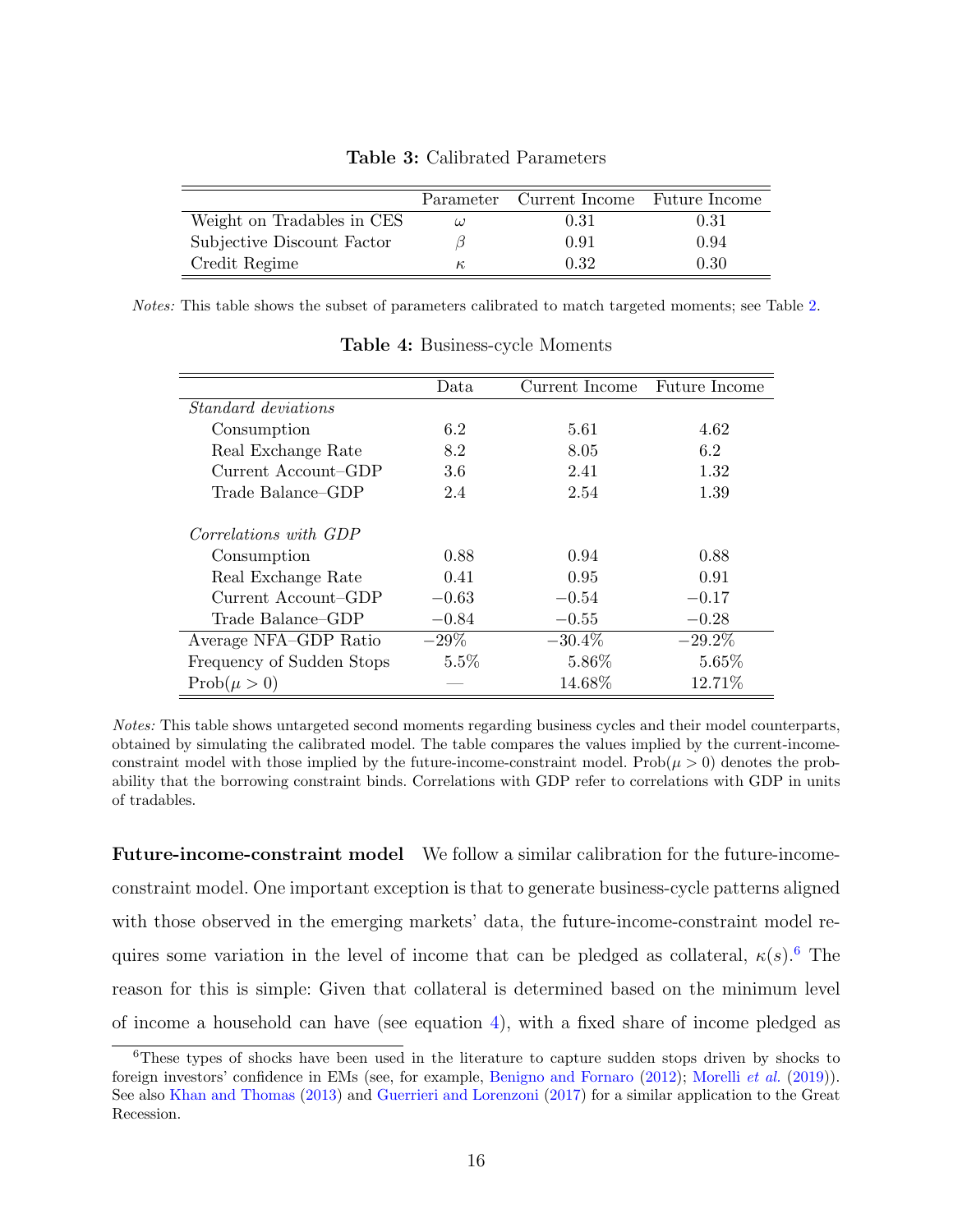collateral  $\kappa$ , it would be hard for this model to generate fluctuations in collateral that are critical for generating sudden stops in collateral-constraint models (see [Korinek and Mendoza](#page-28-4) [\(2014\)](#page-28-4)). In fact, in Appendix [B.2](#page-41-0) we show that if the model with future-income constraints is calibrated with a time-invariant  $\kappa$ , the economy does not feature a countercyclical trade balance or sudden stops, which are an important element observed in the data.

To calibrate the shocks to the share of income that can be pledged as collateral, we assume that  $\kappa(s)$  follows a first-order Markov process. As is standard in the literature using these shocks, we assume for simplicity that  $\kappa(s) \in \{\kappa, \overline{\kappa}\}\,$ , with  $\kappa < \overline{\kappa}$ . The value of  $\overline{\kappa}$  is set to an arbitrarily high value such that the collateral constraint never binds if  $\kappa(s) = \overline{\kappa}$ . Similar to the baseline calibration, the parameters  $\{\beta, a, \kappa\}$  are used to match the average external debt-to-GDP ratio, the share of tradable output in GDP, and the frequency of sudden stops observed in the data. Following [Benigno and Fornaro](#page-27-14) [\(2012\)](#page-27-14), the probability of entering a low-collateral-constraint state, denoted  $\pi_{\kappa}$ , is set to 0.1 (Jeanne and Rancière [\(2011\)](#page-27-15)), and the probability of exiting a low-collateral-constraint state, denoted  $\pi_{\overline{k}}$ , is set to 0.5 [\(Alfaro and Kanczuk](#page-27-16) [\(2009\)](#page-27-16)). The other parameters are set to the exact same value as in the calibration for the model with current income as collateral (Table [1\)](#page-14-0).

Figures [B.3](#page-39-0) and [B.4](#page-40-0) in Appendix [B.1](#page-37-1) depict the equilibrium debt policy functions. Table [4](#page-16-1) shows that the calibrated future-income-collateral model generates business-cycle moments similar to those of the current-income-collateral model and to those observed in the data. In particular, the model is also able to generate a countercyclical current account and excess volatility of consumption.

We also assess the ability of both models to reproduce the macroeconomic dynamics during episodes of sudden stops. In the model, we identify sudden stop episodes as periods when (i) the collateral constraint is binding and (ii) the current account is at least one standard deviation above its steady-state average. In the data, we consider the sudden stops of 1982, 1990, 1995, and 2002 identified by [Korinek and Mendoza](#page-28-4) [\(2014\)](#page-28-4). Figure [1](#page-18-1) shows that both models can account for the emprical regularities observed in the data during episodes of sudden stops: An increase in the current account at the onset of the crisis, a depreciation of the real exchange rate, and a significant drop in both consumption and output. We therefore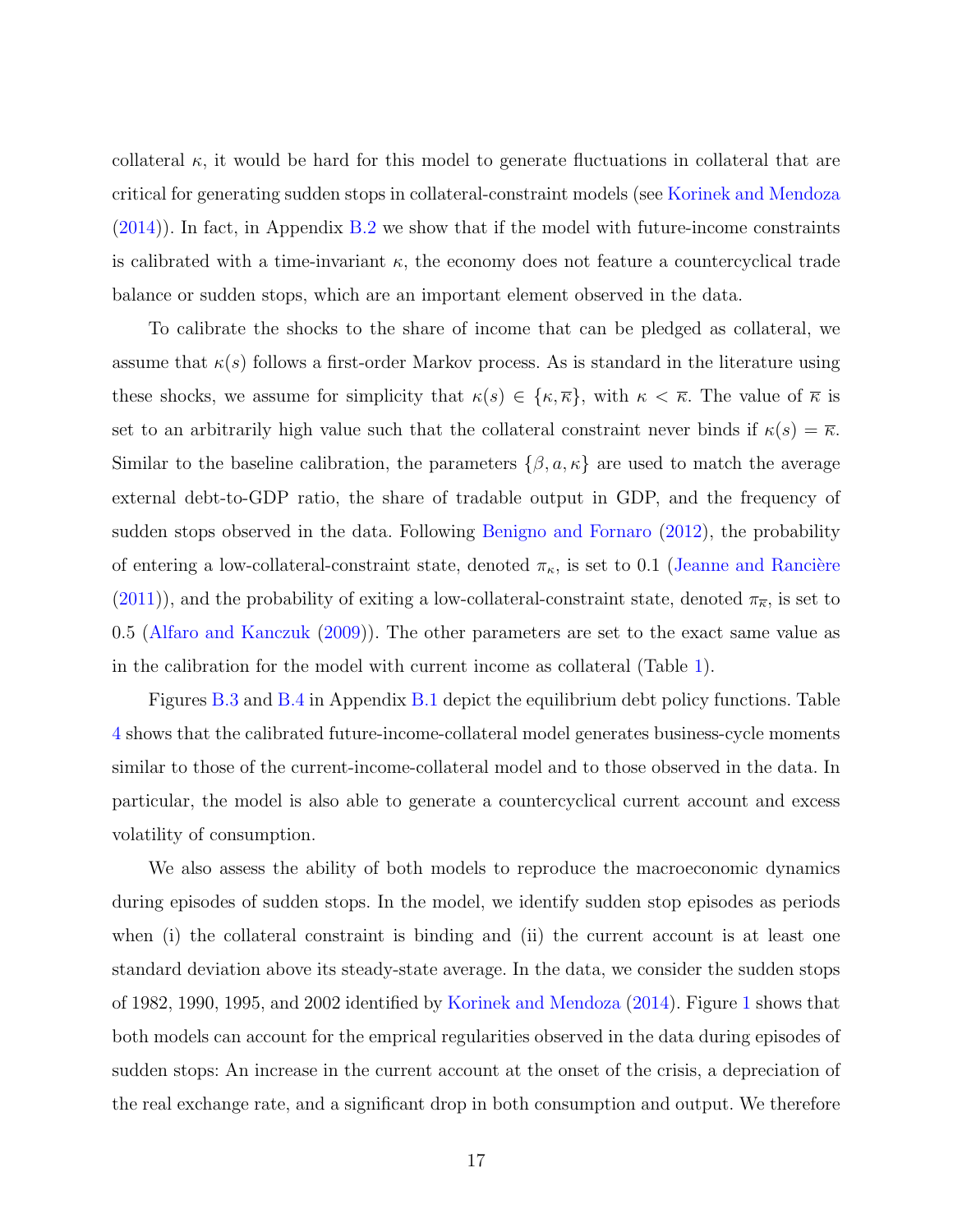conclude that from the perspective of aggregate data, it is also hard for a researcher to determine whether the observed patterns in the data are generated by a current-incomecollateral model or a future-income-collateral model.



<span id="page-18-1"></span>Figure 1: Crisis Dynamics: Current- and Future-Income Models

Notes: This figure plots aggregate dynamics during the typical sudden stop episode in the data (blue solid line), in the current-income model (green dashed line) and in the future-income model (solid red line). Data values are obtained by taking averages across four sudden stop events in 1982, 1990, 1995 and 2002. In the model, a crisis episode is defined as a period in which (i) the collateral constraint binds and (ii) the current account is at least one standard deviation above its steady-state average. In the model, consumption, GDP, and the real exchange rate are expressed in log-deviations from their ergodic means; the current accountto-GDP ratio is expressed in levels. Consumption and GDP are measured in units of tradables in both the data and the model.

#### <span id="page-18-0"></span>4.3. The Welfare Costs of Model Misspecification in Policy Design

In this section, we study the welfare costs of model specification in policy design. Two possible errors in policy design stem from model misspecification. The first error is to not implement macroprudential policies and act as if the economy faces future-income collateral when, in fact, the economy faces current-income collateral and borrowing is inefficient. The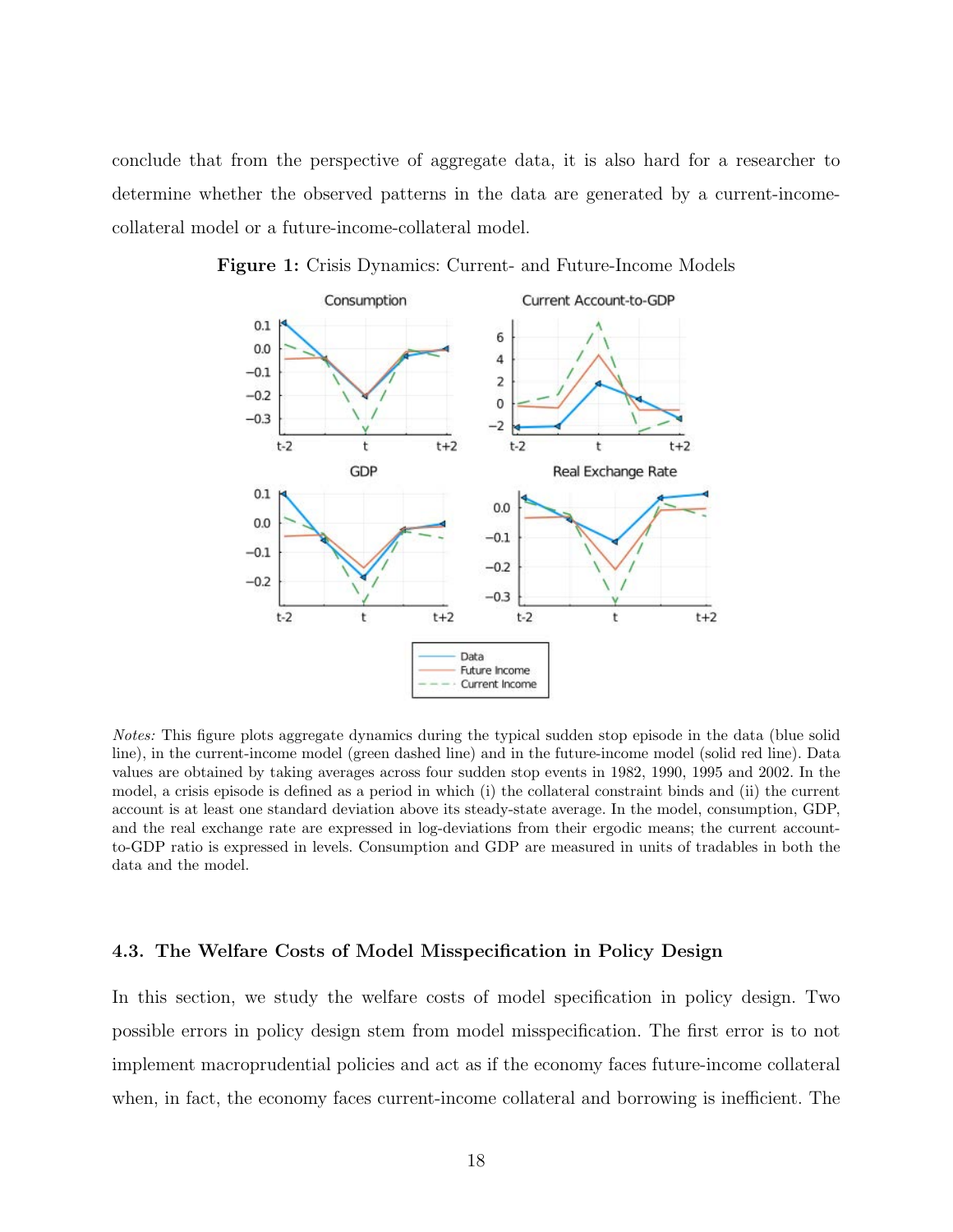<span id="page-19-0"></span>

|                                        | Current Income Future Income |            |
|----------------------------------------|------------------------------|------------|
|                                        | without Taxes                | with Taxes |
| Average Welfare Loss                   | $0.088\%$                    | $0.007\%$  |
| Standard Deviation of Welfare Losses   | $0.014\%$                    | $0.002\%$  |
| Correlation of Welfare Losses with GDP | $-0.420$                     | $-0.392$   |

Table 5: Welfare Costs of Model Misspecification

Notes: The first column reports welfare losses from not implementing optimal capital-control taxes in the current-income-constraint economy. The second column reports welfare losses from implementing those capital-control taxes in the future-income-constraint economy. Moments in the first (second) column are computed based on the ergodic distribution in the constrained-efficient equilibrium of the current-(future-) income-constraint economy .

second error is to design macroprudential policies aimed at correcting inefficiencies from a current-income-collateral model when, in fact, the economy faces future-income-collateral constraints and borrowing is not inefficient.

We quantify these costs and express them as consumption-equivalent deviations from the efficient allocation in the relevant economy. We formally define these costs in Appendix [B.3.](#page-43-0) Table [5](#page-19-0) shows key statistics of both types of welfare costs, with two main conclusions. First, the welfare costs of not taxing an economy with current-income collateral are not negligible—0.09% on average—which suggests that obtaining direct evidence to ensure the presence of current-income collateral can have large benefits for policymakers interested in implementing macroprudential policies. These costs are countercyclical, since the macroprudential nature of policies prevents the economy from borrowing when income starts contract-ing, and households would prefer to smooth consumption.<sup>[7](#page--1-0)</sup> The second conclusion is that the average welfare costs of taxing an economy with future-income collateral appear to be an order of magnitude smaller than the opposite type of error. In this sense, policymakers who assign equal probability to both types of model would tend to prefer to implement macroprudential policies even in the absence of full certainty that they live in an economy with borrowing inefficiencies.

Finally, Table [B.4](#page-44-0) in Appendix [B.3](#page-43-0) shows that implementing optimal taxes derived from the economy with current-income collateral in either of the two economies reduces the

<sup>&</sup>lt;sup>7</sup>Figures [B.5](#page-45-0) and [B.6](#page-46-0) in Appendix [B.3](#page-43-0) show the histogram of welfare losses evaluated at the ergodic distribution of simulated states.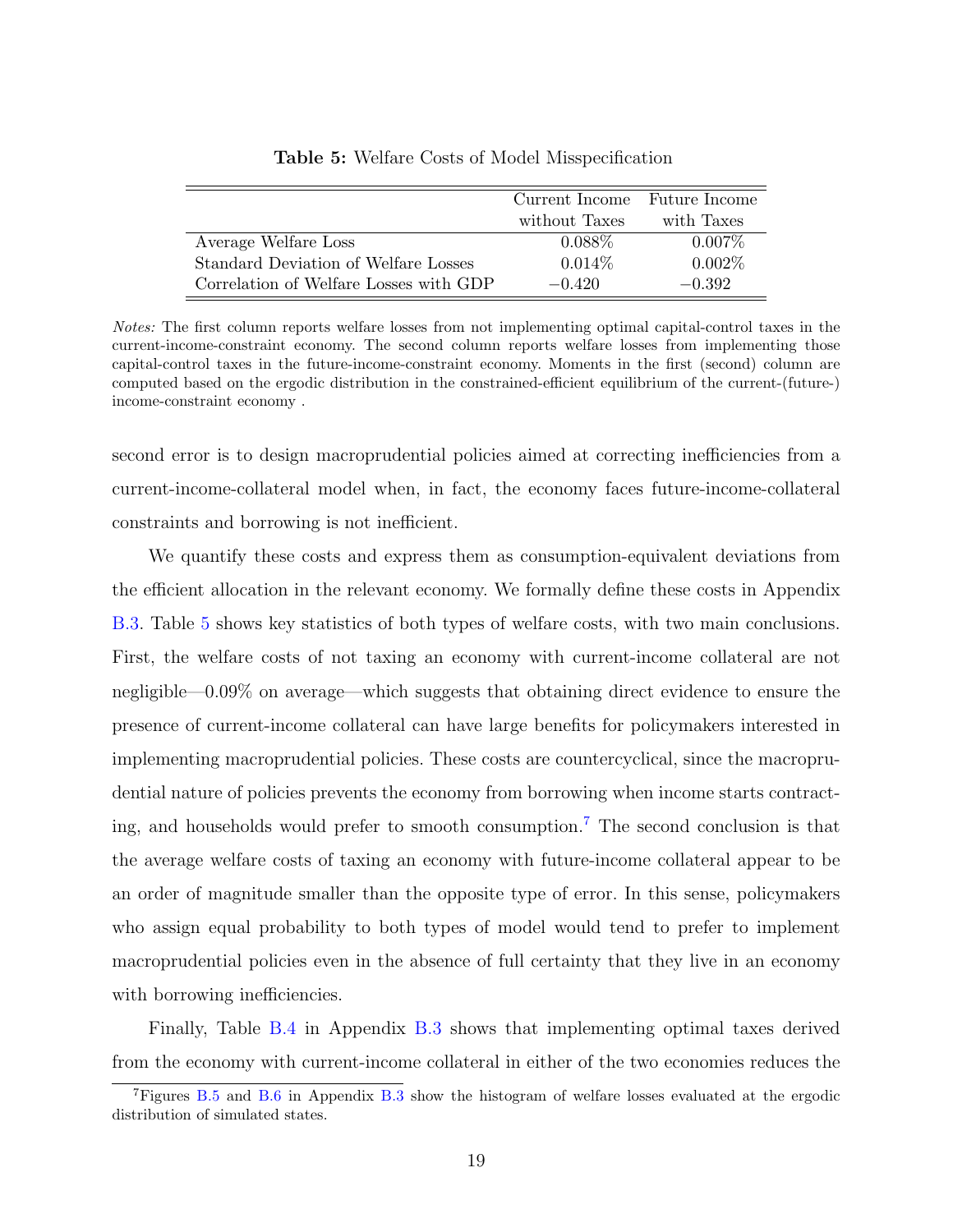<span id="page-20-0"></span>frequency of sudden stops. In this sense, the prediction that macroprudential policies insulate the economy from crises holds in both types of economies.

## 5. Extensions

### 5.1. Optimal Policy under Commitment

In this section, we study the optimal policy under the alternative assumption that the social planner has the ability to commit to future policies. Rather than taking future policies as given, the planner now chooses once and for all the entire state-contingent sequence of consumption and debt, given an initial condition. The Ramsey problem of the planner is given by

$$
\max_{\{c_t^T(s^t), D_{t+1}(s^t)\}} \mathbb{E}_0 \sum_{t=0}^{\infty} \beta^t u(A(c_t^T(s^t), y_t^N(s^t)))
$$
\nsubject to\n
$$
c_t^T(s^t) = y_t^T(s^t) + D_{t+1}(s^t) - RD_t(s^{t-1}),
$$
\n
$$
D_{t+1}(s^t) \leq \overline{d}(\{p_{t+h}(c_{t+h}^T(s^{t+h}), y_{t+h}^N(s^{t+h})), s^{t+h}\}_{h=0}),
$$
\n
$$
p_t(c_t^T(s^t), y_t^N(s^t)) = \frac{A_N(c_t^T(s^t), y_t^N(s^t))}{A_T(c_t^T(s^t), y_t^N(s^t))}
$$

for a given  $D_0(s^{-1})$ . The maximization is subject to three implementability conditions: the resource constraint, the collateral constraint, and the equilibrium price function.

For expositional simplicity, we focus here on the case in which the collateral constraint can depend only on the current price and/or on the price one period ahead, which corresponds to setting  $H = 1$ . Suppose that at time t the borrowing constraint is not currently binding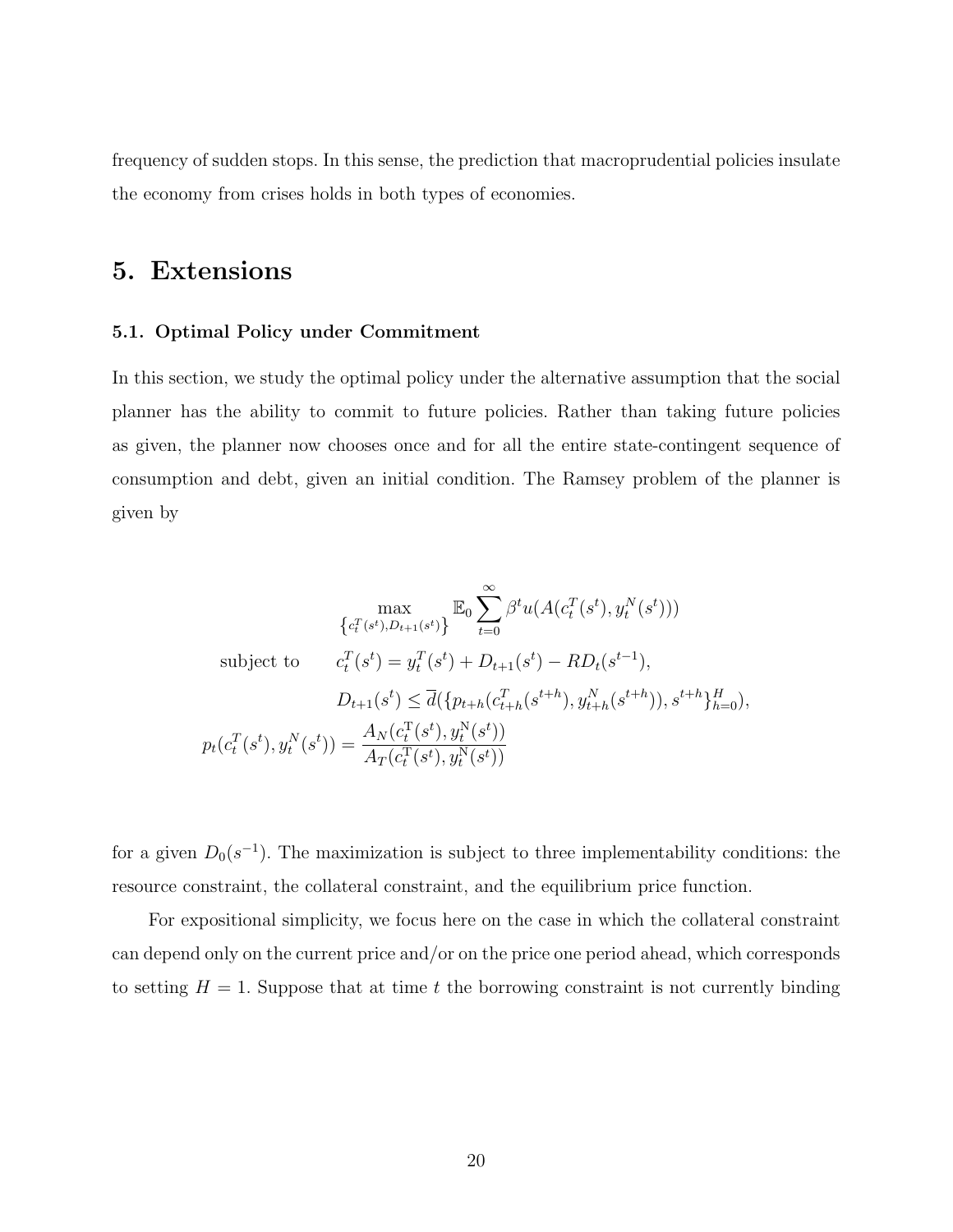under the optimal policy. Then the Euler equation of the social planner is given by

$$
u_{\rm T}\left(c_t^T, y_t^N\right) = R\beta \mathbb{E}_t u_{\rm T}\left(c_{t+1}^T, y_{t+1}^N\right) - \mu_{t-1}^{SP} \frac{\partial \overline{d}(\{p_{t-1}, p_t\})}{\partial p_t} \frac{\partial p_t(c_t^T, y_t^N)}{\partial c_t^T} + R\beta \mathbb{E}_t \mu_{t+1}^{SP} \frac{\partial \overline{d}(\{p_{t+1}, p_{t+2}\})}{\partial p_{t+1}} \frac{\partial p_{t+1}(c_{t+1}^T, y_{t+1}^N)}{\partial c_{t+1}^T},
$$
\n
$$
\underbrace{\text{macro-pudential}}.
$$

where  $\mu_{t-1}^{SP}$  and  $\mu_{t+1}^{SP}$  denote the Lagrange multipliers on the collateral constraint at time  $t-1$ and  $t+1$ . This expression shows that the Euler equation of the social planner does not coincide in general with the Euler equation of the private agents in the competitive equilibrium. The wedge between the two is given by the sum of two parts: a "forward guidance" term that involves lagged multipliers and a "macroprudential" term that involves future multipliers.

In the current-income model,  $\frac{\partial d(\{p_t, p_{t+1}\})}{\partial p_{t+1}} = 0$ , which makes the forward guidance term equal to zero and the Euler equation of the social planner becomes the same as in [Bianchi](#page-27-2) [\(2011\)](#page-27-2). We therefore recover the result in which the planner optimally taxes borrowing whenever the collateral constraint becomes binding at  $t + 1$  with positive probability. Notice that the Euler equation of the planner does not feature lagged multipliers, if only current income is used as collateral. It follows that in this case, the optimal policy under commitment is in fact time consistent.

In the future-income model, by contrast,  $\frac{\partial d(\{p_t, p_{t+1}\})}{\partial p_t} = 0$  and the macroprudential term is equal to zero. Hence, the only wedge in the planner's Euler equation comes from the forward guidance term, which is negative if the collateral constraint binds at time  $t-1$ . This term captures the fact that an increase in borrowing at time t relaxes the collateral constraint at time  $t - 1$ . The planner internalizes this effect, and hence promises a debt subsidy in the period after the collateral constraint binds. This stands in contrast to the policy of taxing debt accumulation prior to periods of crisis, which is optimal in models in which current income affects collateral. It is worth noting that the optimal policy is not time consistent, since the planner's Euler equation features lagged multipliers when future prices enter the constraint.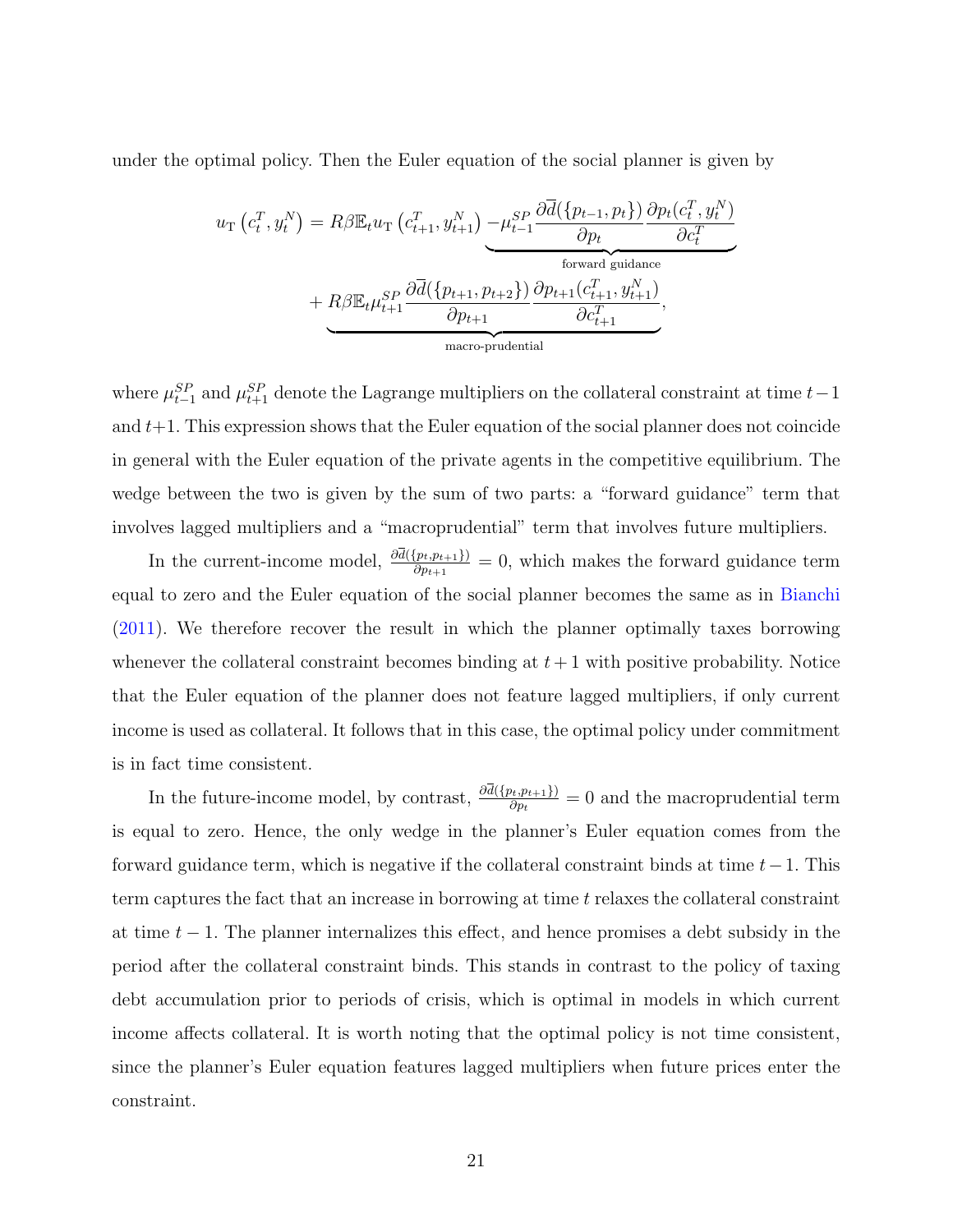To conclude, the following result formalizes the result whereby, when only future prices affect collateral, the planner optimally implements a debt subsidy after episodes of binding collateral constraint.

<span id="page-22-0"></span>**Theorem 2.** If  $H = 1$  and for all  $t \frac{\partial \overline{d}(\{p_{t+h}, s^{t+h}\})}{\partial p_t}$  $\frac{(\partial_{h+1} S^{s+n})}{\partial p_t} = 0$ , the optimal policy under commitment can be decentralized via state-contingent subsidies on debt.

If the collateral constraint is not binding for the social planner at time t—i.e.,  $\mu_t^{SP} = 0$  the optimal subsidy at time t is given by

$$
\tau_t^* = -\frac{\mu_{t-1}^{SP} \frac{\partial \bar{d}(\{p_{t-1}, p_t\})}{\partial p_t} \frac{\partial p_t(c_t^T, y_t^N)}{\partial c_t^T}}{R \beta E_t u_{\mathrm{T}} \left(c_{t+1}^T, y_{t+1}^N\right)} \le 0.
$$

#### 5.2. Model with capital

This section extends our efficiency result in models in which collateral constraints involve future prices to an environment in which capital instead of income is used as collateral.

#### 5.2.1. Environment

For simplicity, we consider a single-sector economy with tradable goods and a fixed supply of capital. As in the baseline model, households' preferences over consumption are described by [\(1\)](#page-5-1). Households have access to a technology to produce tradable goods using capital,  $k_t(s^t)$ , described by

$$
y_t(s^t) = z_t(s^t)k_t(s^t)^{\alpha}, \qquad (10)
$$

where  $z_t(s^t)$  is an exogenous productivity factor that follows a Markov process and  $\alpha \in (0,1)$ . The household's budget constraint is given by

$$
c_t(s^t) + R d_t(s^{t-1}) + q_t(s^t)(k_{t+1}(s^t) - k_t(s^{t-1})) = d_{t+1}(s^t) + y_t(s^t),
$$
\n(11)

where  $q_t(s^t)$  denotes the price of one unit of capital and R is the exogenous interest rate on debt. We assume that debt cannot exceed a fraction  $\kappa_t(s^t)$  of the market value of capital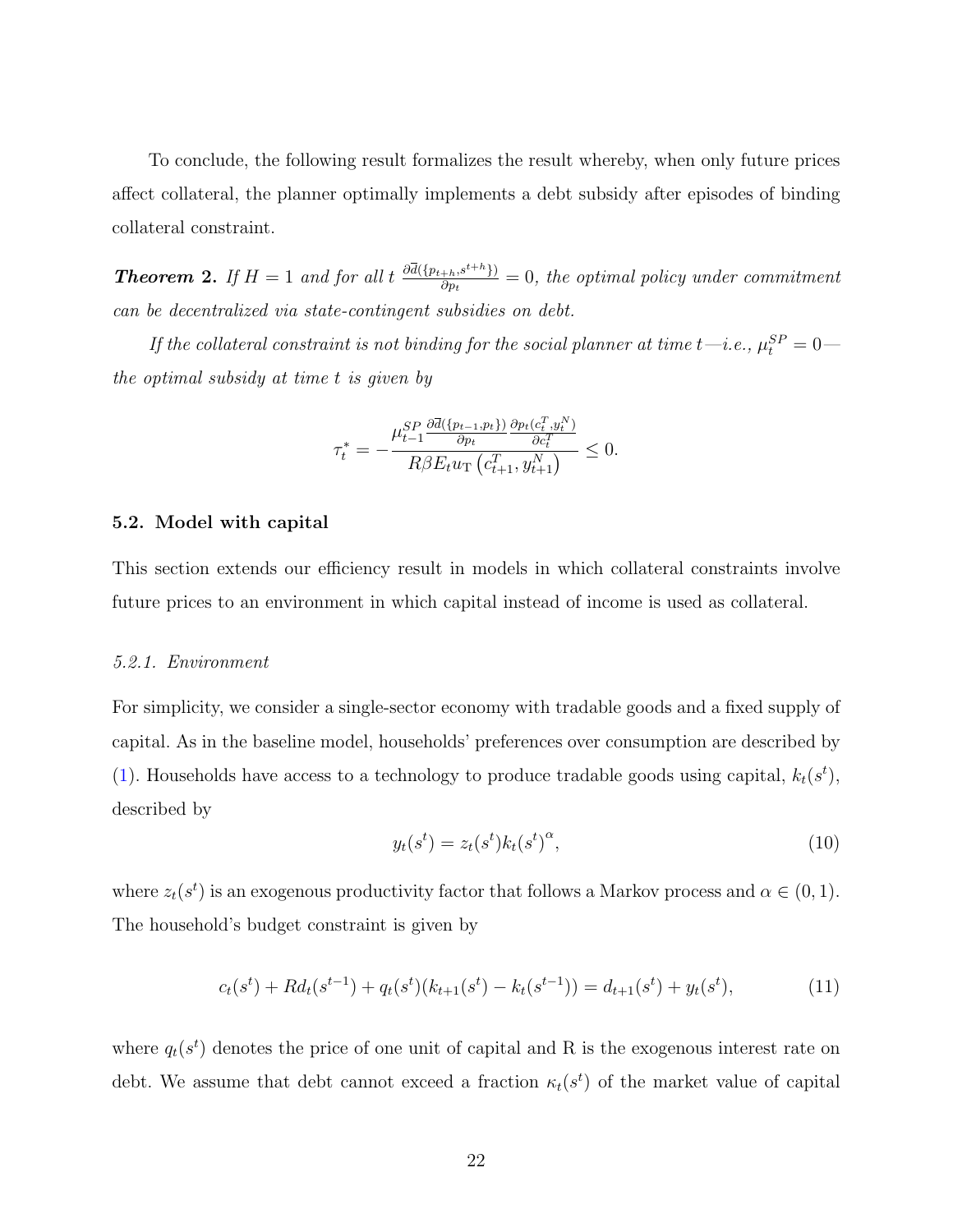holdings in the period in which debt is repaid

<span id="page-23-0"></span>
$$
d_{t+1}(s^t) \le \min_{q_{t+1}(s^{t+1}|s^t)} \left\{ \kappa(s^t) q_{t+1}(s^{t+1}) k_{t+1}(s^t) \right\}.
$$
\n(12)

This constraint is a stochastic version of the original formulation of [Kiyotaki and Moore](#page-28-3) [\(1997\)](#page-28-3), which, as discussed in Section [4.1,](#page-11-1) can be microfounded in an environment in which borrowers lack commitment and lenders can seize a fraction of their capital in the case of default. In open economies, a similar formulation has been studied in [Devereux](#page-27-9) *et al.* [\(2019\)](#page-27-9).<sup>[8](#page--1-0)</sup> Finally, note that this environment is similar to that considered in [Bianchi and Mendoza](#page-27-4) [\(2018\)](#page-27-4), except for the timing of the collateral constraint [\(12\)](#page-23-0), which involves future prices and gives rise to the efficiency of the competitive equilibrium.

### 5.2.2. Competitive Equilibrium

We express the household's problem recursively. The household's idiosyncratic state is given by the vector  $\mathbf{s} = (d, k, D, s)$ , where d and k are the idiosyncratic household's levels of debt and capital,  $D$  is the aggregate level of debt, and  $s$  is the exogenous state—which includes the productivity shock and the shock to the fraction of capital that can be pledged as collateral. The household's optimization problem is

<span id="page-23-1"></span>
$$
V(\mathbf{s}) = \max_{c,d',k'} u(c) + \beta \mathbb{E}[V(\mathbf{s}')] \tag{P'}
$$
  
subject to 
$$
c + Rd + q(D, s)(k' - k) = d' + zk^{\alpha},
$$

$$
d' \leq \kappa \min_{\mathbf{s}'} q(D', s')k',
$$

$$
D' = \mathcal{D}(D, s), \quad \Gamma(s', s),
$$

where  $q(D, s)$  is the asset price function,  $\mathcal{D}(D, s)$  the conjecture for the aggregate debt law of motion, and  $\Gamma(s', s)$  the law of motion of the exogenous state.

Solving the maximization problem and using the fact that capital is in unitary supply

 ${}^{8}$ In contrast to our efficiency result, [Devereux](#page-27-9) *et al.* [\(2019\)](#page-27-9) find scope for macroprudential policies. This is because their model includes additional elements that our analysis abstracts from, such as nominal rigidities and working capital financing requirements.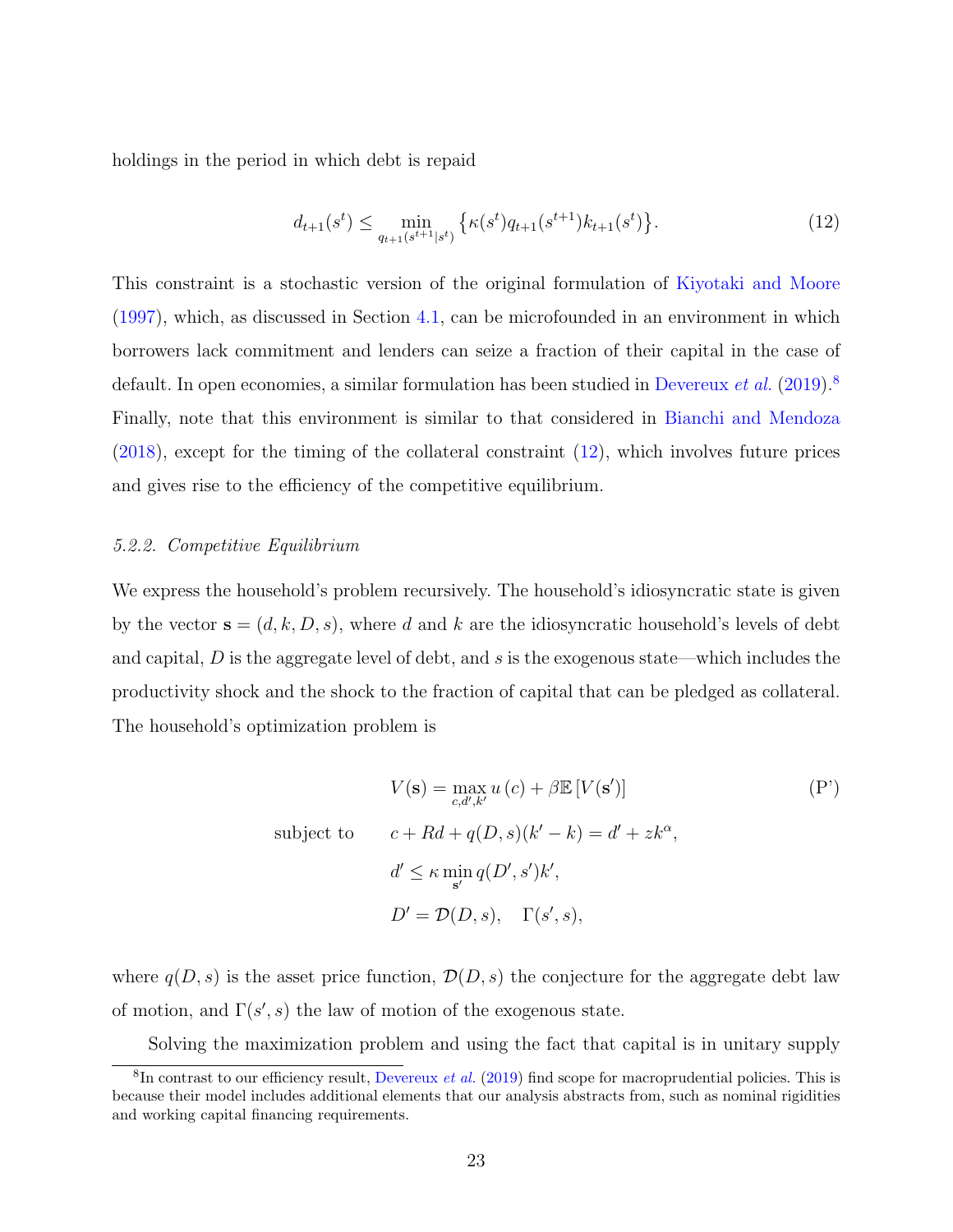yields the following optimality conditions:

$$
u'(c) = \beta R \mathbb{E} u'(c') + \mu,\tag{13}
$$

$$
q(D, s)u'(c) = \mathbb{E}\left[\beta\left(z' + q(D', s')\right)u'(c')\right] + \mu\kappa \min_{s'} \{q(D', s')\},\tag{14}
$$

where  $\mu \geq 0$  is the Lagrange multiplier associated with constraint [\(12\)](#page-23-0), with the complementary slackness condition,  $\mu$  (min<sub>s'</sub>  $q(D', s')k' - d' = 0$ .

We define a recursive competitive equilibrium as follows:

**Definition 3.** A recursive competitive equilibrium is a set of policy functions  $\mathbf{x}(s) \equiv$  ${c(s), d'(s), k'(s)}$ , a price function  $q(D, s)$ , and a conjecture policy  $\mathcal{D}(D, s)$  such that

- 1. Policy functions solve household's problem  $(P')$ .
- 2. Markets clear,  $c = y + d' Rd$  and  $k' = 1$ .
- 3. Conjectures are consistent with the policy functions,  $\mathcal{D}(D, s) = d'(D, 1, D, s)$ .

#### 5.2.3. Constrained Efficiency

We introduce the notion of constrained efficiency along the same lines as in Section [3.](#page-8-0) We consider the problem of a social planner who can tax household borrowing and lacks commitment. The planner's optimization problem is given by

<span id="page-24-0"></span>
$$
W(D, s) = \max_{c, D', q, \mu} u(c) + \beta \mathbb{E}[W(D', s')]
$$
\nsubject to

\n
$$
c + RD = z + D',
$$
\n
$$
D' \leq \kappa \min_{s'} \{ \mathcal{Q}(D', s') \},
$$
\n
$$
qu'(c) = \beta \mathbb{E}[(\alpha z' + \mathcal{Q}(D', s'))u'(\mathcal{C}(D', s'))] + \mu \kappa \min_{s'} \{ \mathcal{Q}(D', s') \},
$$
\n
$$
\mu \left[ D' - \kappa \min_{s'} \{ \mathcal{Q}(D', s') \} \right] = 0, \quad \mu \geq 0,
$$
\n(SP')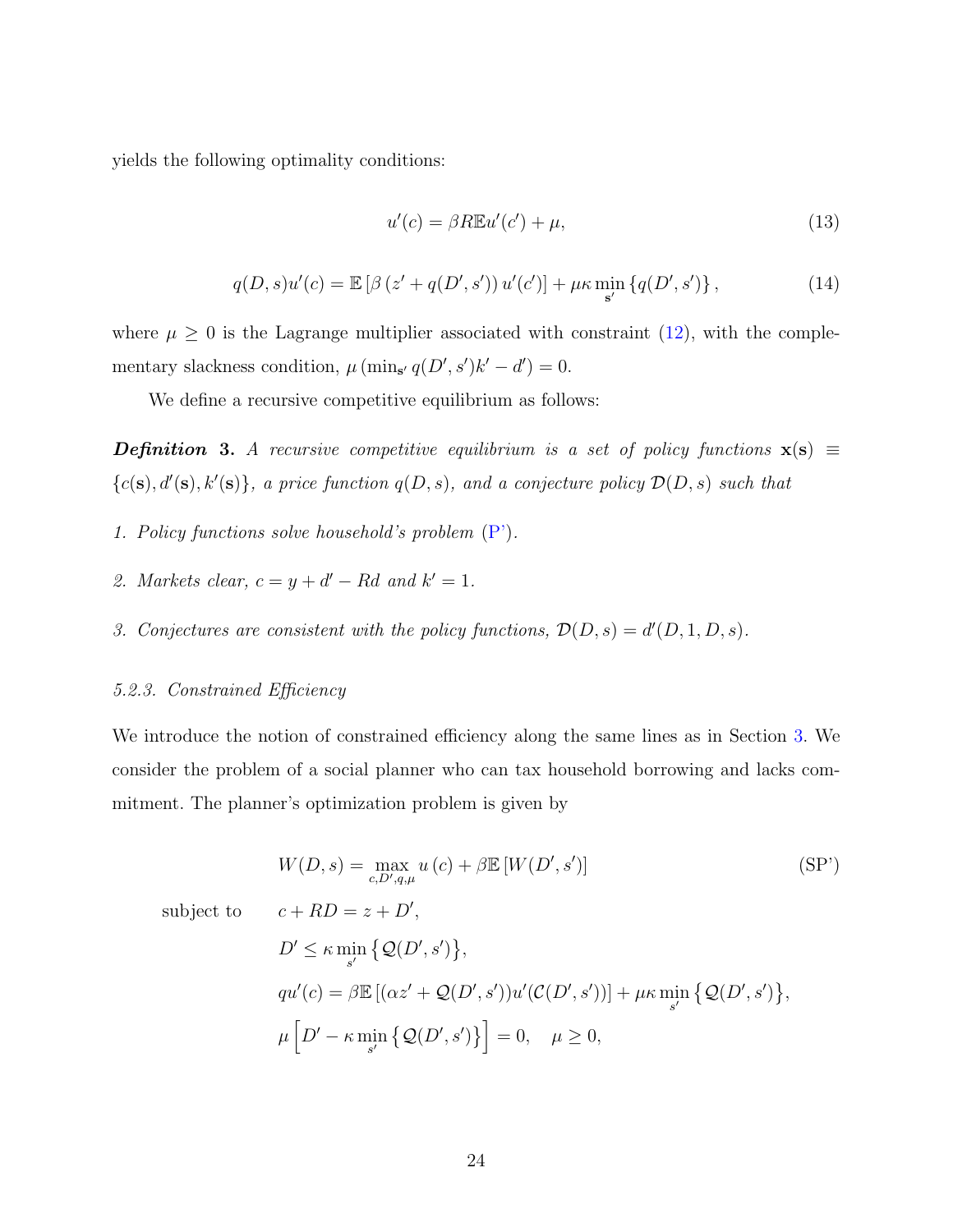where  $\mathcal{C}(D, s)$  and  $\mathcal{Q}(D, s)$  are the planner's conjectures of future consumption and price of capital policies. The first two restrictions are, respectively, the economy resource constraint and the collateral constraint. The third is the equilibrium expression for the price of capital, and the last restriction includes the complementary slackness and nonnegativity conditions for the competitive equilibrium multiplier.

A constrained-efficient equilibrium is defined as follows:

**Definition 4.** A constrained-efficient allocation is a set of policy functions  $\mathbf{x}^{SP}(D,s)$  =  ${c(D, s), D'(D, s)}$  and conjectured policies  $D(D, s)$  and  $Q(D, s)$  such that

- 1. Policy functions solve the planner's problem [\(SP'\)](#page-24-0).
- 2. Conjectures are consistent with policy functions,  $\mathcal{D}(D, s) = D'(D, s)$  and  $q(D, s) =$  $Q(D, s)$ .

Similar to the model with income-based collateral, we now provide conditions under which the competitive equilibrium is constrained-efficient.

<span id="page-25-0"></span>**Theorem 3.** Consider a decentralized equilibrium in which  $\left(1 - \kappa \frac{\partial \min_s q(D,s)}{\partial D}\right) > 0$  for all D. Then the decentralized equilibrium is constrained-efficient, i.e.,  $\{c(D, 1, D, s), d'(D, 1, D, s)\} =$  $\mathbf{x}^{SP}(D,s).$ 

The condition of  $\left(1 - \kappa \frac{\partial \min_{s} q(D,s)}{\partial D}\right) > 0$  used in the theorem imposes an upper bound on the response of the price of capital to increases in aggregate debt. This condition usually holds in quantitative versions of this type of models (see, for example, [Devereux](#page-27-9) *et al.*, [2019\)](#page-27-9).

To understand the intuition behind Theorem [3,](#page-25-0) consider the Euler equation of the social planner:

$$
u'(c) = \beta R \mathbb{E} u'(c') + \mu^{\text{SP}} \left[ 1 - \kappa \frac{\partial \min_{s'} \{ \mathcal{Q}(D', s') \}}{\partial D'} \right]. \tag{15}
$$

Comparing this expression with the Euler equation of the competitive equilibrium allows us to derive the following mapping between both multipliers:

$$
\mu^{\rm SP} = \left[1 - \kappa \frac{\partial \min_{s'} \{ \mathcal{Q}(D', s') \}}{\partial D'}\right]^{-1} \mu.
$$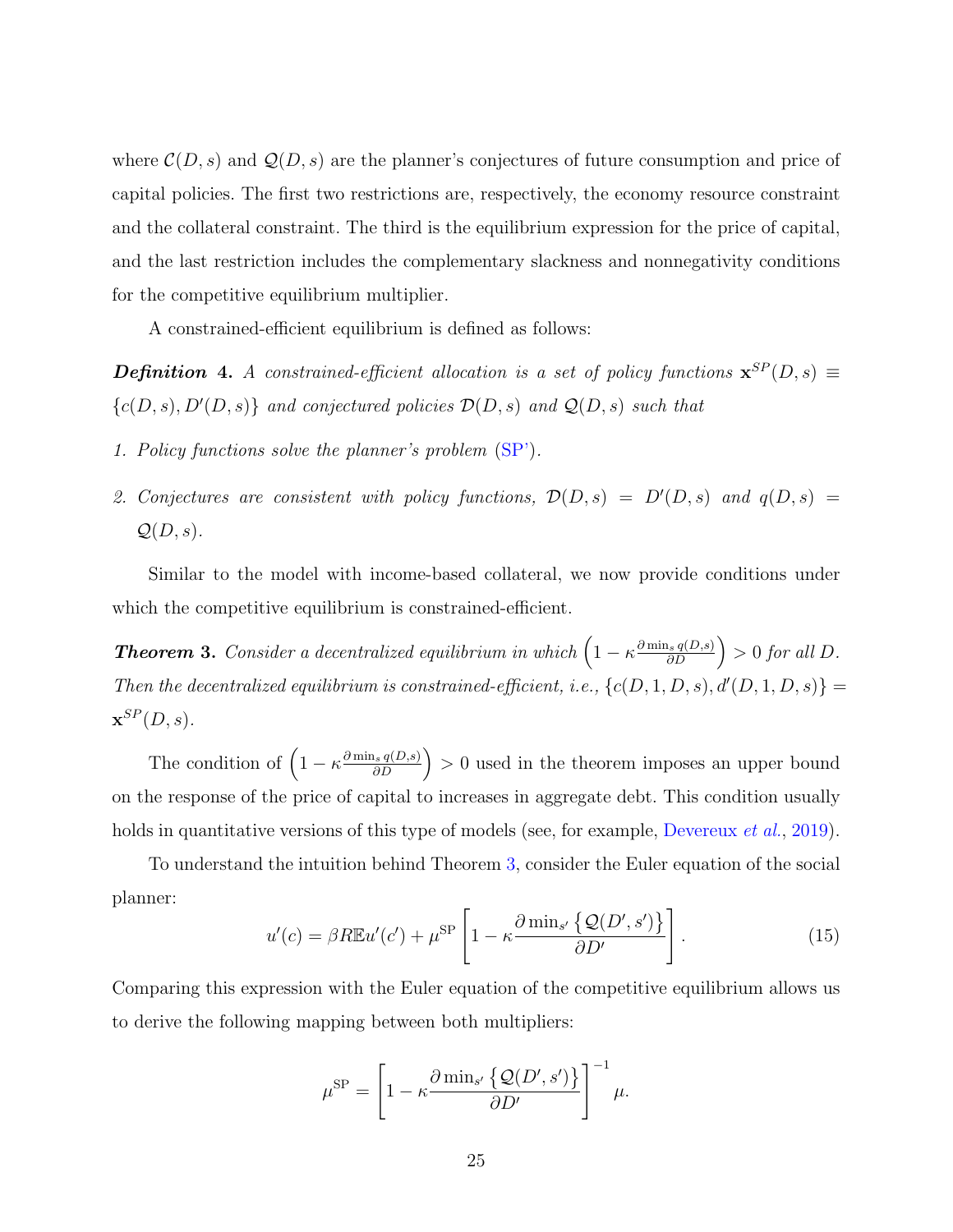Provided that the term in brackets is positive—which the condition we impose in the theorem—this mapping ensures that the competitive equilibrium allocation solves the planner's optimality conditions, and hence is constrained-efficient.

## <span id="page-26-0"></span>6. Conclusion

Following the Great Recession, a large body of work arose that highlights how policymakers can use macroprudential policies over the business cycle as a tool to prevent financial crises. In emerging-market economies, in which these crises are frequent and severe, these policies found particularly fertile ground in the form of capital controls. In this paper, we show how the policy prescriptions of the current generation of quantitative models used to guide these policies critically depend on a specific form of collateral constraint that is linked to current rather than future prices. In any case, macroprudential policies do end up curbing borrowing and reducing the probability of financial crises. The question remains whether these restrictions on borrowing correct private-sector inefficiencies and improve welfare.

To address this question, future research that provides direct empirical evidence that characterizes borrowing contracts and shows how policies affect collateral, will be particularly relevant. For instance, in the field of monetary economics, large advances have been made in providing empirical evidence on the effect of monetary-policy shocks. This evidence has proven a useful input to disciplines critical aspects of the quantitative models used by policymakers (e.g., [Romer and Romer](#page-28-9) [\(2004\)](#page-28-9); [Christiano](#page-27-17) et al. [\(2005\)](#page-27-17); [Nakamura and Steins](#page-28-10)[son](#page-28-10) [\(2018\)](#page-28-10)). A similar body of work in the area of macroprudential policies would constitute an important guideline for quantitative models that can be used in the conduct of policy. Recent work by [Chaney](#page-27-18) et al. [\(2012\)](#page-27-18); [Lian and Ma](#page-28-11) [\(2018\)](#page-28-11); and [Drechsel](#page-27-19) [\(2019\)](#page-27-19), who study borrowing constraints in the corporate sector, constitute good steps toward this goal.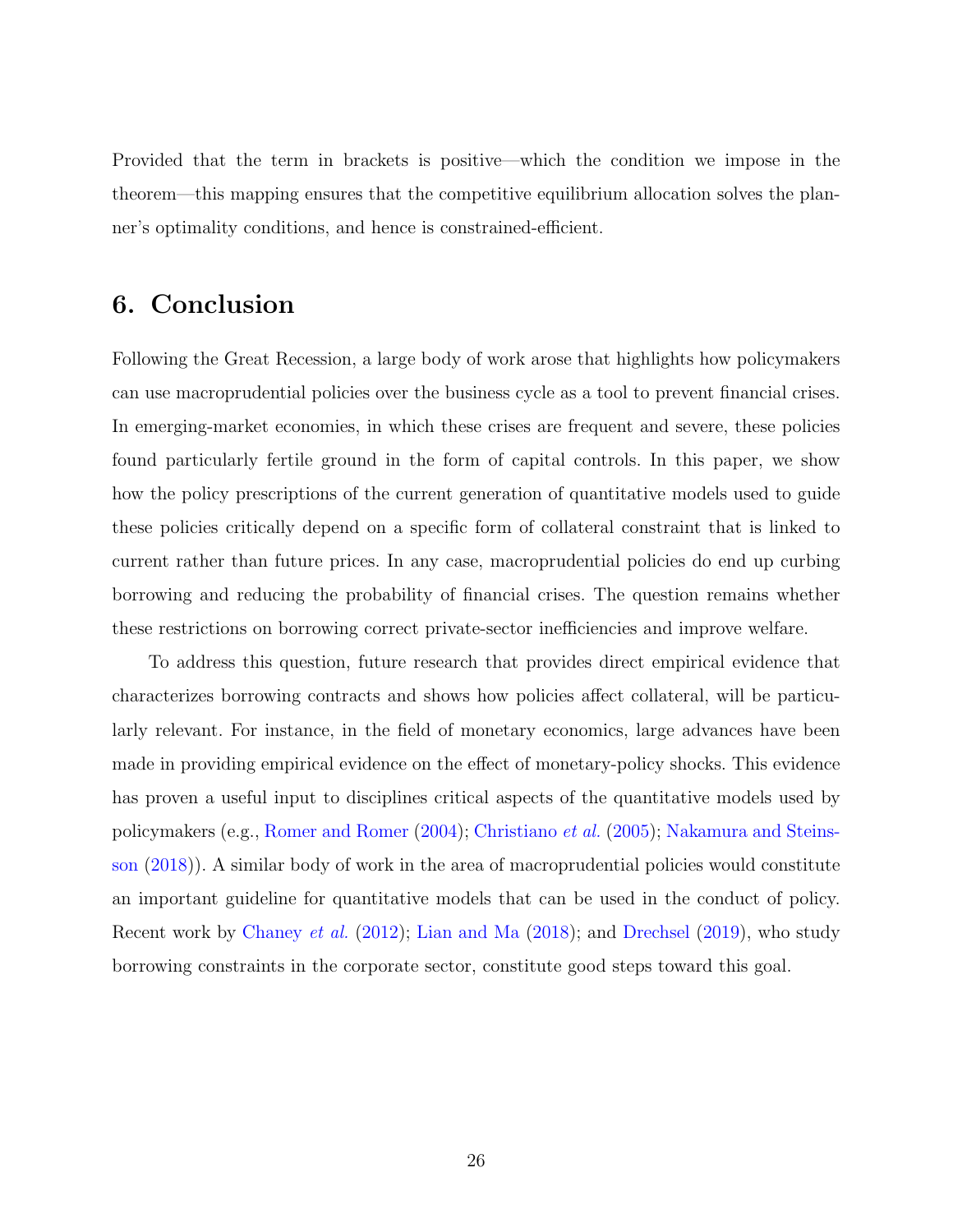## References

- <span id="page-27-13"></span>Aguiar, M. and Gopinath, G. (2007). Emerging Market Business Cycles : The Cycle Is the Trend. Journal of Political Economy, 115 (1), 69–102.
- <span id="page-27-16"></span>Alfaro, L. and Kanczuk, F. (2009). Optimal reserve management and sovereign debt. Journal of International Economics, 77 (1), 23–36.
- <span id="page-27-5"></span>Arora, V., Habermeier, K., Ostry, J. D. and Weeks-Brown, R. (2013). The liberalization and management of capital flows: An institutional view. Revista de Economía Institucional, 15 (28), 205–255.
- <span id="page-27-3"></span>BENIGNO, G., CHEN, H., OTROK, C., REBUCCI, A. and YOUNG, E. R. (2013). Financial crises and macro-prudential policies. Journal of International Economics, 89 (2), 453–470.
- <span id="page-27-14"></span>— and Fornaro, L. (2012). Reserve Accumulation, Growth and Financial Crises, unpublished.
- <span id="page-27-2"></span>BIANCHI, J. (2011). Overborrowing and systemic externalities in the business cycle. American Economic Review, 101 (7), 3400–3426.
- <span id="page-27-4"></span>— and Mendoza, E. G. (2018). Optimal Time-Consistent Macroprudential Policy. Journal of Political Economy, 126 (2), 588–634.
- <span id="page-27-18"></span>CHANEY, T., SRAER, D. and THESMAR, D. (2012). The collateral channel: How real estate shocks affect corporate investment. American Economic Review, 102 (6), 2381–2409.
- <span id="page-27-11"></span>Chang, R. (1998). Credible monetary policy in an infinite horizon model: Recursive approaches. journal of economic theory,  $81$  (2), 431-461.
- <span id="page-27-10"></span>CHARI, V. V. and KEHOE, P. J.  $(1990)$ . Sustainable plans. *Journal of political economy*, **98**  $(4)$ , 783–802.
- <span id="page-27-17"></span>CHRISTIANO, L. J., EICHENBAUM, M. and EVANS, C. L. (2005). Nominal rigidities and the dynamic effects of a shock to monetary policy. Journal of Political Economy, 113 (1), 1–45.
- <span id="page-27-9"></span>DEVEREUX, M. B., YOUNG, E. R. and YU, C. (2019). Capital controls and monetary policy in sudden-stop economies. Journal of Monetary Economics, 103, 52–74.
- <span id="page-27-19"></span>DRECHSEL, T. (2019). Earnings-Based Borrowing Constraints and Macroeconomic Fluctuations, unpublished.
- <span id="page-27-7"></span>Eaton, J. and Gersovitz, M. (1981). Debt with Potential Repudiation: Theoretical and Empirical Analysis. The Review of Economic Studies, 48 (2), 289.
- <span id="page-27-12"></span>EICHENGREEN, B., GUPTA, P. and MODY, A. (2008). Sudden stops and imf-supported programs. In Financial markets volatility and performance in emerging markets, University Of Chicago Press, pp. 219–266.
- <span id="page-27-6"></span>FARHI, E. and WERNING, I. (2016). A Theory of Macroprudential Policies in the Presence of Nominal Rigidities. Econometrica, 84 (5), 1645–1704.
- <span id="page-27-0"></span>FERNÁNDEZ, A., KLEIN, M. W., REBUCCI, A., SCHINDLER, M. and URIBE, M. (2016). Capital control measures: A new dataset. IMF Economic Review, (64), 548–574.
- <span id="page-27-1"></span>Geanakoplos, J. D. and Polemarchakis, H. M. (1986). Existence, Regularity, and Constrained Suboptimality of Competitive Allocations When the Asset Market Is Incomplete. Uncertainty, information, and communication., Vol. 3, Essays in Honor of Kenneth J Arrow, ed. Walter P. Heller, Ross M. Starr and David A. Starrett, 65–95. New York: Cambridge University Press.
- <span id="page-27-8"></span>GUERRIERI, V. and LORENZONI, G. (2017). Credit crises, precautionary savings, and the liquidity trap. Quarterly Journal of Economics,  $132$  (3),  $1427-1467$ .
- <span id="page-27-15"></span>JEANNE, O. and RANCIERE, R. (2011). The Optimal Level of International Reserves For Emerging Market Countries: A New Formula and Some Applications. *Economic Journal*, **121** (555), 905–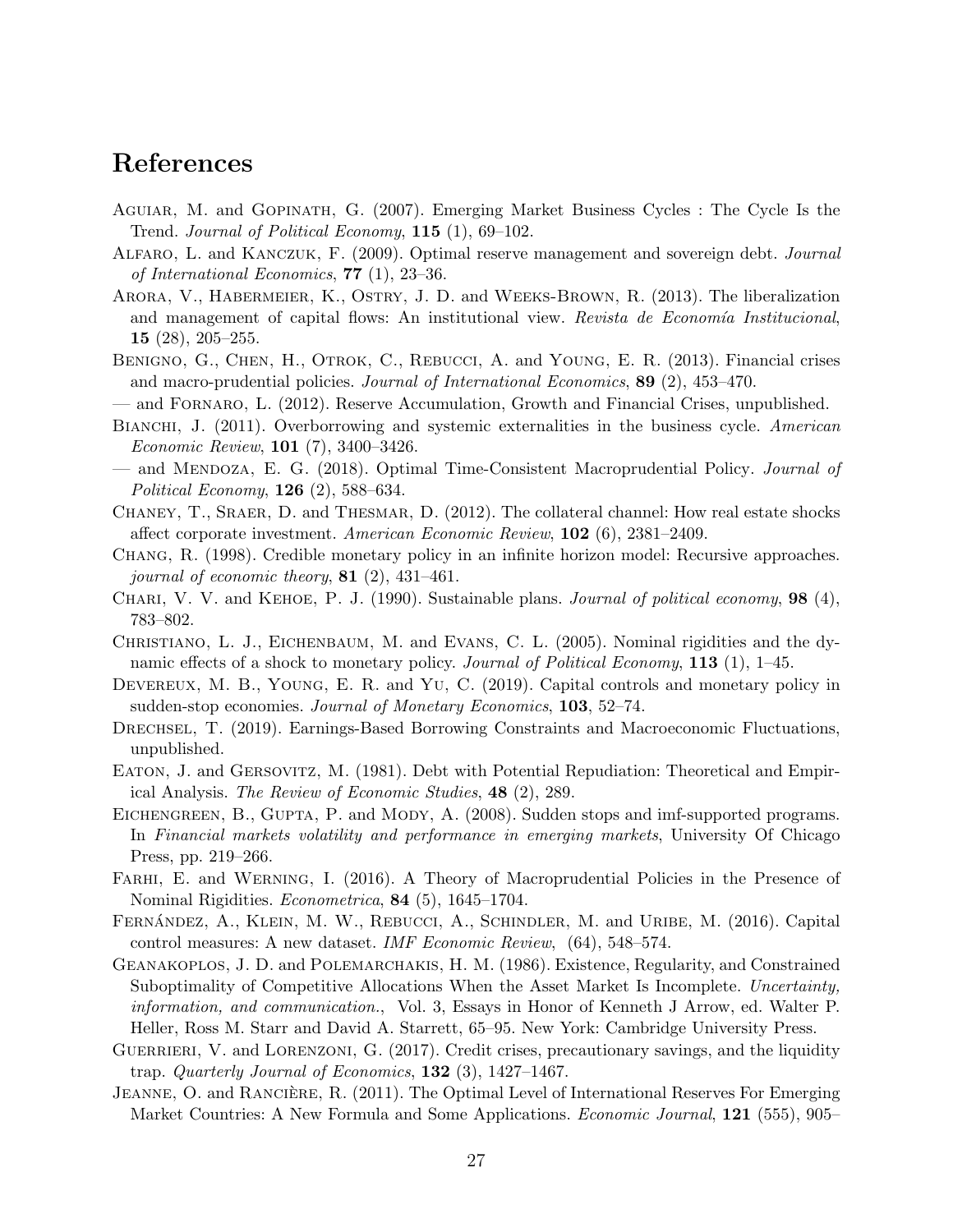930.

- <span id="page-28-0"></span>Kehoe, T. J. and Levine, D. K. (2001). Liquidity constrained markets versus debt constrained markets. *Econometrica*, **69** (3), 575–598.
- <span id="page-28-5"></span>Khan, A. and Thomas, J. K. (2013). Credit shocks and aggregate fluctuations in an economy with production heterogeneity. Journal of Political Economy,  $121$  (6), 1055–1107.
- <span id="page-28-3"></span>KIYOTAKI, N. and MOORE, J. (1997). Credit cycles. Journal of Political Economy, 105 (2), 211– 248.
- <span id="page-28-4"></span>KORINEK, A. and MENDOZA, E. G. (2014). From Sudden Stops to Fisherian Deflation: Quantitative Theory and Policy. Annual Review of Economics, 6 (1), 299–332.
- <span id="page-28-11"></span>Lian, C. and Ma, Y. (2018). Anatomy of Corporate Borrowing Constraints, unpublished.
- <span id="page-28-6"></span><span id="page-28-1"></span>LORENZONI, G. (2008). Inefficient Credit Booms. The Review of Economic Studies, 75 (3), 809–833.
- Mendoza, E. G. (2002). Credit, Prices, and Crashes: Business Cycles with a Sudden Stop. Preventing Currency Crises in Emerging Markets, NBER Conference Report series, ed. Sebastian Edwards and Jeffrey A. Frankel, 335–83. Chicago: University of Chicago Press.
- <span id="page-28-8"></span>MORELLI, J. M., OTTONELLO, P. and PEREZ, D. J. (2019). Global banks and systemic debt crises, unpublished.
- <span id="page-28-10"></span>NAKAMURA, E. and STEINSSON, J. (2018). High-frequency identification of monetary nonneutrality: the information effect. The Quarterly Journal of Economics, 133 (3), 1283–1330.
- <span id="page-28-9"></span>Romer, C. D. and Romer, D. H. (2004). A New Measure of Monetary Shocks: Derivation and Implications. American Economic Review, 94 (4), 1055–1084.
- <span id="page-28-2"></span>SCHMITT-GROHÉ, S. and URIBE, M. (2016). Downward nominal wage rigidity, currency pegs, and involuntary unemployment. Journal of Political Economy, 124 (5), 1466–1514.
- <span id="page-28-7"></span>SCHMITT-GROHÉ, S. and URIBE, M. (2021). Multiple equilibria in open economies with collateral constraints. Review of Economic Studies, 88 (4), 969–1001.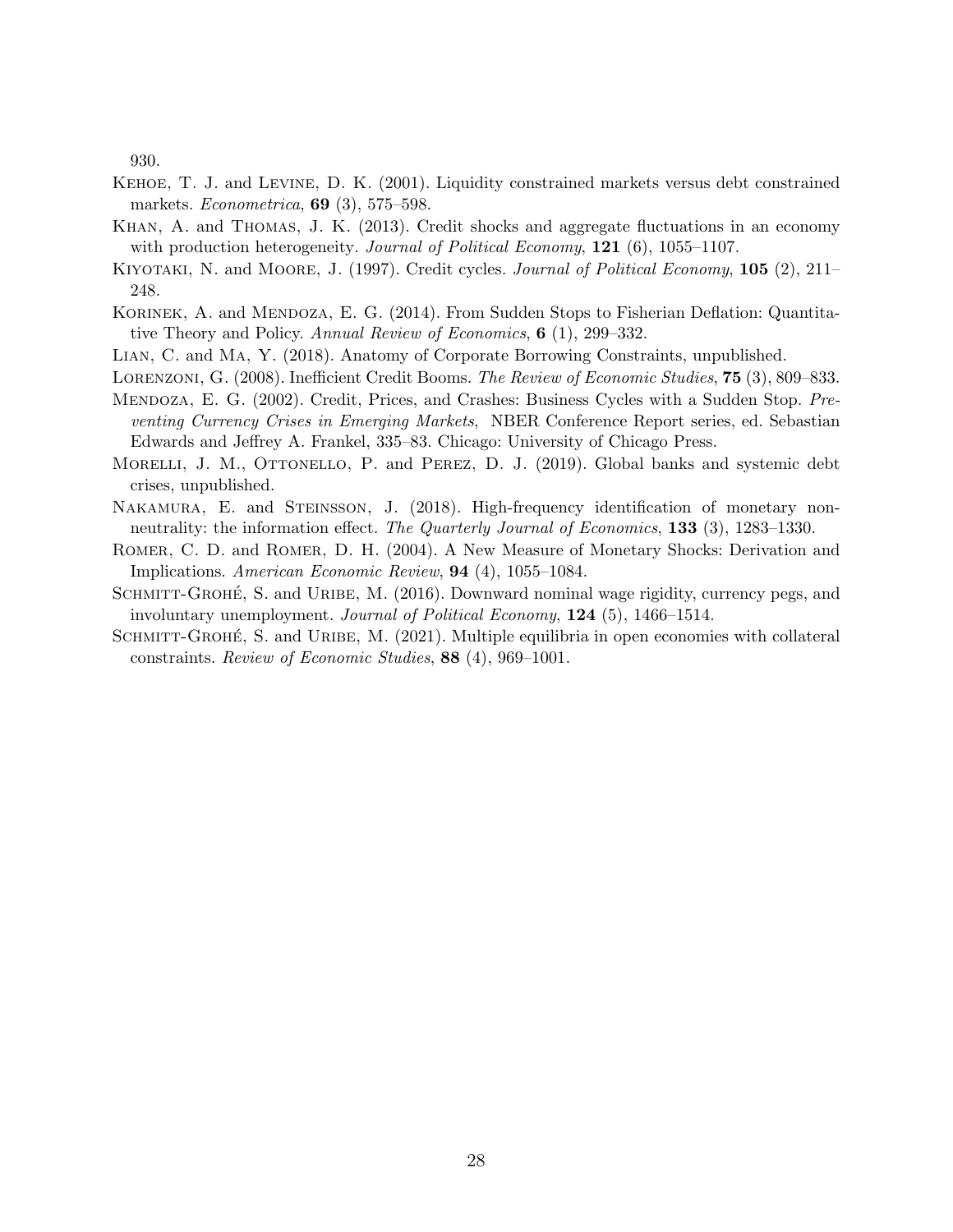# Appendices

## A. Proofs and Additional Results

#### A.1. Lemmas

For the proof of Theorem [1,](#page-10-0) we first introduce the following Lemma.

<span id="page-29-0"></span>Lemma 1. If the consumption policy function of the decentralized equilibrium is non-increasing in debt, i.e.,  $\frac{\partial c^{\mathrm{T}}(D,s)}{\partial D} \leq 0$ , and  $\frac{\partial \overline{d}(\{p^{(h)},s^{(h)}\}_{h=0})}{\partial p^{(0)}} = 0$ , then the debt policy function of the decentralized equilibrium is non-decreasing in debt, i.e.,

$$
\frac{\partial d'(D,s)}{\partial D}\geq 0.
$$

*Proof.* Suppose that in state  $s = (D, s)$  the collateral constraint is binding. Using the assumption that  $\frac{\partial \overline{d}(\{p^{(h)},s^{(h)}\}_{h=0}^H)}{\partial p^{(0)}}=0$ , we can write the collateral constraint as follows:

$$
D^{(1)} = \overline{d}(s, \{p(D^{(h)}, s^{(h)}), s^{(h)}\}_{h=1}^H), \text{ with } D^{(h+1)} = d'(D^{(h)}, s^{(h)}) \text{ for } 1 \le h \le H.
$$

The debt policy,  $d'(D, s)$ , is given by the value of  $D^{(1)}$  that solves the above equation. Since  $\frac{\partial \overline{d}(\{p^{(h)},p^{(h)},s^{(h)}\}_{h=0}^{H}}{\partial p^{(0)}}=0$ , the right-hand side is independent of current debt, D, and so is the solution to the equation. Therefore, if the collateral constraint is binding in a open neighborhood around D, we can conclude that  $\frac{\partial d'(D,s)}{\partial D} = 0$ .

Suppose now that in state  $s = (D, s)$  the collateral constraint is not binding. Then the Euler equation of the household holds:

$$
u_{\rm T}\left(d'(D,s)+y^{\rm T}-RD,y^{\rm N}\right)=\beta R\mathbb{E}\left[u_{\rm T}\left(c^{\rm T}(d'(D,s),s),y^{\rm N'}\right)\right].
$$

Suppose by contradiction that  $\frac{\partial d'(D,s)}{\partial D} < 0$  in an open neighborhood around D and consider a debt level  $\tilde{D} > D$  belonging to such neighborhood. Because the Euler equation must hold at  $\tilde{D}$ , we get

$$
u_{\rm T}\left(d'(\tilde{D},s)+y^{\rm T}-R\tilde{D},y^{\rm N}\right)=\beta R\mathbb{E}\left[u_{\rm T}\left(c^{\rm T}(d'(\tilde{D},s),s),y^{\rm N'}\right)\right].
$$

But given that the consumption function is non-increasing in debt, i.e.,  $\frac{\partial c^T(D,s)}{\partial D} \leq 0$ , the following must hold:

$$
u_{\mathcal{T}}\left(d'(\tilde{D},s) + y^{\mathcal{T}} - R\tilde{D}, y^{\mathcal{N}}\right) > u_{\mathcal{T}}\left(d'(D,s) + y^{\mathcal{T}} - RD, y^{\mathcal{N}}\right)
$$
  
=  $\beta R \mathbb{E}\left[u_{\mathcal{T}}\left(c^{\mathcal{T}}(d'(D,s),s), y^{\mathcal{N}'}\right)\right] > \beta R \mathbb{E}\left[u_{\mathcal{T}}\left(c^{\mathcal{T}}(d'(\tilde{D},s),s), y^{\mathcal{N}'}\right)\right],$ 

which contradicts the fact that the Euler equation holds with equality at  $D$ .

 $\Box$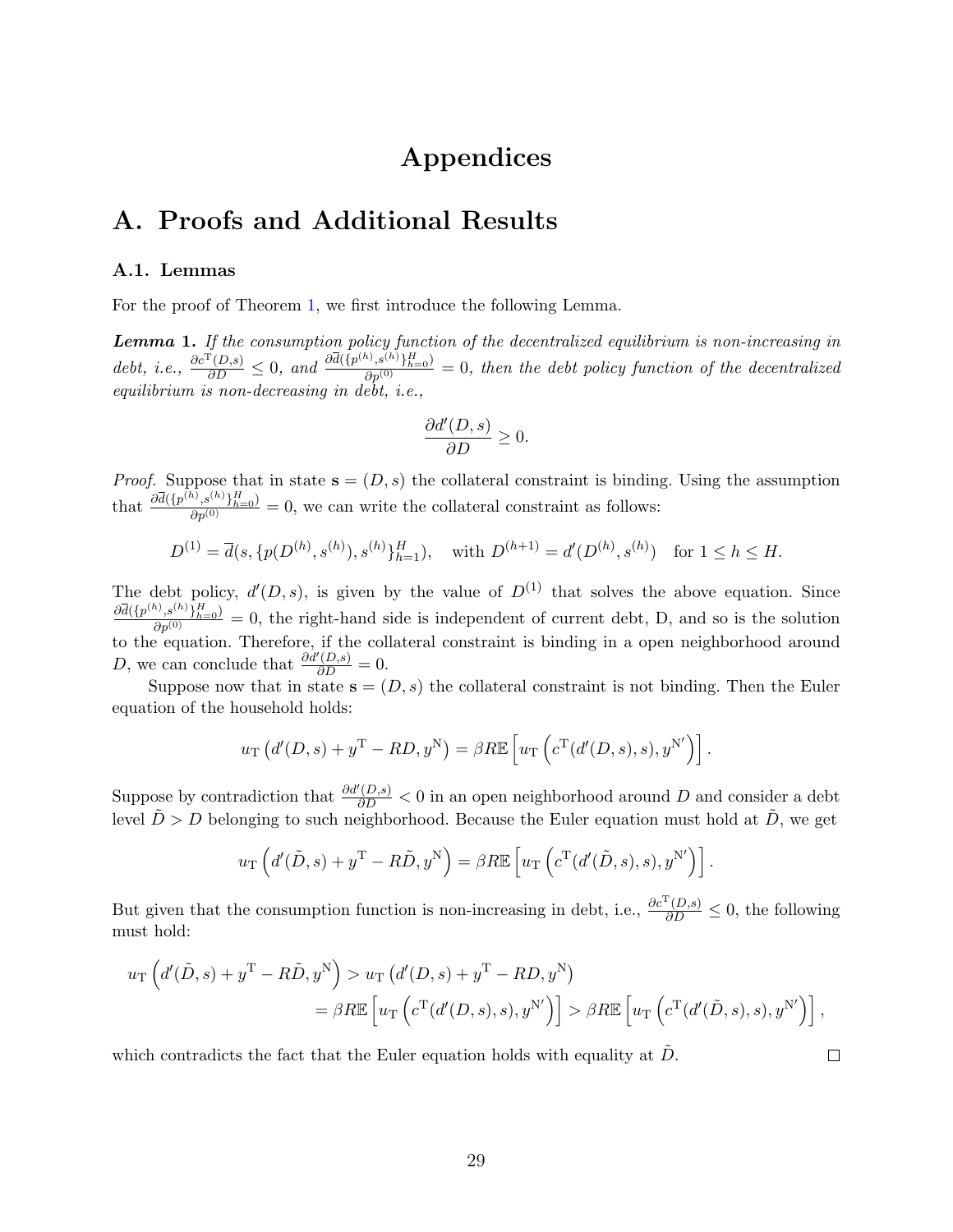### A.2. Proof of Theorem [1](#page-10-0)

In the constrained-efficient allocation, the social planner solves the following optimization problem, taking as given the policies of future planners

$$
W(D,s) = \max_{c^{\mathrm{T}}, c^{\mathrm{N}}, D'} u\left(A\left(c^{\mathrm{T}}, c^{\mathrm{N}}\right)\right) + \beta \mathbb{E}\left[W(D', s')\right] \tag{SP}
$$

subject to

$$
c^{\mathrm{T}} = y^{\mathrm{T}} + D' - RD, \quad c^{\mathrm{N}} = y^{\mathrm{N}}
$$
  
\n
$$
D' \le \overline{d}(\{p^{(h)}(D^{(h)}, s^{(h)}), s^{(h)}\}_{h=0}^H),
$$
  
\n
$$
p^{(0)}(D, s) = \frac{A_N(c^{\mathrm{T}}, c^{\mathrm{N}})}{A_T(c^{\mathrm{T}}, c^{\mathrm{N}})},
$$
  
\n
$$
p^{(h)}(D^{(h)}, s^{(h)}) = \mathcal{P}(D^{(h)}, s^{(h)}), D^{(h+1)} = \mathcal{D}(D^{(h)}, s^{(h)}), \Gamma^{(h)}(s^{(h)}, s), \text{ for } 1 \le h \le H.
$$

The proof consists in showing that the allocations that solve the [\(SP\)](#page-30-0) problem coincide with those of the decentralized equilibrium, up to a redefinition of the multipliers associated with the collateral constraint. Suppose that the conjectured debt and price functions are the same as in the decentralized equilibrium, i.e.,

<span id="page-30-1"></span><span id="page-30-0"></span>
$$
\mathcal{D}(D,s) = d'(D,s) \quad \text{and} \quad \mathcal{P}(D,s) = p(D,s).
$$

The first-order conditions of problem [\(SP\)](#page-30-0) can then be written as follows:

$$
u_{\rm T}\left(c^{\rm T},y^{\rm N}\right) = \lambda - \frac{\partial \overline{d}(\{p^{(h)},s^{(h)}\}_{h=0}^H)}{\partial p^{(0)}} \frac{\partial \left(\frac{A_N(c^{\rm T},c^{\rm N})}{A_T(c^{\rm T},c^{\rm N})}\right)}{\partial c^{\rm T}} \mu^{SP},\tag{16}
$$

$$
\lambda = -\beta \mathbb{E} \frac{\partial W(D', s')}{\partial D'} + \mu^{SP} \left( 1 - \frac{\partial \overline{d}(\{p^{(h)}, s^{(h)}\}_{h=0}^H)}{\partial p^{(1)}} \frac{\partial p(D', s)}{\partial D'} - \sum_{h=2}^H \frac{\partial \overline{d}(\{p^{(h)}, s^{(h)}\}_{h=0}^H)}{\partial p^{(h)}} \frac{\partial p(D^{(h)}, s)}{\partial D^{(h)}} \prod_{j=1}^{h-1} \frac{\partial d'(D^{(j)}, s)}{\partial D^{(j)}} \right), \quad (17)
$$

together with the complementary slackness and nonnegativity conditions

$$
\mu^{SP} \left[ D' - \overline{d}(\{p^{(h)}(D^{(h)}, s^{(h)}), s^{(h)}\}_{h=0}^H) \right] = 0, \quad \mu^{SP} \ge 0. \tag{18}
$$

Using the assumption that  $\frac{\partial \overline{d}({p^{(h)},s^{(h)}})_{h=0}^H}{\partial p^{(0)}}=0$ , equation [\(16\)](#page-30-1) simply reduces to

<span id="page-30-2"></span>
$$
u_{\mathcal{T}}\left(c^{\mathcal{T}}, y^{\mathcal{N}}\right) = \lambda. \tag{19}
$$

Combining this expression with [\(17\)](#page-30-2) and with the envelope condition,  $\frac{\partial W(D',s')}{\partial D'} = -R\lambda'$ , we obtain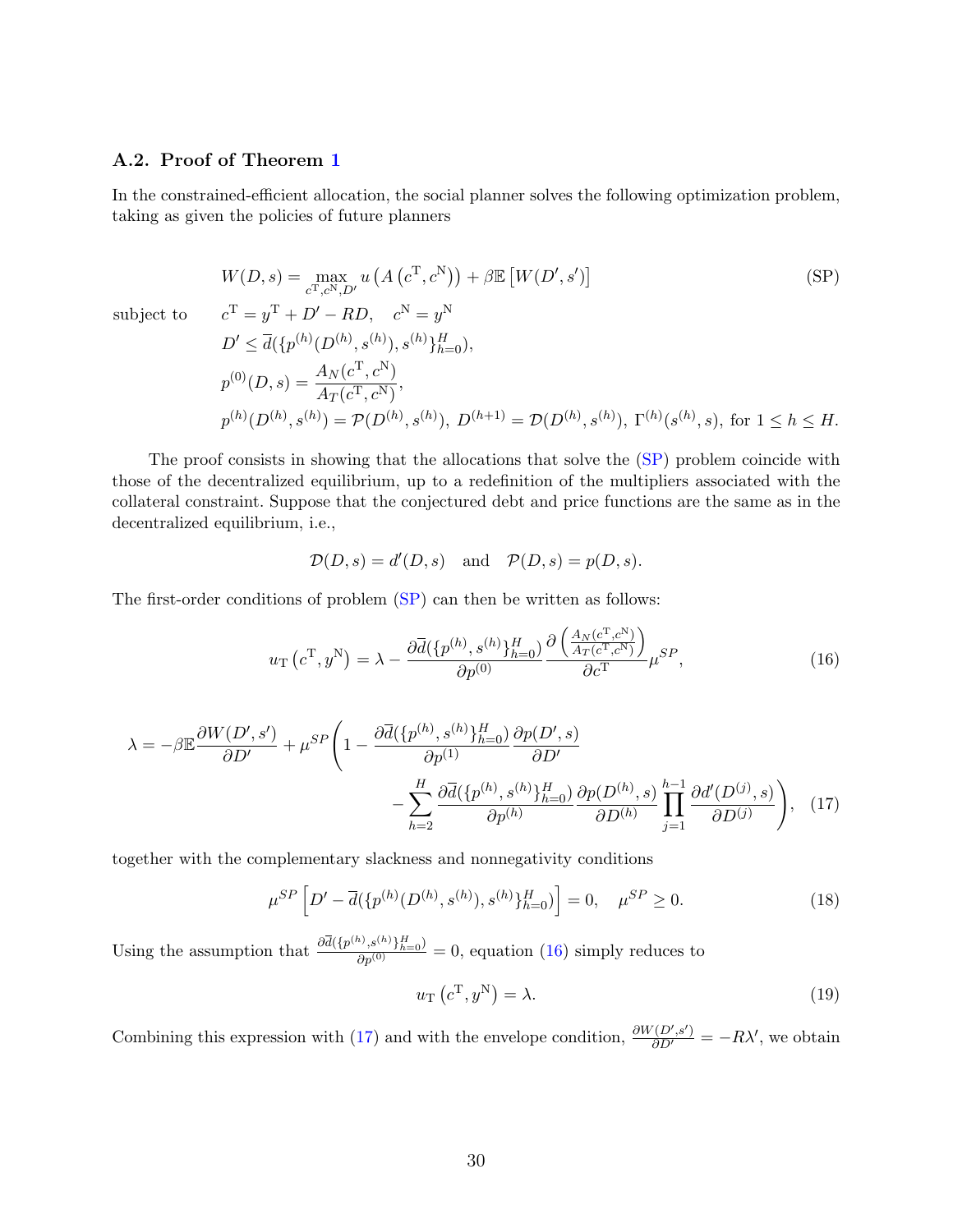the Euler equation of the social planner:

$$
u_{\rm T} (c^{\rm T}, y^{\rm N}) = \beta R \mathbb{E} \left[ u_{\rm T} \left( c^{\rm T'}, y^{\rm N'} \right) \right] + \mu \left( 1 - \frac{\partial \overline{d} (\{p^{(h)}, s^{(h)}\}_{h=0}^H)}{\partial p^{(1)}} \frac{\partial p(D', s)}{\partial D'} - \sum_{h=2}^H \frac{\partial \overline{d} (\{p^{(h)}, s^{(h)}\}_{h=0}^H)}{\partial p^{(h)}} \frac{\partial p(D^{(h)}, s)}{\partial D^{(h)}} \prod_{j=1}^{h-1} \frac{\partial d'(D^{(j)}, s)}{\partial D^{(j)}} \right). \tag{20}
$$

Conjecture the following expression for the planner's multiplier on the borrowing constraint:

$$
\mu^{\rm SP} = \left(1 - \frac{\partial \overline{d}(\{p^{(h)}, s^{(h)}\}_{h=0}^H)}{\partial p^{(1)}} \frac{\partial p(D', s)}{\partial D'} - \sum_{h=2}^H \frac{\partial \overline{d}(\{p^{(h)}, s^{(h)}\}_{h=0}^H)}{\partial p^{(h)}} \frac{\partial p(D^{(h)}, s)}{\partial D^{(h)}} \prod_{j=1}^{h-1} \frac{\partial d'(D^{(j)}, s)}{\partial D^{(j)}} \right)^{-1} \mu,
$$

where  $\mu$  is the multipler on the collateral constraint in the competitive equilibrium.

This mapping guarantees that the Euler equation of the social planner is the same as the Euler equation of the competitive equilibrium. We then need to show that the multiplier defined above satisfies the other optimality conditions—namely, the complementary slackness and nonnegativity conditions. The former is clearly satisfied, since the multiplier,  $\mu^{\rm SP}$ , is just a rescaling of the competitive equilibrium multiplier. Hence, it is left to show that  $\mu^{\text{SP}} \geq 0$ .

Our assumptions on preferences and consumption-aggregation technology imply that the relative price is an increasing function of tradable consumption. Hence, using the assumption that the tradable consumption function is non-increasing in debt, we obtain

$$
\frac{\partial p(D^{(h)}, s)}{\partial D^{(h)}} \le 0.
$$

By Lemma [1](#page-29-0) we also have that

$$
\frac{\partial d'(D^{(h)},s)}{\partial D^{(h)}} \ge 0.
$$

The result then follows from the assumption that the borrowing limit is non-decreasing in prices, i.e.,

$$
\frac{\partial \overline{d}(\{p^{(h)}, s^{(h)}\}_{h=0}^H)}{\partial p^{(h)}} \ge 0.
$$

#### A.3. Generalization to Multiple Constraints

Theorem [1](#page-10-0) assumes that the debt limit is a differentiable function of current and future prices. This assumption is violated in the case of the future-income constraint defined in [\(4\)](#page-7-1). However, we show in the following lemma that such constraint can be equivalently expressed as K differentiable constraints.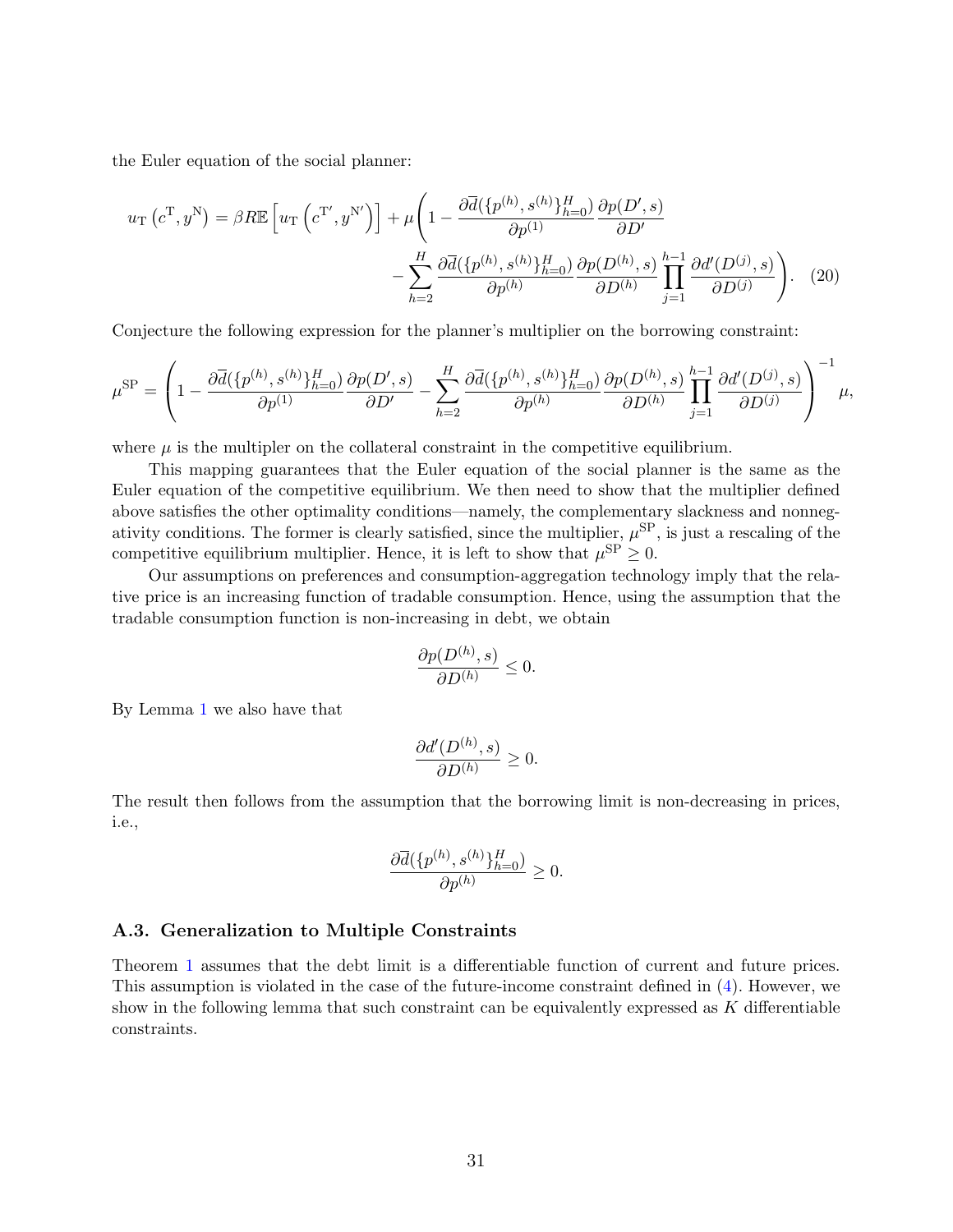Lemma 2. A debt level d satisfies

$$
d \le \min_{\substack{\{y_{t+1}^T(s^{t+1}), y_{t+1}^N(s^{t+1}),\\p_{t+1}(s^{t+1})\}|s^t}} \kappa(s^t)(y_{t+1}^T(s^{t+1}) + p_{t+1}(s^{t+1})y_{t+1}^N(s^{t+1}))
$$

if and only if it satisfies

$$
d \leq \mathcal{D}_k(\{\mathcal{P}(c_{t+h}^T(s^{t+h}), y_{t+h}^N(s^{t+h})), s^{t+h}\}_{h=0, s^{t+h} \in S^{t+h}}^H) \forall k = 1, ..., K
$$

with  $K = |S|$ , and

$$
D_k(\{p(s^{t+h}), s^{t+h}\}_{h=0, s^{t+h}\in S^{t+h}}) := \kappa(s^t)(y_{t+1}^T(s_k; s^t) + p_{t+1}(s_k; s^t)y_{t+1}^N(s_k; s^t)).
$$

*Proof.* The result follows immediately given  $|S| < \infty$ .

We show next that Theorem [1](#page-10-0) generalizes to the case with K differentiable constraints.

<span id="page-32-1"></span>**Theorem 4.** Consider a solution of the planner problem in which the consumption function  $c(D, s)$ is differentiable and non-increasing in debt D. If for all  $k = 1..., K$   $\overline{d}_k({p^{(h)}, s^{(h)}})_{h=0}^H$  is differentiable and non-decreasing in  $p^{(h)}$  for all  $s^{(h)}$  and  $\frac{\partial \overline{d}_k({p^{(h)},s^{(h)}})_{h=0}^H}{\partial p^{(0)}}=0$ , the decentralized equilibrium is constrained efficient, i.e.,  $\mathbf{x}(D, D, s) = \mathbf{x}^{SP}(D, s)$ .

Proof of Theorem [4.](#page-32-1) The problem of the planner in the general case with multiple constraints is as follows:

$$
W(D,s) = \max_{c^{\mathrm{T}}, c^{\mathrm{N}}, D'} u\left(A\left(c^{\mathrm{T}}, c^{\mathrm{N}}\right)\right) + \beta \mathbb{E}\left[W(D', s')\right] \tag{SP}
$$

<span id="page-32-0"></span> $\Box$ 

subject to

$$
c^{T} = y^{T} + D' - RD,
$$
  
\n
$$
D' \le \bar{d}_{k}(\{p_{h}(D^{(h)}, s^{(h)}), s^{(h)}\}_{h=0}^{H}),
$$
  
\n
$$
p_{0}(D, s) = \frac{A_{N}(c^{T}, c^{N})}{A_{T}(c^{T}, c^{N})},
$$
  
\n
$$
p_{h}(D^{(h)}, s^{(h)}) = \mathcal{P}(D^{(h)}, s^{(h)}), D^{(h+1)} = \mathcal{D}(D^{(h)}, s^{(h)}), \Gamma^{(h)}(s^{(h)}, s), \text{ for } 1 \le h \le H.
$$
\n(21)

Taking the first-order conditions of the planner's problem and using the fact that for all  $k = 1..., K$  $\frac{\partial \overline{d}_k({p^{(h)},s^{(h)}})_{h=0}^H}{\partial p^{(0)}} = 0$ , we obtain the following conditions:

$$
u_{\rm T}\left(c^{\rm T},y^{\rm N}\right) = \lambda,
$$

$$
\lambda = -\beta \mathbb{E} \left[ \frac{\partial W(D', s')}{\partial D'} \right] + \sum_{k=1}^{K} \mu_k^{SP} \left( 1 - \frac{\partial \overline{d}_k(\{p^{(h)}, s^{(h)}\}_{h=0}^H)}{\partial p^{(1)}} \frac{\partial p(D', s)}{\partial D'} - \sum_{h=2}^{H} \frac{\partial \overline{d}_k(\{p^{(h)}, s^{(h)}\}_{h=0}^H)}{\partial p^{(h)}} \frac{\partial p(D^{(h)}, s)}{\partial D^{(h)}} \prod_{j=1}^{h-1} \frac{\partial d'(D^{(j)}, s)}{\partial D^{(j)}} \right).
$$

Combining the above expressions with the envelope condition,  $\frac{\partial W(D',s')}{\partial D'} = -RX'$ , yields the plan-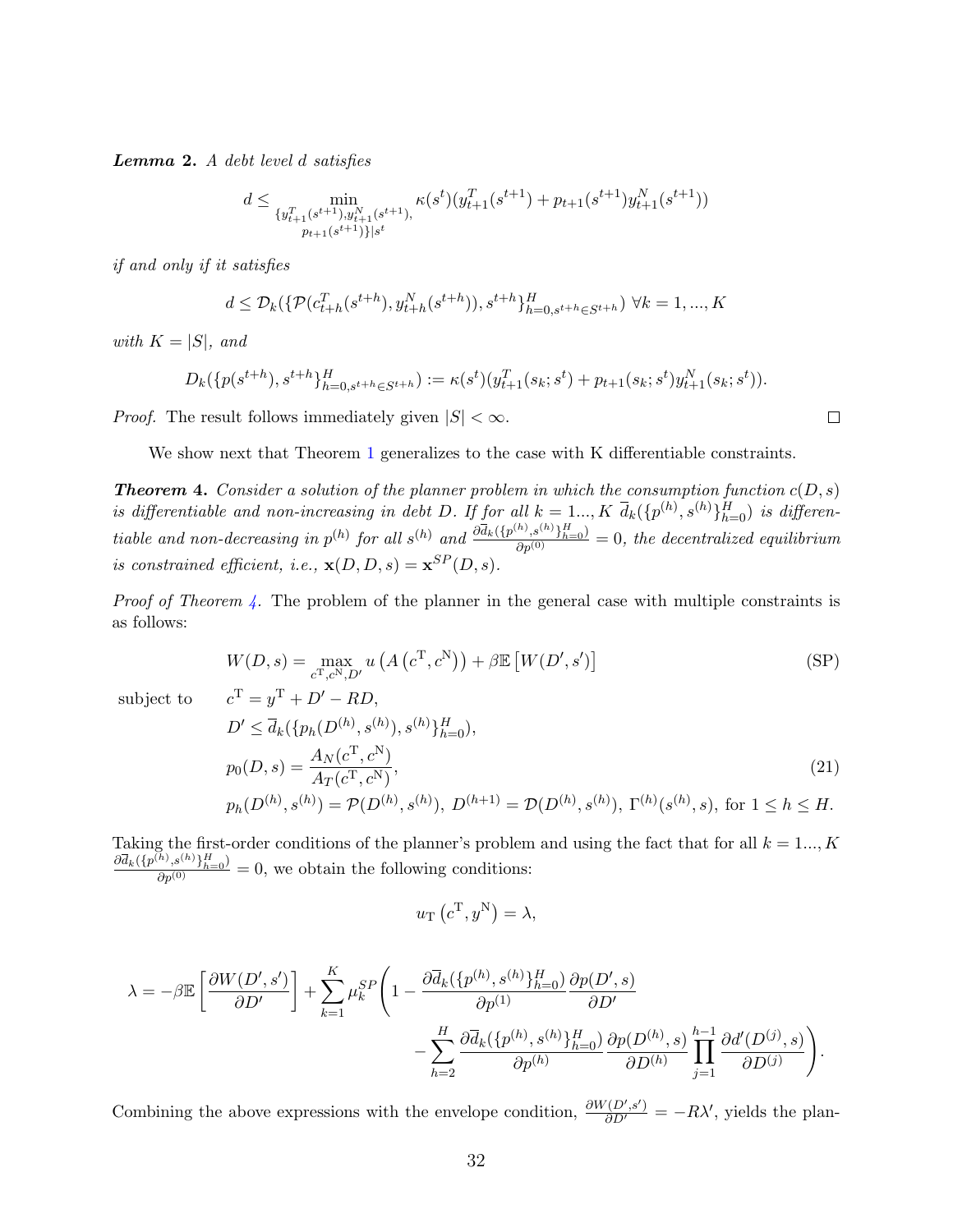ner's Euler equation:

$$
u_{\rm T} (c^{\rm T}, y^{\rm N}) = \beta R \mathbb{E} \left[ u_{\rm T} \left( c^{\rm T'}, y^{\rm N'} \right) \right] + \sum_{k=1}^{K} \mu_k^{SP} \left( 1 - \frac{\partial \overline{d}_k (\{p^{(h)}, s^{(h)}\}_{h=0}^H)}{\partial p^{(1)}} \frac{\partial p(D', s)}{\partial D'} - \sum_{h=2}^{H} \frac{\partial \overline{d}_k (\{p^{(h)}, s^{(h)}\}_{h=0}^H)}{\partial p^{(h)}} \frac{\partial p(D^{(h)}, s)}{\partial D^{(h)}} \prod_{j=1}^{h-1} \frac{\partial d'(D^{(j)}, s)}{\partial D^{(j)}} \right).
$$

Conjecture the following mapping between the multipliers of the social planner and those of the competitive equilibrium

$$
\mu_k^{\rm SP} = \left(1 - \frac{\partial \overline{d}_k(\{p^{(h)}, s^{(h)}\}_{h=0}^H)}{\partial p^{(1)}} \frac{\partial p(D', s)}{\partial D'} \right.\n\left. - \sum_{h=2}^H \frac{\partial \overline{d}_k(\{p^{(h)}, s^{(h)}\}_{h=0}^H)}{\partial p^{(h)}} \frac{\partial p(D^{(h)}, s)}{\partial D^{(h)}} \prod_{j=1}^{h-1} \frac{\partial d'(D^{(j)}, s)}{\partial D^{(j)}} \right)^{-1} \mu, \quad \text{for all } k = 1, ..., K.
$$

The result then follows from the observation that

$$
\frac{\partial p(D^{(h)}, s)}{\partial D^{(h)}} \le 0,
$$

$$
\frac{\partial d'(D^{(h)},s)}{\partial D^{(h)}}\geq 0,
$$

and

$$
\frac{\partial \overline{d}_k(\{p^{(h)}, s^{(h)}\}_{h=0}^H)}{\partial p^{(h)}} \ge 0, \quad \text{ for all } k = 1, ..., K.
$$

### A.4. Optimal Policy under Commitment

Proof of Theorem [2.](#page-22-0) Consider the social planner's problem under commitment. Imposing the assumption that  $H = 1$  and  $\frac{\partial \overline{d}(\{p^{(h)}, s^{(h)}\}_{h=0}^H)}{\partial p^{(0)}} = 0$ , we can write the planner's problem as follows:

$$
\max_{\{c_t^T(s^t), D_{t+1}(s^t)\}} \mathbb{E}_0 \sum_{t=0}^{\infty} \beta^t u(A(c_t^T(s^t), y_t^N(s^t)))
$$
\nsubject to

\n
$$
c_t^T(s^t) = y_t^T(s^t) + D_{t+1}(s^t) - RD_t(s^t),
$$
\n
$$
D_{t+1}(s^t) \leq \overline{d}(s^t, \{p(c_{t+1}^T(s^{t+1}), y_{t+1}^N(s^{t+1})), s^{t+1}\}),
$$
\n
$$
p(c_t^T(s^t), y_t^N(s^t)) = \frac{A_N(c_t^T(s^t), y_t^N(s^t))}{A_T(c_t^T(s^t), y_t^N(s^t))},
$$
\n(23)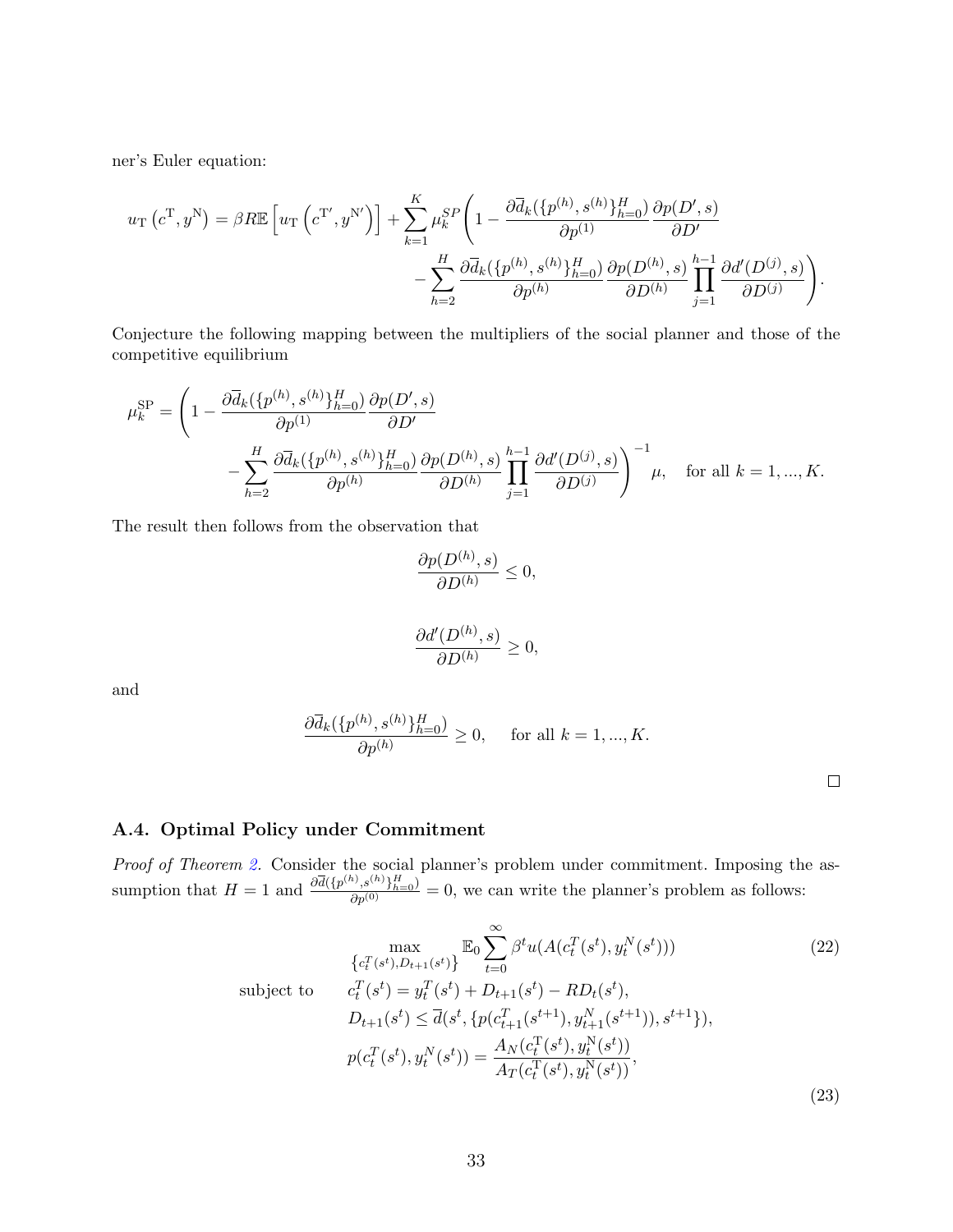for a given  $d_0(s^{-1})$ .

For the sake of exposition, we keep the state notation implict and use  $\overline{d}_t$  to denote the borrowing limit at time  $t$ . The first-order conditions of the planner's problem are given by

$$
u_{\mathcal{T}}(c_0^T, y_0^N) = \lambda_0,
$$

$$
\beta^t u_{\rm T}(c_t^T, y_t^N) = \lambda_t - \mu_{t-1}^{SP} \frac{\partial \overline{d}_{t-1}(p(c_t^T, y_t^N))}{\partial p(c_t^T, y_t^N)} \frac{\partial p(c_t^T, y_t^N)}{\partial c_t^T} \quad \text{for } t > 0,
$$

<span id="page-34-0"></span>
$$
\lambda_t = R \mathbb{E}_t \lambda_{t+1} + \mu_t.
$$

Combining these expressions, we derive the Euler equation of the social planner:

$$
u_{\rm T}(c_t^T, y_t^N) = \beta R \mathbb{E}_t u_{\rm T}(c_{t+1}^T, y_{t+1}^N) - \mu_{t-1}^{SP} \frac{\partial \overline{d}_{t-1}(p(c_t^T, y_t^N))}{\partial p(c_t^T, y_t^N)} \frac{\partial p(c_t^T, y_t^N)}{\partial c_t^T} + \mu_t^{SP} \left(1 + \beta R \mathbb{E}_t \frac{\partial \overline{d}_t(p(c_{t+1}^T, y_{t+1}^N))}{\partial p(c_{t+1}^T, y_{t+1}^N)} \frac{\partial p(c_{t+1}^T, y_{t+1}^N)}{\partial c_{t+1}^T}\right). \tag{24}
$$

Let  $\tau_t$  denote the tax, if positive, or the subsidy, if negative, levied on debt issued at time t. Then the Euler equation in the decentralized equilibrium is given by

$$
u_{\rm T}(c_t^T, y_t^N) = \beta R(1 + \tau_t) \mathbb{E}_t u_{\rm T}(c_{t+1}^T, y_{t+1}^N) + \mu_t.
$$

This equation implies the following expression for the tax/subsidy that implements the optimal allocation:

$$
\tau_t = \frac{u_{\text{T}}(c_t^T, y_t^N) - \beta R \mathbb{E}_t u_{\text{T}}(c_{t+1}^T, y_{t+1}^N)}{\beta R \mathbb{E}_t u_{\text{T}}(c_{t+1}^T, y_{t+1}^N)},
$$

Suppose, first, that the constraint is not binding at time  $t$ . Then the term on the second line of [\(24\)](#page-34-0) is equal to zero. Hence, we have that

$$
u_{\rm T}(c_t^T, y_t^N) - \beta R \mathbb{E}_t u_{\rm T}(c_{t+1}^T, y_{t+1}^N) = -\mu_{t-1}^{SP} \frac{\partial \overline{d}_{t-1}(p(c_t^T, y_t^N))}{\partial p(c_t^T, y_t^N)} \frac{\partial p(c_t^T, y_t^N)}{\partial c_t^T} \le 0.
$$

This in turn implies

$$
\tau_t = -\frac{\mu_{t-1}^{SP} \frac{\partial \overline{d}(p(c_t^T, y_t^N))}{\partial p(c_t^T, y_t^N)} \frac{\partial p(c_t^T, y_t^N)}{\partial c_t^T}}{\beta R \mathbb{E}_t u_{\text{T}}(c_{t+1}^T, y_{t+1}^N)} \le 0,
$$

with strict inequality if  $\mu_{t-1} > 0$ ,  $\frac{\partial \overline{d}(s^{t-1}, \{p(c_t^T, y_t^N), s^t\})}{\partial p(c_t^T, y_t^N)}$  $\frac{\partial p(c_t^T, y_t^N), s^t\}}{\partial p(c_t^T, y_t^N)} > 0$  and  $\frac{\partial p(c_t^T, y_t^N), \theta(c_t^T, y_t^N)\}}{\partial c_t^T}$  $\frac{\partial c_i^T, y_i^T}{\partial c_i^T} > 0$ . Suppose now that the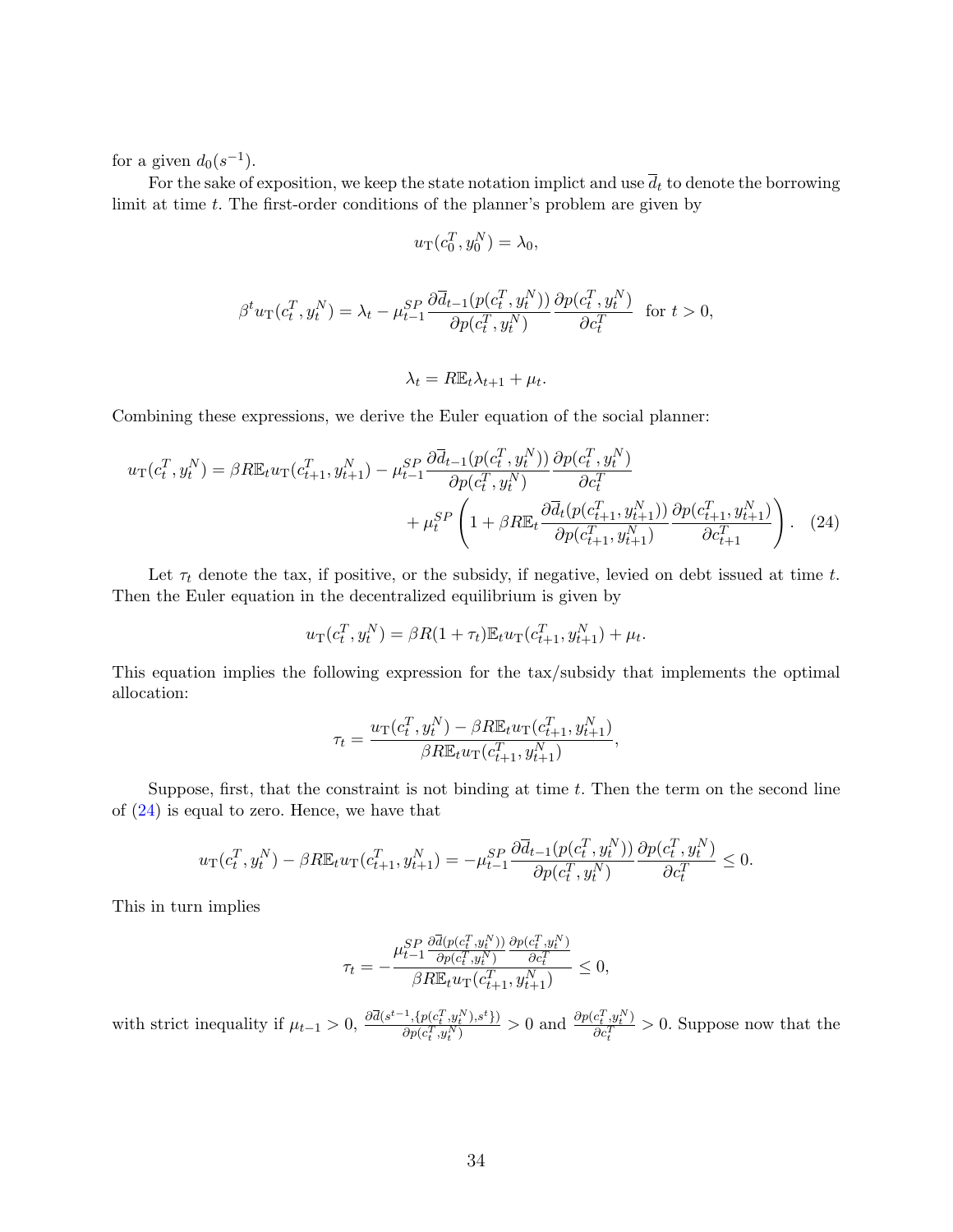constraint is binding at time  $t$  for the social planner. Consider, first, the case, in which

$$
-\mu_{t-1}^{SP} \frac{\partial \overline{d}(p(c_t^T, y_t^N))}{\partial p(c_t^T, y_t^N)} \frac{\partial p(c_t^T, y_t^N)}{\partial c_t^T} + \mu_t^{SP} \left(1 + \beta R \mathbb{E}_t \frac{\partial \overline{d}(p(c_{t+1}^T, y_{t+1}^N))}{\partial p(c_{t+1}^T, y_{t+1}^N)} \frac{\partial p(c_{t+1}^T, y_{t+1}^N)}{\partial c_{t+1}^T}\right) < 0,
$$

which implies that

$$
u_{\mathcal{T}}(c_t^T, y_t^N) - \beta R \mathbb{E}_t u_{\mathcal{T}}(c_{t+1}^T, y_{t+1}^N) < 0.
$$

Suppose by contradiction that  $\tau_t \geq 0$ . Then the Euler equation of the decentralized equilibrium implies that

$$
\mu_t = u_T(c_t^T, y_t^N) - \beta R(1 + \tau_t) \mathbb{E}_t u_T(c_{t+1}^T, y_{t+1}^N) \le u_T(c_t^T, y_t^N) - \beta R \mathbb{E}_t u_T(c_{t+1}^T, y_{t+1}^N) < 0.
$$

This contradicts the fact that in the decentralized equilibrium the multiplier is nonnegative. As a result, we have that  $\tau_t < 0$ , with the expression for the optimal subsidy given by

$$
\tau_t = \frac{-\mu_{t-1}^{SP} \frac{\partial \overline{d}(p(c_t^T, y_t^N))}{\partial p(c_t^T, y_t^N)} \frac{\partial p(c_t^T, y_t^N)}{\partial c_t^T} + \mu_t^{SP} \left(1 + \beta R \mathbb{E}_t \frac{\partial \overline{d}(p(c_{t+1}^T, y_{t+1}^N))}{\partial p(c_{t+1}^T, y_{t+1}^N)} \frac{\partial p(c_{t+1}^T, y_{t+1}^N)}{\partial c_{t+1}^T}\right)}{\beta R \mathbb{E}_t u_{\text{T}}(c_{t+1}^T, y_{t+1}^N)} < 0.
$$

Consider now the opposite case, in which

$$
-\mu_{t-1}^{SP} \frac{\partial \overline{d}(p(c_t^T, y_t^N))}{\partial p(c_t^T, y_t^N)} \frac{\partial p(c_t^T, y_t^N)}{\partial c_t^T} + \mu_t^{SP} \left(1 + \beta R \mathbb{E}_t \frac{\partial \overline{d}(p(c_{t+1}^T, y_{t+1}^N))}{\partial p(c_{t+1}^T, y_{t+1}^N)} \frac{\partial p(c_{t+1}^T, y_{t+1}^N)}{\partial c_{t+1}^T}\right) \ge 0.
$$

Then

$$
u_{\rm T}(c_t^T, y_t^N) - \beta R \mathbb{E}_t u_{\rm T}(c_{t+1}^T, y_{t+1}^N) > 0.
$$

By setting  $\tau_t = 0$ , we have the following Euler equation:

$$
\mu_t = u_T(c_t^T, y_t^N) - \beta R \mathbb{E}_t u_T(c_{t+1}^T, y_{t+1}^N) > 0.
$$

Since  $\mu > 0$ , both the planner and the private agent borrow up to the limit. Hence, setting  $\tau_t = 0$ implements the optimal policy.  $\Box$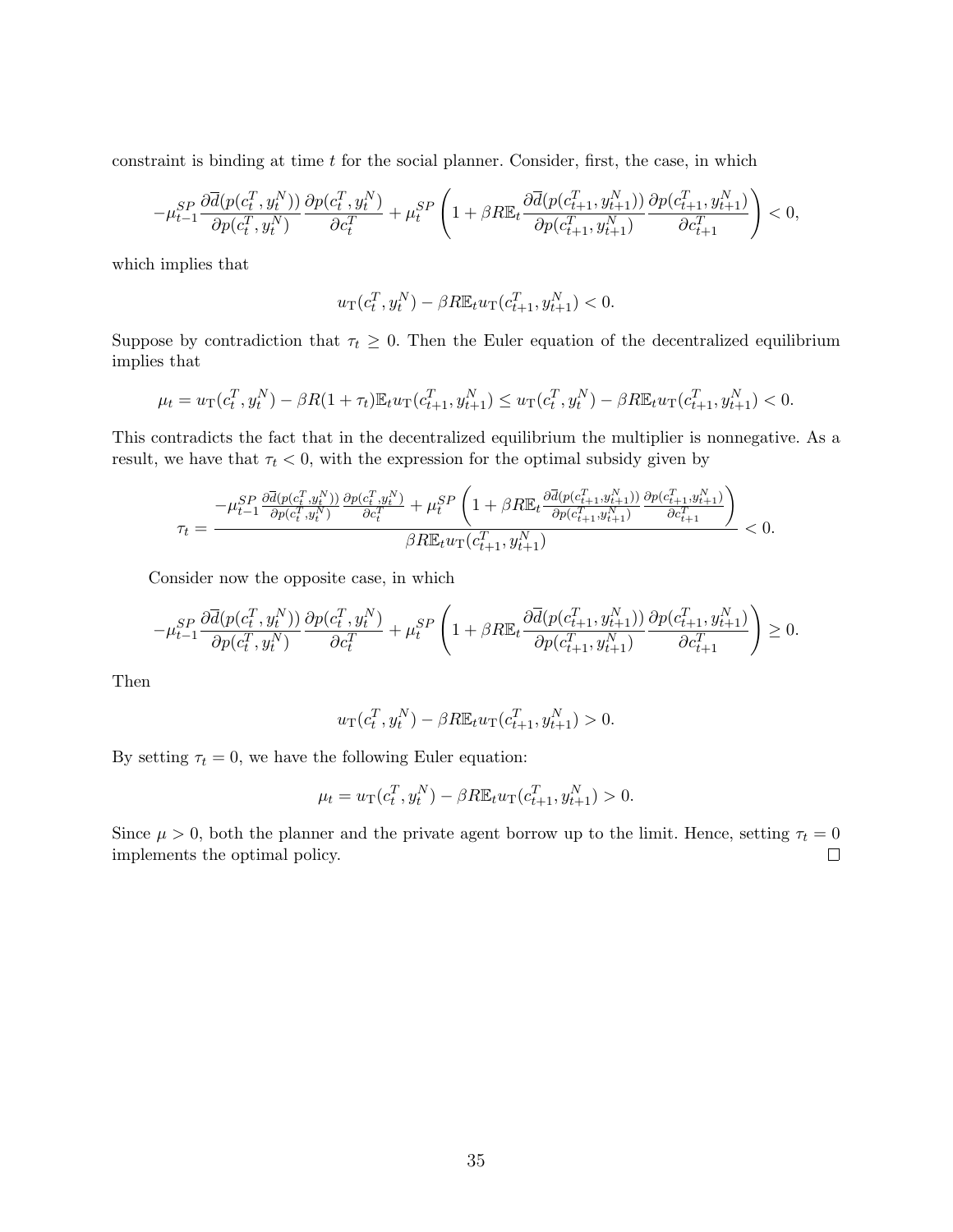#### A.5. Model with Capital

Proof of Theorem [3.](#page-25-0) In the constrained-efficient allocation the social planner solves the following optimization problem, taking as given the policies of future planners:

$$
W(D, s) = \max_{c, D', q, \mu} u(c) + \beta \mathbb{E} [W(D', s')]
$$
  
\nsubject to  
\n
$$
c + RD = z + D',
$$
  
\n
$$
D' \le \kappa \min_{s'} \{Q(D', s')\},
$$
  
\n
$$
qu'(c) = \beta \mathbb{E} [(\alpha z' + Q(D', s'))u'(C(D', s'))] + \mu \kappa \min_{s'} \{Q(D', s')\},
$$
  
\n
$$
\mu \left[D' - \kappa \min_{s'} \{Q(D', s')\}\right] = 0, \quad \mu \ge 0.
$$
\n(SP')

Given the optimal choice for consumption and debt, the third and fourth constraints pin down residually the asset price and competitive equilibrium multiplier. Therefore, we can solve for the consumption and debt policies by solving the following reduced problem:

$$
W(D, s) = \max_{c, D',} u(c) + \beta \mathbb{E} [W(D', s')]
$$
  
subject to 
$$
c + RD = z + D',
$$

$$
D' \le \kappa \min_{s'} \{Q(D', s')\}.
$$

Now, set  $\mathcal{Q}(D, s) = q(D, s)$ , where  $q(D, s)$  is the competitive equilibrium price function. Taking first-order conditions for the above maximization problem yields the following Euler equation for the social planner:

$$
u'(c) = \beta R \mathbb{E} u'(c') + \mu^{\text{SP}} \left[ 1 - \kappa \frac{\partial \min_{s'} \{q(D', s')\}}{\partial D'} \right]. \tag{25}
$$

Comparing this expression with the Euler equation of the competitive equilibrium allows us to derive the following relationship between the multiplier of the social planner and that of the household:

$$
\mu^{\rm SP} = \left[1 - \kappa \frac{\partial \min_{s'} \left\{ q(D', s') \right\}}{\partial D'} \right]^{-1} \mu.
$$

The competitive equilibrium policies and the multiplier  $\mu^{\text{SP}}$  jointly satisfy the planner's Euler equation and the complementary slackness condition. In addition, the assumption that  $\left(1 - \kappa \frac{\partial \min_s q(D,s)}{\partial D}\right)$ 0 ensures that the multiplier  $\mu^{\text{SP}}$  is nonnegative. It follows that the competitive equilibrium allocation solves the planner's optimality conditions, proving the result.  $\Box$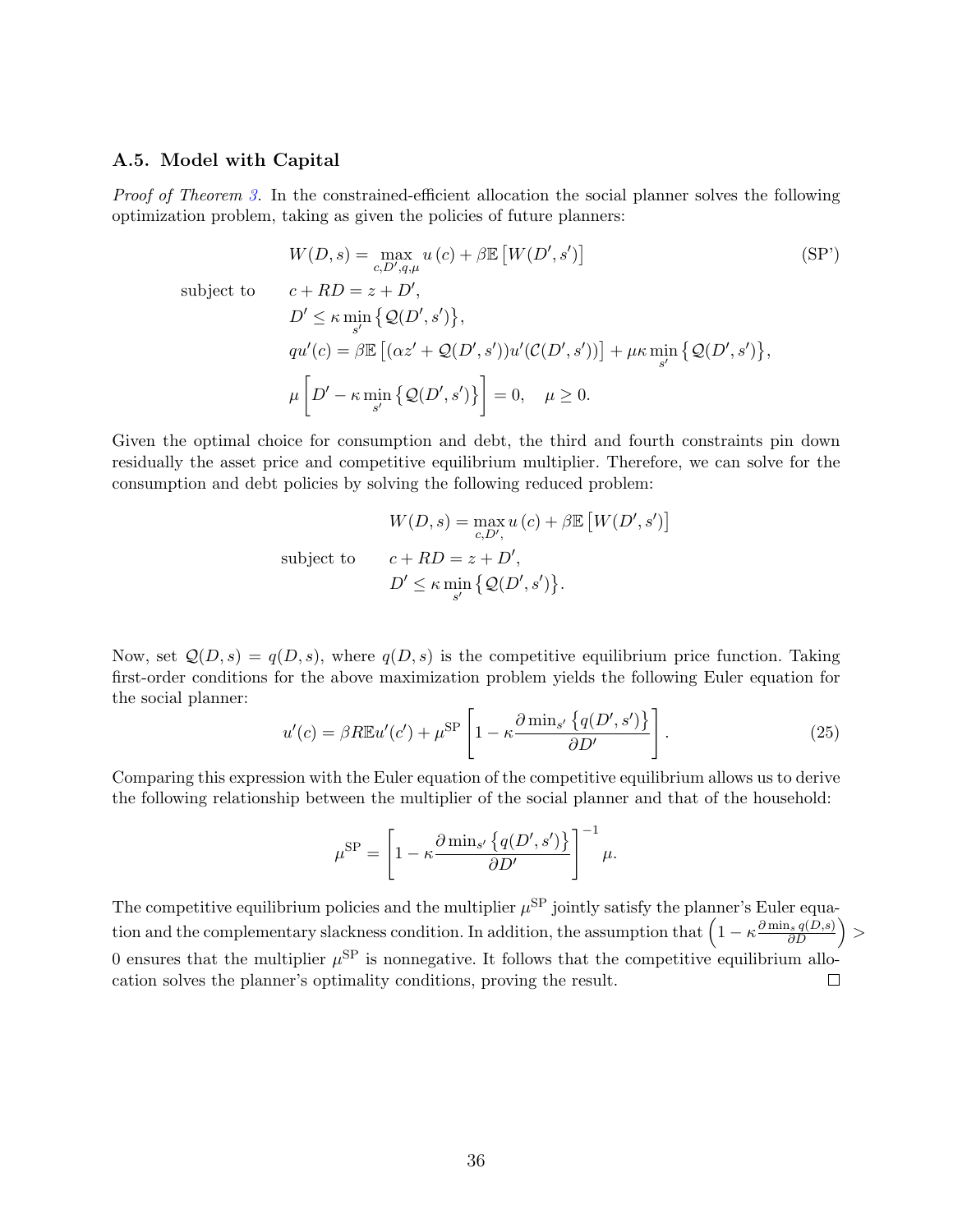# B. Quantitative Analysis

### <span id="page-37-1"></span>B.1. Equilibrium Policies

<span id="page-37-0"></span>

Figure B.1: Bond Policy Functions – Current Income

Notes: This figure plots the bond policy function at different income levels for the current-income-constraint economy.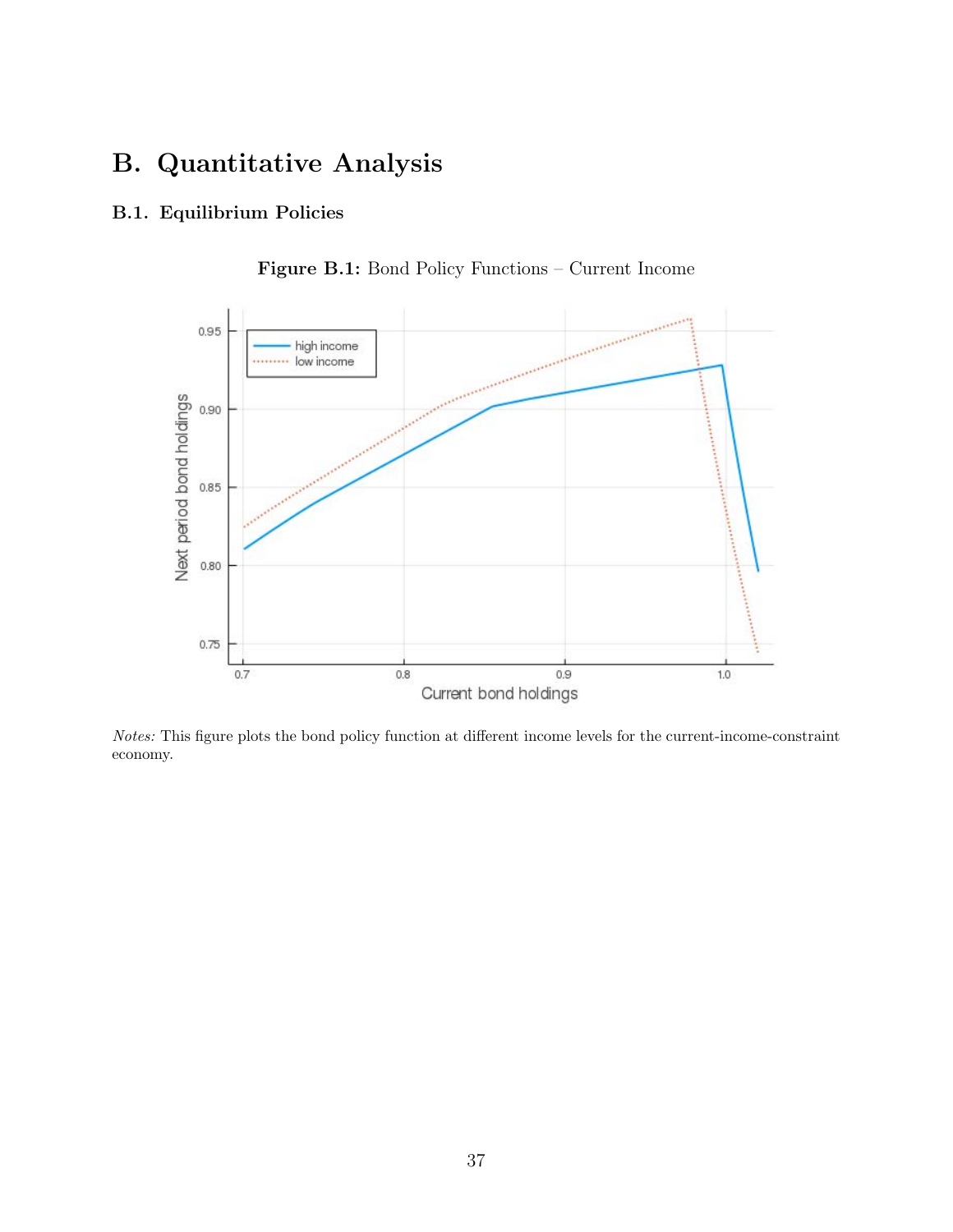<span id="page-38-0"></span>

Figure B.2: Bond Policy Functions – Social Planner vs. Decentralized Equilibrium

Notes: This figure plots the bond policy functions in the constrained-efficient equilibrium and in the decentralized equilibrium for the current-income-constraint economy. The shaded area corresponds to levels of current bond holdings at which the optimal capital taxes are strictly positive.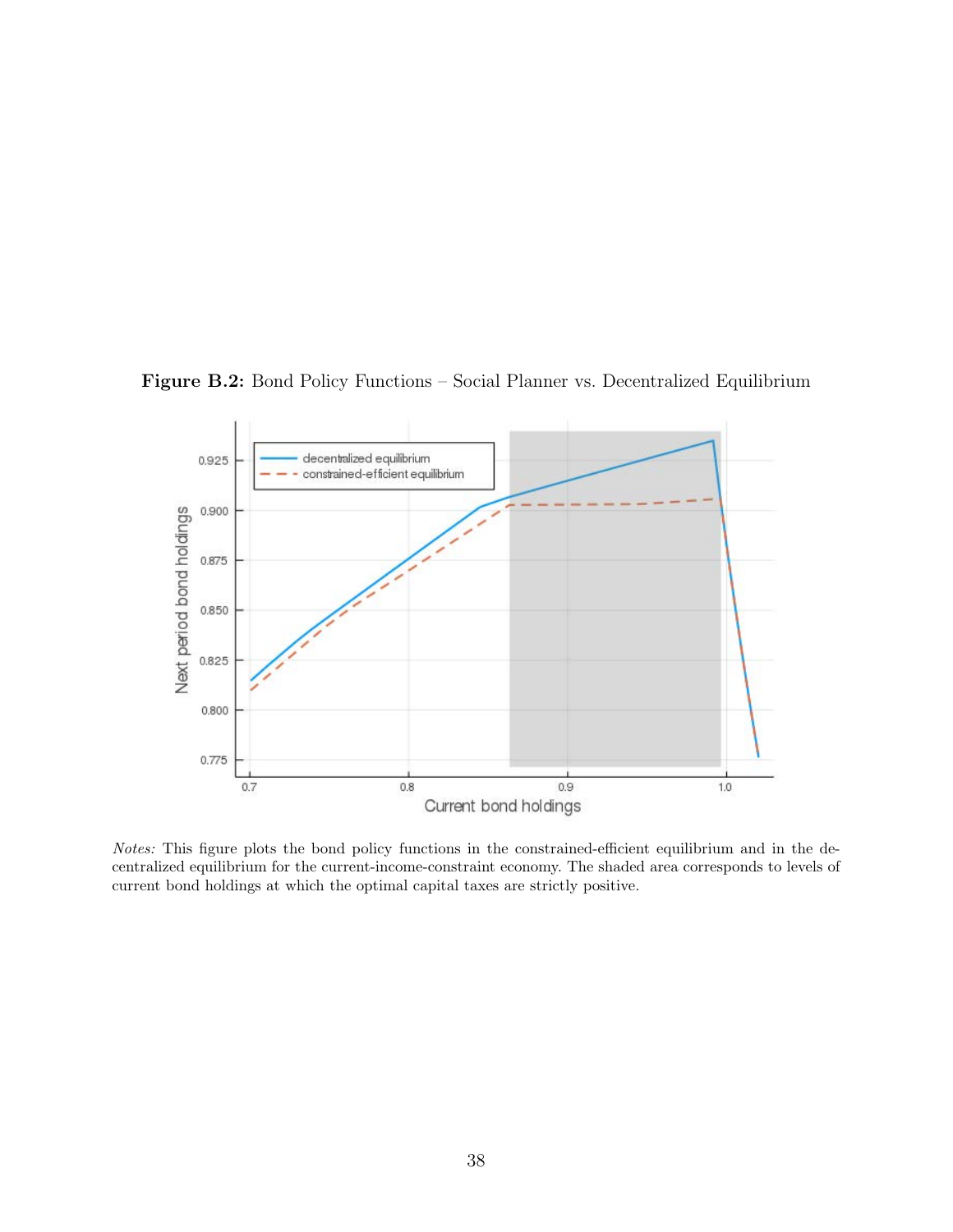<span id="page-39-0"></span>

Figure B.3: Bond Policy Functions – Future Income

Notes: This figure plots the bond policy functions at different income levels for the future-income-constraint economy. Panels (A) and (B) refer, respectively, to the normal and tight credit regimes.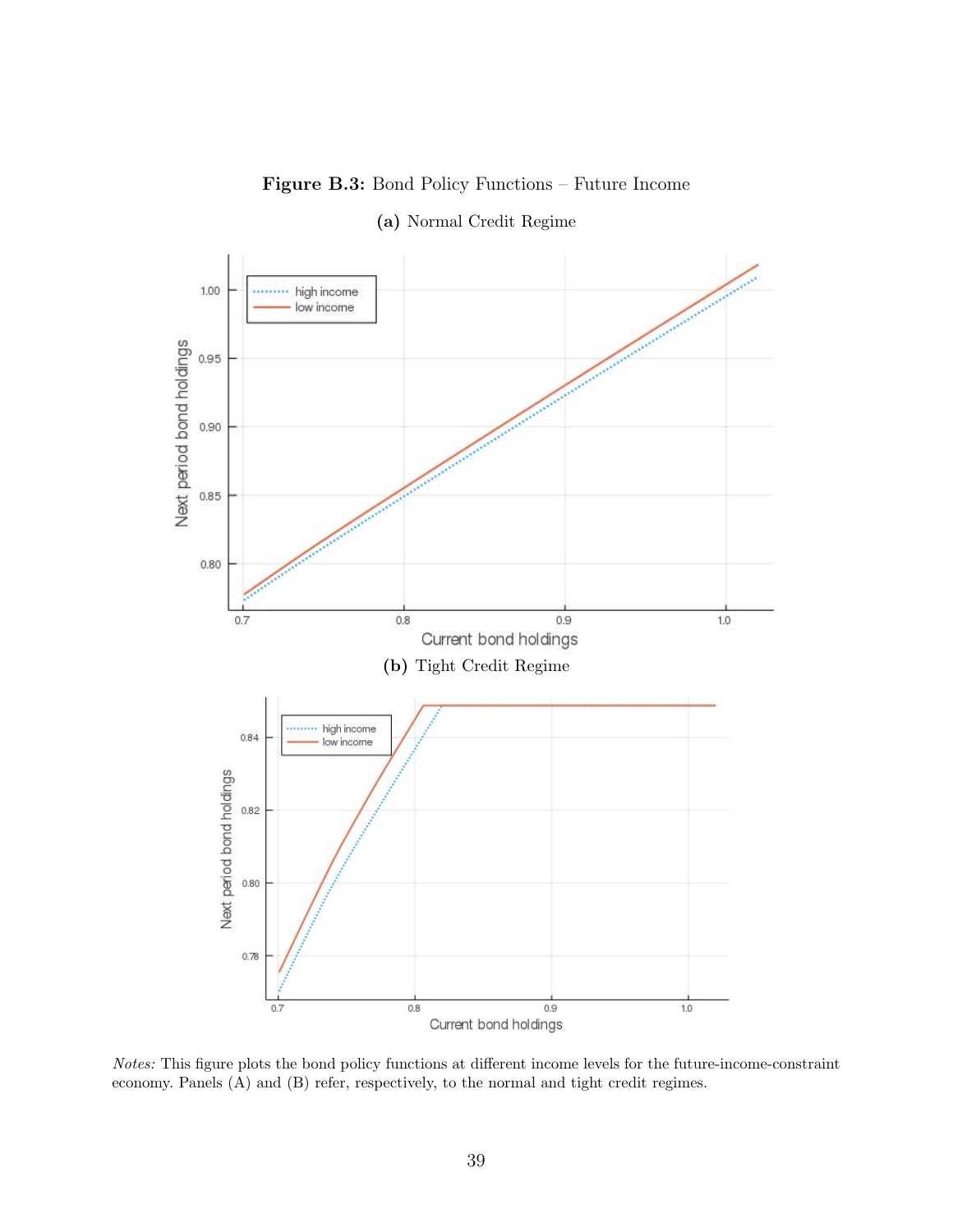<span id="page-40-0"></span>

Figure B.4: Bond Policy Functions – Social Planner vs. Inefficient Taxes (a) Normal Credit Regime

Notes: This figure plots the bond policy functions for the future-income-constraint economy. It compares the policy function in the constrained-efficient equilibrium with the policy function of the decentralized equilibrium under model misspecification. The shaded area corresponds to levels of current bond holdings at which the optimal capital taxes under model misspecification are strictly positive. Panels (A) and (B) refer, respectively, to the normal and tight credit regimes.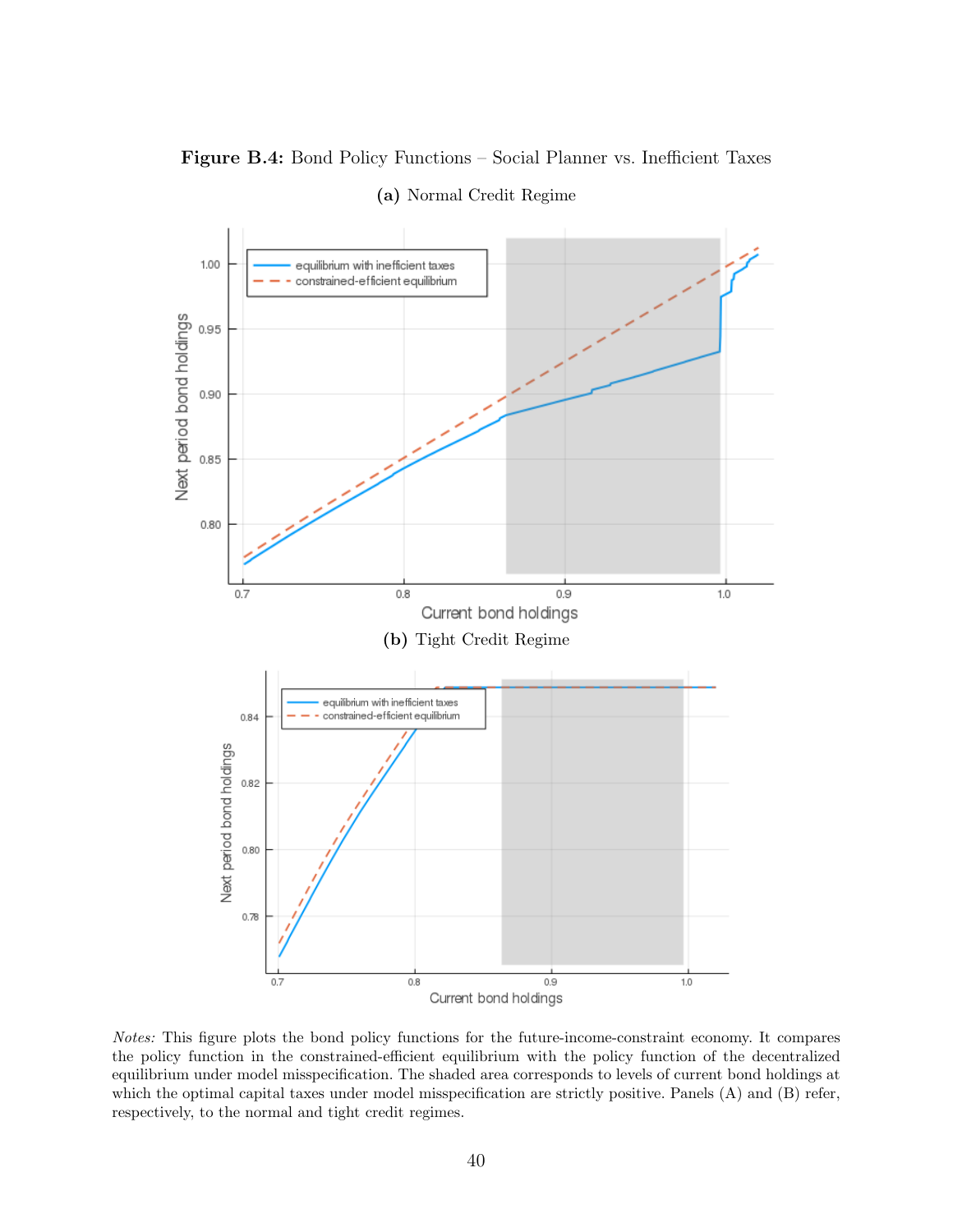### <span id="page-41-0"></span>B.2. Future Income Model with No Shocks to Collateral

We report here the results for the future-income-constraint model without shocks to  $\kappa$ . Table [B.1](#page-41-1) reports the values of calibrated parameters for this model. Table [B.2](#page-41-2) shows the corresponding targeted moments. Finally, [B.3](#page-42-0) shows second moments regarding business cycles.

Inspecting Table [B.3,](#page-42-0) we notice that the model without shocks to  $\kappa$  cannot explain key features of the data; in particular, the model features a strongly procyclical current account and never exhibits sudden stops.

<span id="page-41-1"></span>**Table B.1:** Calibrated Parameters – Future Income without Shocks to  $\kappa$ 

|                            |          | Future Income                        |
|----------------------------|----------|--------------------------------------|
|                            |          | Parameter without Shocks to $\kappa$ |
| Weight on tradables in CES | $\omega$ | 0.31                                 |
| Subjective discount factor |          | 0.96                                 |
| Credit regime              | $\kappa$ | 0.55                                 |

Notes: This table shows the subset of parameters calibrated to match targeted moments, as detailed in Table [B.2.](#page-41-2)

|                          |          | Future Income              |
|--------------------------|----------|----------------------------|
|                          | Data.    | without Shocks to $\kappa$ |
| Share of tradable output | $0.32\%$ | $0.32\%$                   |
| Average NFA-GDP ratio    | $-29\%$  | $-29.77\%$                 |
| Frequency of crisis      | $5.5\%$  | 0%                         |

<span id="page-41-2"></span>**Table B.2:** Targeted Moments - Future Income without Shocks to  $\kappa$ 

Notes: This table shows the model counterparts of three targeted moments for the future-income-constraint model without shocks to  $\kappa$ .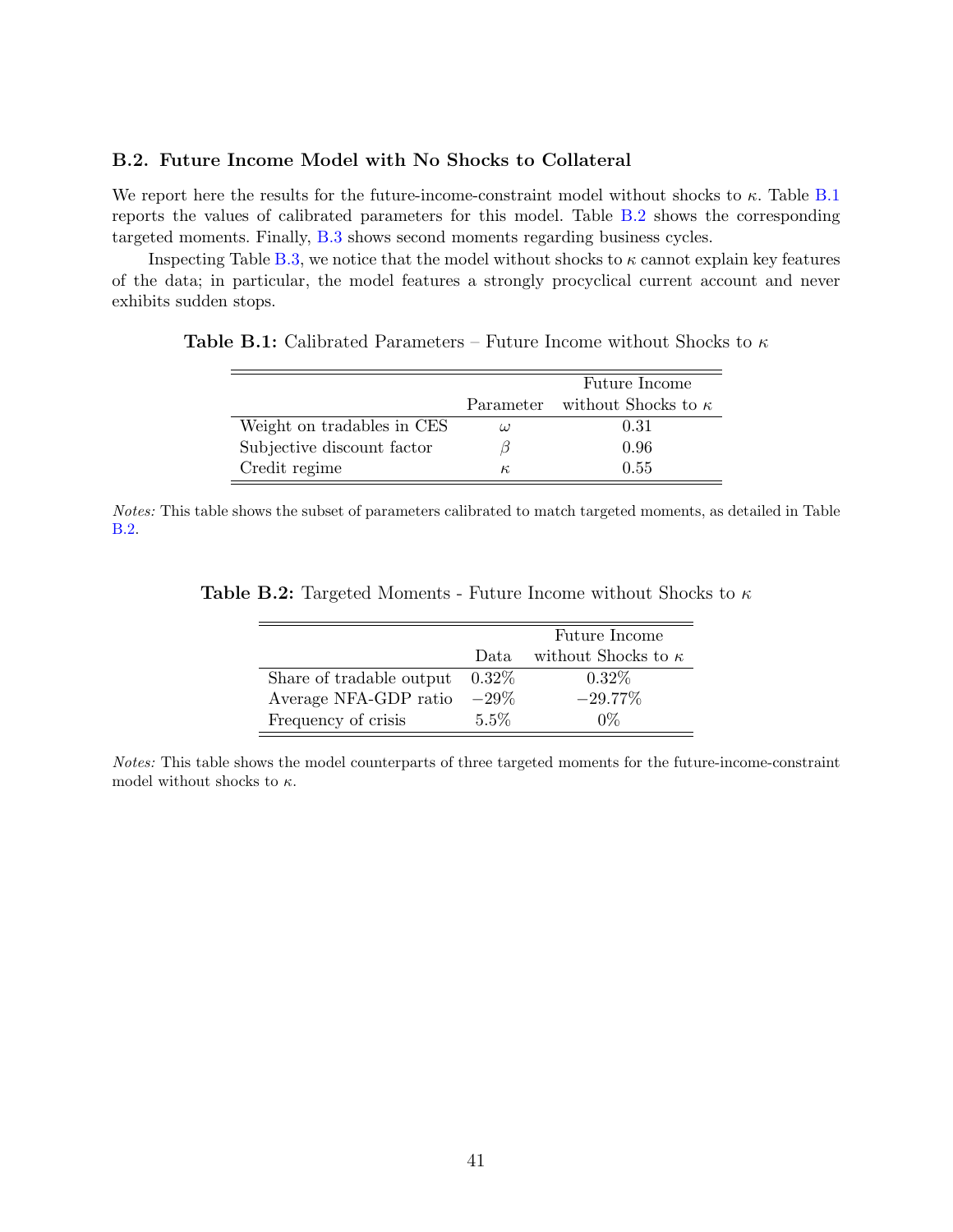<span id="page-42-0"></span>

|                                            |         | Future Income              |
|--------------------------------------------|---------|----------------------------|
|                                            | Data.   | without Shocks to $\kappa$ |
| <i>Standard deviations</i>                 |         |                            |
| Consumption                                | 6.2     | 3.81                       |
| Real Exchange Rate                         | 8.2     | 5.8                        |
| Current account-GDP                        | 3.6     | 1.66                       |
| Trade balance-GDP                          | 2.4     | 1.84                       |
| Correlation with GDP in units of tradables |         |                            |
| Consumption                                | 0.88    | 0.83                       |
| Real Exchange Rate                         | 0.41    | 0.82                       |
| Current account-GDP                        | $-0.63$ | 0.4                        |
| Trade balance-GDP                          | $-0.84$ | $-0.004$                   |
| Average NFA-GDP ratio                      | $-29\%$ | $-29.77\%$                 |
| Frequency of a crisis                      | 5.5%    | $0\%$                      |
| $Prob(\mu > 0)$                            |         | 14.08%                     |

Table B.3: Second Moments – Future Income without Shocks to  $\kappa$ 

Notes: This table shows untargeted second moments regarding business cycles and their counterparts in the future-income-constraint model without shocks to  $\kappa.$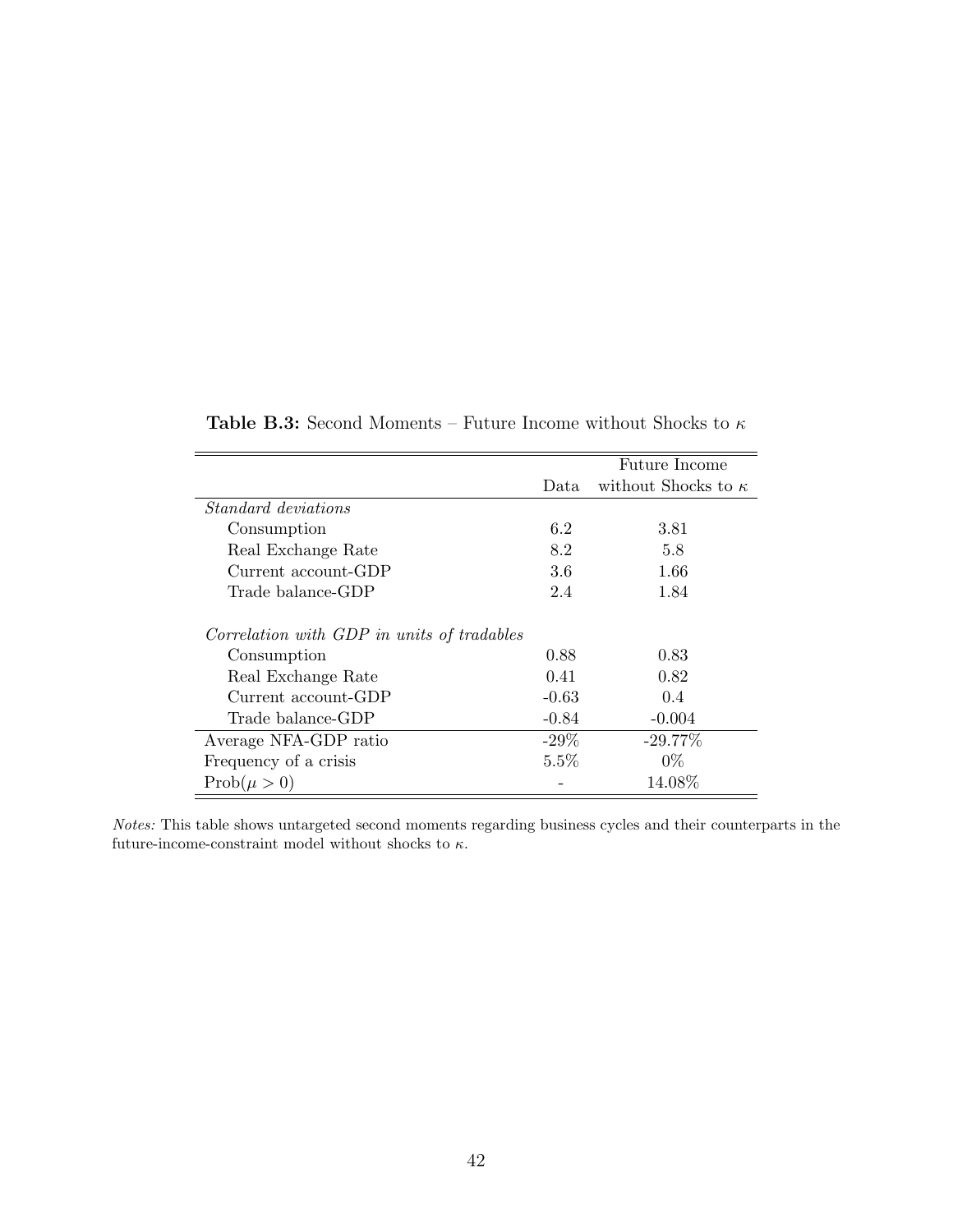#### <span id="page-43-0"></span>B.3. Welfare Costs of Model Misspecification

We compute welfare losses from not implementing macroprudential policies in the current-incomeconstraint economy as the proportional decrease in consumption for all possible future histories in the constrained-efficient equilibrium that would make households indifferent between remaining in the constrained-efficient allocation and moving to an equilibrium without government intervention. Because of the homotheticity of the utility function, the welfare loss in state  $(b, y^T, y^N)$  is given by

$$
(1+\gamma(b,y^T,y^N))^{1-\sigma}V^{\text{sp,c}}(b,y^T,y^N)=V^{\text{no tax,c}}(b,y^T,y^N)
$$

, where  $V^{\text{sp},c}(b, y^T, y^N)$  denotes the value function in the constrained-efficient allocation of the current-income-constraint economy, and  $V^{\text{no tax},c}(b, y^T, y^N)$  denotes the value function in that economy without government intervention. The mean, standard deviation, and correlation with GDP of welfare losses are then computed using the ergodic distribution of  $(b, y^T, y^N)$  in the constrainedefficient allocation.

Similarly, we compute welfare losses from implementing macroprudential policies in the futureincome-constraint economy as the proportional decrease in consumption for all possible future histories in the constrained-efficient equilibrium that would make households indifferent between remaining in the constrained-efficient allocation and moving to an equilibrium with inefficient capital control taxes. The welfare loss in state  $(b, y^T, y^N)$  is given by

$$
(1 + \hat{\gamma}(b, y^T, y^N))^{1-\sigma} V^{\text{sp},f}(b, y^T, y^N) = V^{\text{tax},f}(b, y^T, y^N)
$$

where  $V^{\text{sp},f}(b, y^T, y^N)$  denotes the value function in the constrained-efficient equilibrium of the future-income-constraint economy, and  $V^{\text{tax},f}(b, y^T, y^N)$  denotes the value function in that economy with inefficient capital control taxes. The mean, standard deviation, and correlation with GDP of welfare losses are then computed using the ergodic distribution of  $(b, y^T, y^N)$  in the constrainedefficient equilibrium.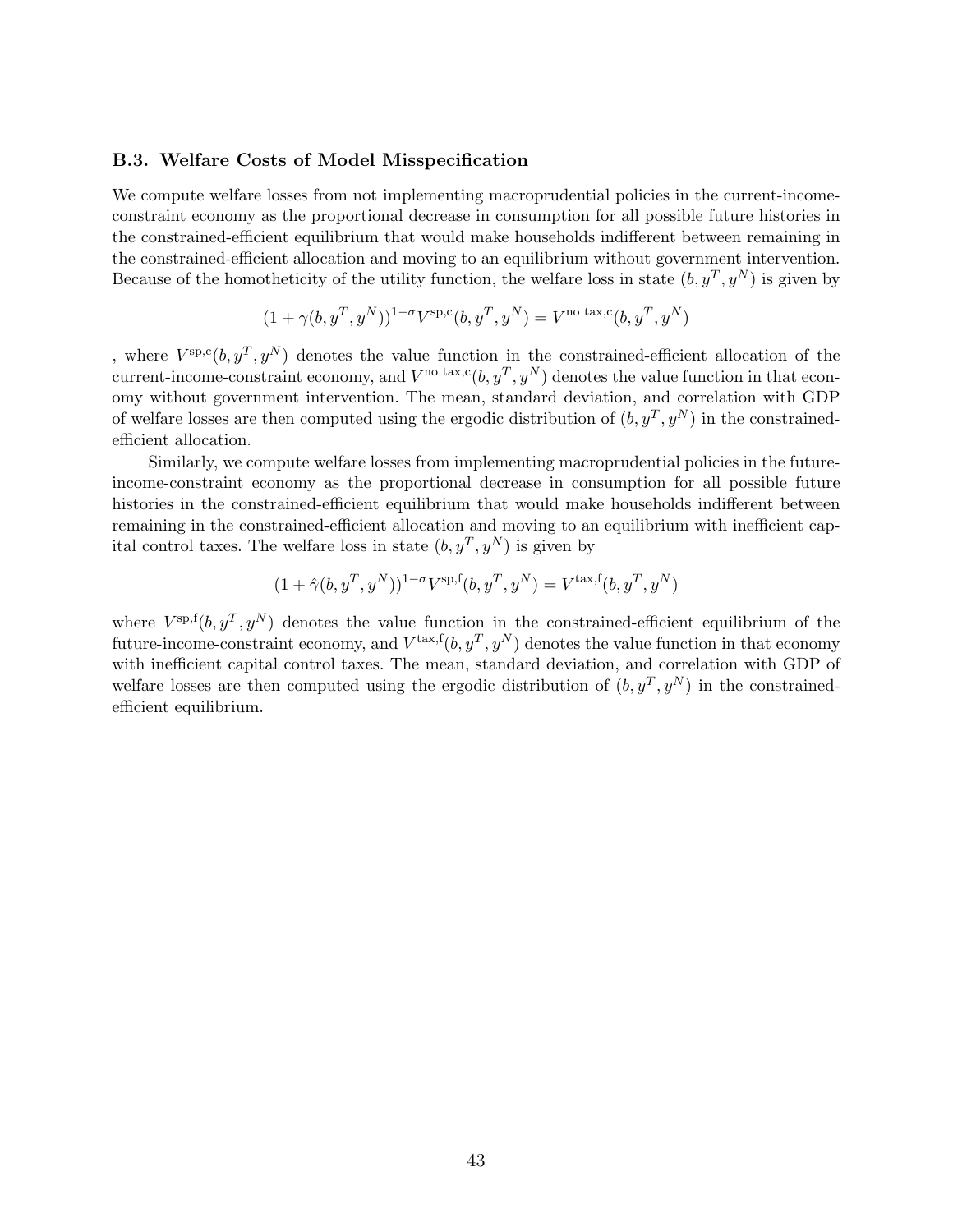<span id="page-44-0"></span>

|                                            |         | Social    | Inefficient  |
|--------------------------------------------|---------|-----------|--------------|
|                                            | Data    | Planner   | <b>Taxes</b> |
| <i>Standard deviations</i>                 |         |           |              |
| Consumption                                | 6.2     | 4.62      | 4.57         |
| Real Exchange Rate                         | 8.2     | 6.2       | 6.2          |
| Current account-GDP                        | 3.6     | 1.32      | 0.96         |
| Trade balance-GDP                          | 2.4     | 1.39      | 1.01         |
| Correlation with GDP in units of tradables |         |           |              |
| Consumption                                | 0.88    | 0.88      | 0.9          |
| Real Exchange Rate                         | 0.41    | 0.91      | 0.91         |
| Current account-GDP                        | $-0.63$ | $-0.17$   | $-0.06$      |
| Trade balance-GDP                          | $-0.84$ | $-0.28$   | $-0.22$      |
| Average NFA-GDP ratio                      | $-29\%$ | $-29.2\%$ | $-28.2\%$    |
| Frequency of a crisis                      | $5.5\%$ | $5.65\%$  | $5.04\%$     |
| $Prob(\mu > 0)$                            |         | 12.71\%   | 11.76%       |

| Table B.4: Second Moments under Model Misspecification |  |  |  |  |
|--------------------------------------------------------|--|--|--|--|
|--------------------------------------------------------|--|--|--|--|

Notes: This table shows untargeted second moments regarding business cycles and their model counterparts in the future-income-constraint economy. It compares the values in the constrained-efficient equilibrium with those in the equilibrium with inefficient capital control taxes.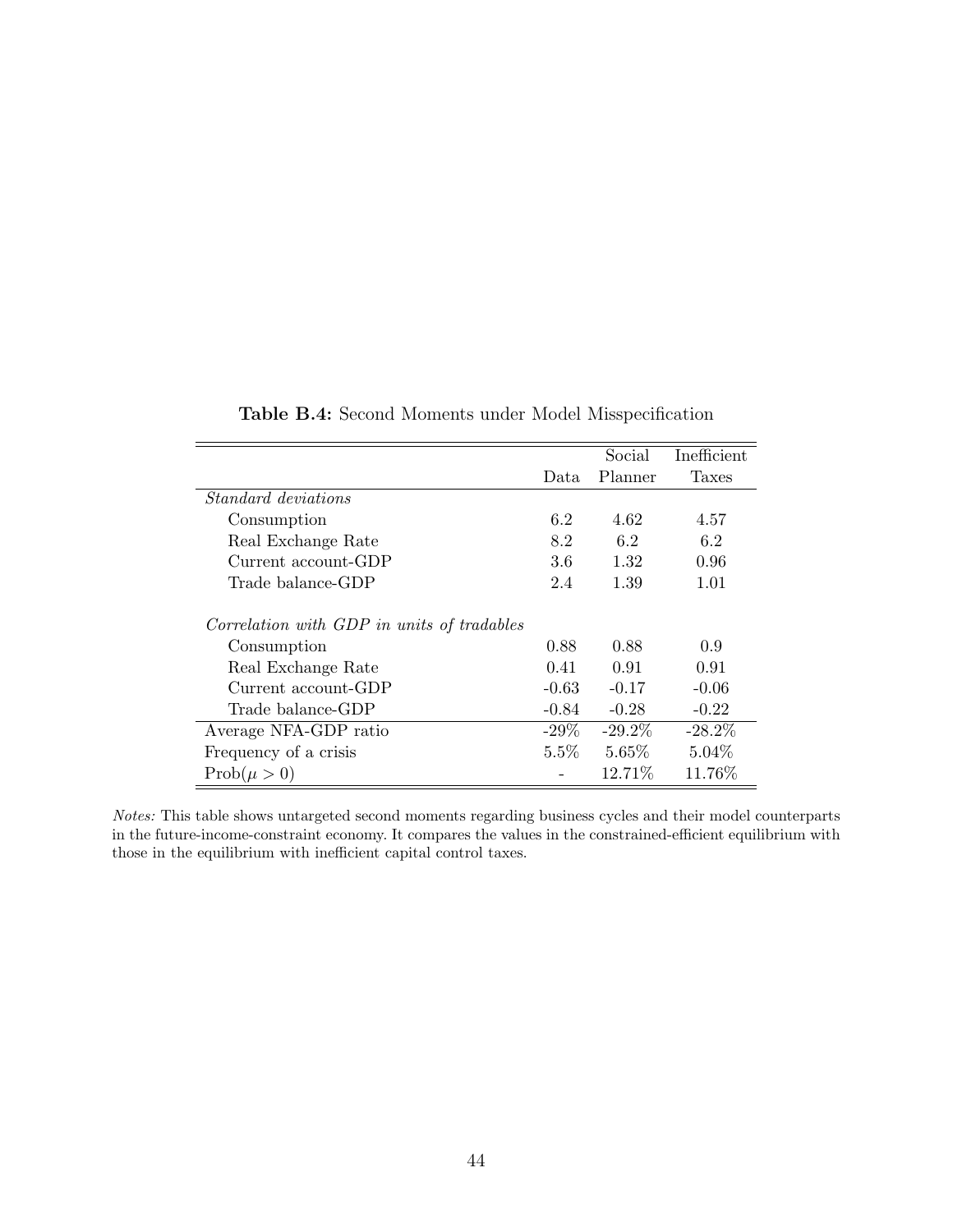



<span id="page-45-0"></span>

Notes: This figure plots the welfare losses from not implementing optimal capital control taxes in the currentincome-constraint economy. Panel (A) plots the welfare losses as a function of current bond holding for a given income level. Panel (B) plots the ergodic distribution of welfare losses in the constrained-efficient equilibrium.